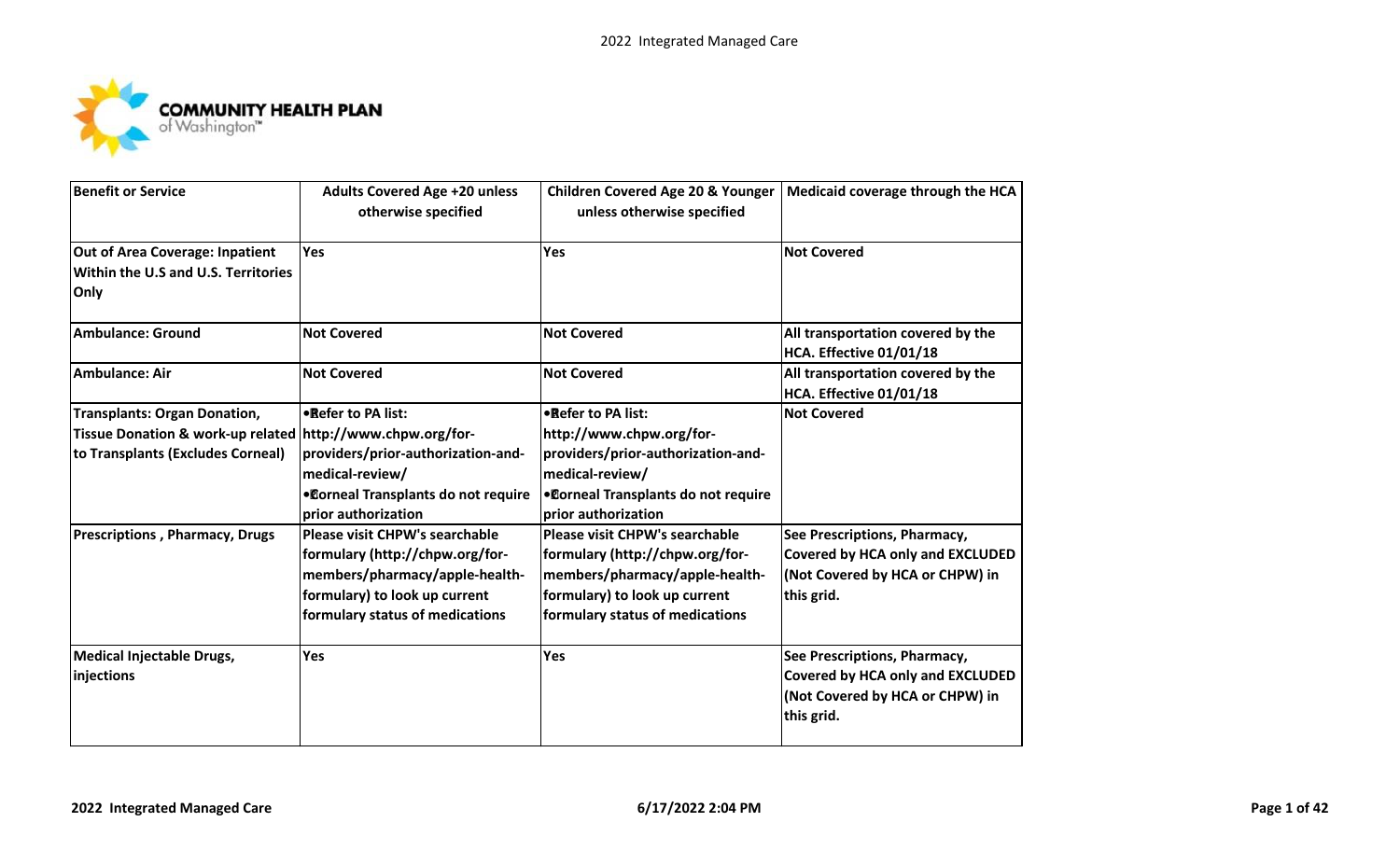

| <b>Benefit or Service</b>                                                                          | <b>Adults Covered Age +20 unless</b><br>otherwise specified                                                | <b>Children Covered Age 20 &amp; Younger</b><br>unless otherwise specified                                 | Medicaid coverage through the HCA |
|----------------------------------------------------------------------------------------------------|------------------------------------------------------------------------------------------------------------|------------------------------------------------------------------------------------------------------------|-----------------------------------|
| <b>Prescriptions, Pharmacy:</b><br><b>Medication Assisted Therapy, MAT</b>                         | Yes                                                                                                        | Yes                                                                                                        | <b>Not Covered</b>                |
| <b>Prescriptions, Pharmacy</b><br><b>COVERED BY HCA ONLY (includes</b><br>the generic equivalents) | <b>Covered by HCA Only: Please refer</b><br>to Procedure Tool on CHPW.org -<br>https://forms.chpw.org/pclt | <b>Covered by HCA Only: Please refer</b><br>to Procedure Tool on CHPW.org -<br>https://forms.chpw.org/pclt | <b>Covered by HCA Only</b>        |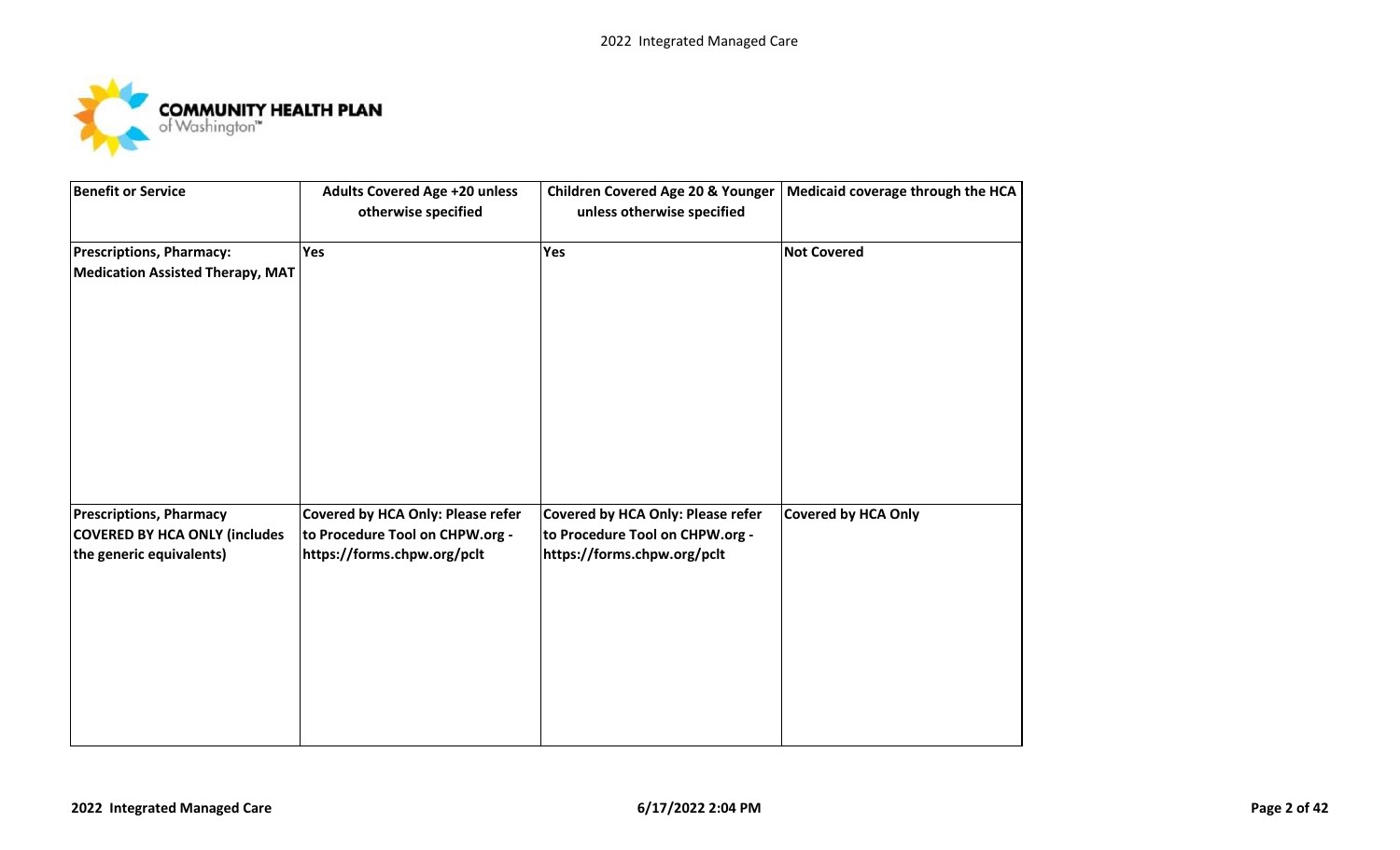

| <b>Benefit or Service</b>            | <b>Adults Covered Age +20 unless</b><br>otherwise specified | <b>Children Covered Age 20 &amp; Younger</b><br>unless otherwise specified | Medicaid coverage through the HCA |
|--------------------------------------|-------------------------------------------------------------|----------------------------------------------------------------------------|-----------------------------------|
| Prescriptions, pharmacy:             | NOT Covered by HCA or CHPW:                                 | <b>NOT Covered by HCA or CHPW:</b>                                         | NOT Covered by HCA or CHPW :      |
| <b>EXCLUDED (Not Covered CHPW or</b> | Please refer to Procedure Tool on                           | Please refer to Procedure Tool on                                          | Please refer to Procedure Tool on |
| HCA):                                | CHPW.org -                                                  | CHPW.org -                                                                 | CHPW.org -                        |
| • Alternative Medicines              | https://forms.chpw.org/pclt                                 | https://forms.chpw.org/pclt                                                | https://forms.chpw.org/pclt       |
| • Herbal medicines                   |                                                             |                                                                            |                                   |
| • Homeopathy                         |                                                             |                                                                            |                                   |
| <b>For Treatment of:</b>             |                                                             |                                                                            |                                   |
| • Impotence                          |                                                             |                                                                            |                                   |
| • Infertility                        |                                                             |                                                                            |                                   |
| • Sexual Dysfunction                 |                                                             |                                                                            |                                   |
| • Weight loss                        |                                                             |                                                                            |                                   |
| <b>Vaccinations, Shots,</b>          | Yes                                                         | Yes                                                                        | <b>Not Covered</b>                |
| immunizations, flu                   |                                                             |                                                                            |                                   |
|                                      |                                                             |                                                                            |                                   |
| <b>Allergy Testing/Serum</b>         | Yes                                                         | Yes                                                                        | <b>Not Covered</b>                |
| Surgeries, surgery:                  | <b>Yes</b>                                                  | Yes                                                                        | <b>Not Covered</b>                |
|                                      |                                                             |                                                                            |                                   |
| <b>Mammogram: Screening</b>          | Yes                                                         | Yes                                                                        | <b>Not Covered</b>                |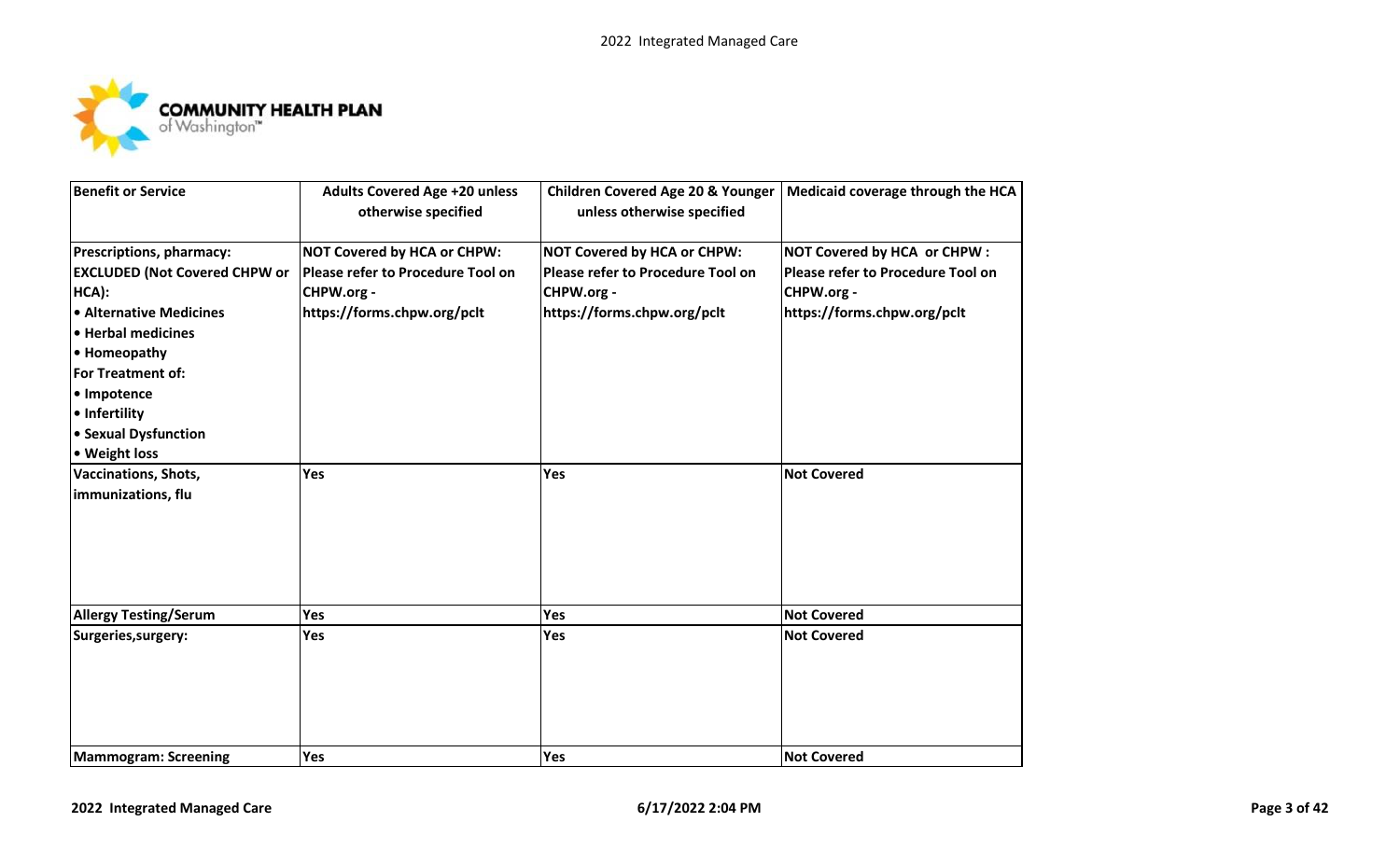

| <b>Benefit or Service</b>                  | <b>Adults Covered Age +20 unless</b><br>otherwise specified                             | unless otherwise specified            | Children Covered Age 20 & Younger   Medicaid coverage through the HCA |
|--------------------------------------------|-----------------------------------------------------------------------------------------|---------------------------------------|-----------------------------------------------------------------------|
| Injections: B12 Injections                 | Yes                                                                                     | Yes                                   | <b>Not Covered</b>                                                    |
| Vocational Rehabilitation                  | <b>Not Covered</b>                                                                      | <b>Not Covered</b>                    | <b>Not Covered</b>                                                    |
| <b>Wound Care: Outpatient</b>              | Yes                                                                                     | Yes                                   | No, Not Covered                                                       |
| <b>Rehabilitation: Outpatient Physical</b> | $\bullet$ The evaluation and reevaluation is $\bullet$ Evaluation and reevaluations are |                                       | <b>Not Covered</b>                                                    |
| Therapy, PT                                | limited to 1 per member, per                                                            | not limited and are not included in   |                                                                       |
|                                            | provider, per calendar year, not                                                        | lthe 12 visits.                       |                                                                       |
|                                            | included in 12 visit limit                                                              | ● Age 20 and younger, PA is required  |                                                                       |
|                                            | •12 Visits PT limit per calendar year. after 12 visits per calendar year for            |                                       |                                                                       |
|                                            | • PA is required after 12 visits per                                                    | ladditional PT services.              |                                                                       |
|                                            | calendar year for additional PT                                                         | <b>EXCEPTION: This requirement is</b> |                                                                       |
|                                            | services.                                                                               | waived when services are performed    |                                                                       |
|                                            |                                                                                         | in a Neurodevelopment Center of       |                                                                       |
|                                            |                                                                                         | Excellence.                           |                                                                       |
|                                            |                                                                                         |                                       |                                                                       |
|                                            |                                                                                         |                                       |                                                                       |
|                                            |                                                                                         |                                       |                                                                       |
|                                            |                                                                                         |                                       |                                                                       |
|                                            |                                                                                         |                                       |                                                                       |
|                                            |                                                                                         |                                       |                                                                       |
|                                            |                                                                                         |                                       |                                                                       |
| Screening, Brief Intervention,             | Yes, when client is age 18 or older                                                     | Not covered for members younger       | <b>Not Covered</b>                                                    |
| <b>Referral and Treatment (SBIRT)</b>      |                                                                                         | than 17 years of age                  |                                                                       |
| IMC also has Mental Health: Brief          |                                                                                         |                                       |                                                                       |
| Intervention Treatment and                 |                                                                                         |                                       |                                                                       |
| <b>Substance Use Disorder: Brief</b>       |                                                                                         |                                       |                                                                       |
| Intervention.                              |                                                                                         |                                       |                                                                       |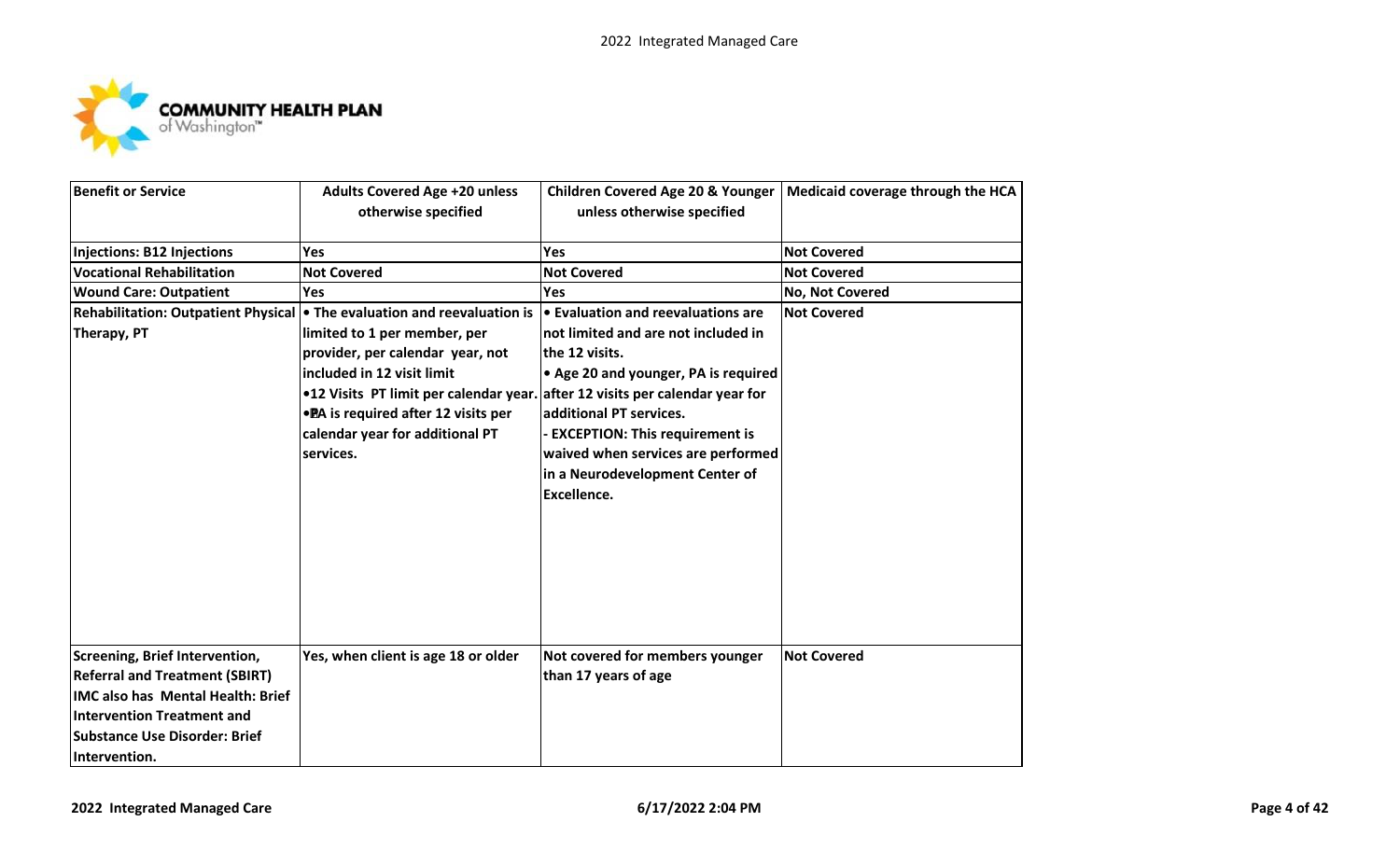

| <b>Benefit or Service</b>            | <b>Adults Covered Age +20 unless</b><br>otherwise specified | <b>Children Covered Age 20 &amp; Younger</b><br>unless otherwise specified | Medicaid coverage through the HCA                                                                                                        |
|--------------------------------------|-------------------------------------------------------------|----------------------------------------------------------------------------|------------------------------------------------------------------------------------------------------------------------------------------|
| <b>Genetic Counseling</b>            | Yes.                                                        | Yes.                                                                       | <b>Provider must bill the HCA directly</b><br>for prenatal genetic counseling<br>provided for MCO clients. HCA<br>lCriteria must be met. |
| <b>Genetic Testing: Non-Prenatal</b> | Yes                                                         | Yes                                                                        | <b>Not Covered</b>                                                                                                                       |
| <b>Genetic Testing: Prenatal</b>     | <b>Yes</b>                                                  | Yes                                                                        | <b>Not Covered</b>                                                                                                                       |
| <b>Allergy Injections</b>            | Yes                                                         | Yes                                                                        | <b>Not Covered</b>                                                                                                                       |
| <b>Allergy Office Visit</b>          | Yes                                                         | Yes                                                                        | <b>Not Covered</b>                                                                                                                       |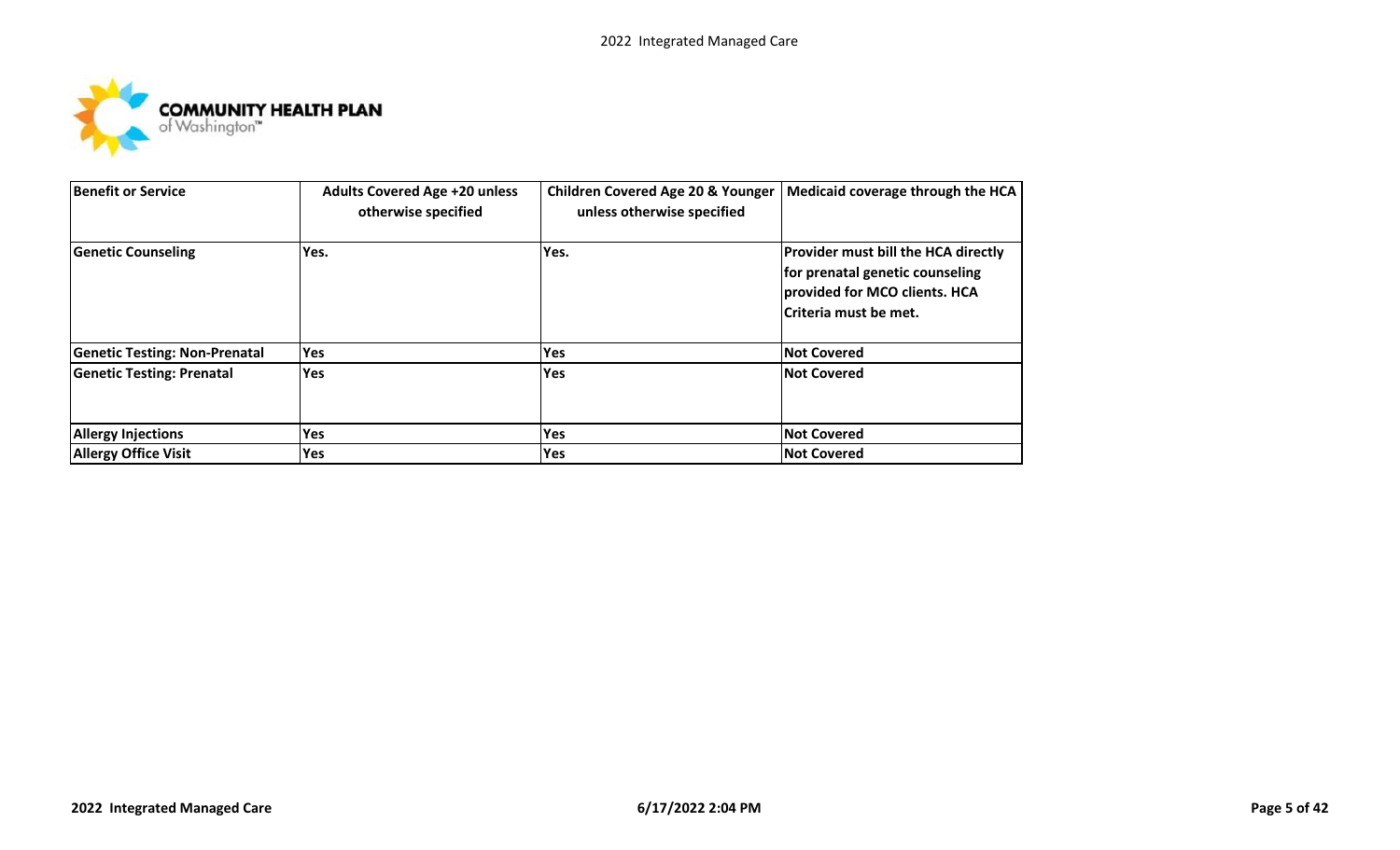

| <b>Benefit or Service</b>                       | <b>Adults Covered Age +20 unless</b><br>otherwise specified                                                                                                                                                                                                                                                                                                                                                                                                                                                                                                        | <b>Children Covered Age 20 &amp; Younger</b><br>unless otherwise specified                                                                                                                                                                                                                                                                                                                                                                                                | Medicaid coverage through the HCA |
|-------------------------------------------------|--------------------------------------------------------------------------------------------------------------------------------------------------------------------------------------------------------------------------------------------------------------------------------------------------------------------------------------------------------------------------------------------------------------------------------------------------------------------------------------------------------------------------------------------------------------------|---------------------------------------------------------------------------------------------------------------------------------------------------------------------------------------------------------------------------------------------------------------------------------------------------------------------------------------------------------------------------------------------------------------------------------------------------------------------------|-----------------------------------|
| <b>Alternative Care: Acupuncture</b>            | Yes<br>• Acupuncture now included in new<br>combined benefit, with<br><b>Chiropractors and Massage</b><br>Therapists.<br>• 20 visit limit includes Acupuncture, Therapists.<br>lvisits.<br>• Acupuncture visits prior to<br>$ 07/01/22$ will not be counted in new $ \bullet 1 \text{ E}$ & M per year (does not count<br>lbenefit.<br>• 1 E & M per year (does not count<br>in 20 combined visit limit)<br>. Any unused visits do not roll over<br>into the next calendar year<br>• PA is required for any visit after 20 year<br>combined visit max per calendar | Yes, covered effective date,<br> 07/01/22 <br>• Acupuncture now included in new<br>combined benefit, with<br><b>Chiropractors and Massage</b><br>Chiropractor and Massage Therapist   • 20 visit limit includes Acupuncture,<br><b>Chiropractor and Massage Therapist</b><br>lvisits.<br>in 20 combined visit limit)<br>• Any unused visits do not roll over<br>into the next calendar year<br>• PA is required for any visit after 20<br>combined visit max per calendar | N/A - CHPW Value Add Benefit      |
| <b>Alternative Care: Biofeedback</b><br>Therapy | year<br><b>Yes</b>                                                                                                                                                                                                                                                                                                                                                                                                                                                                                                                                                 | Yes                                                                                                                                                                                                                                                                                                                                                                                                                                                                       | <b>Not Covered</b>                |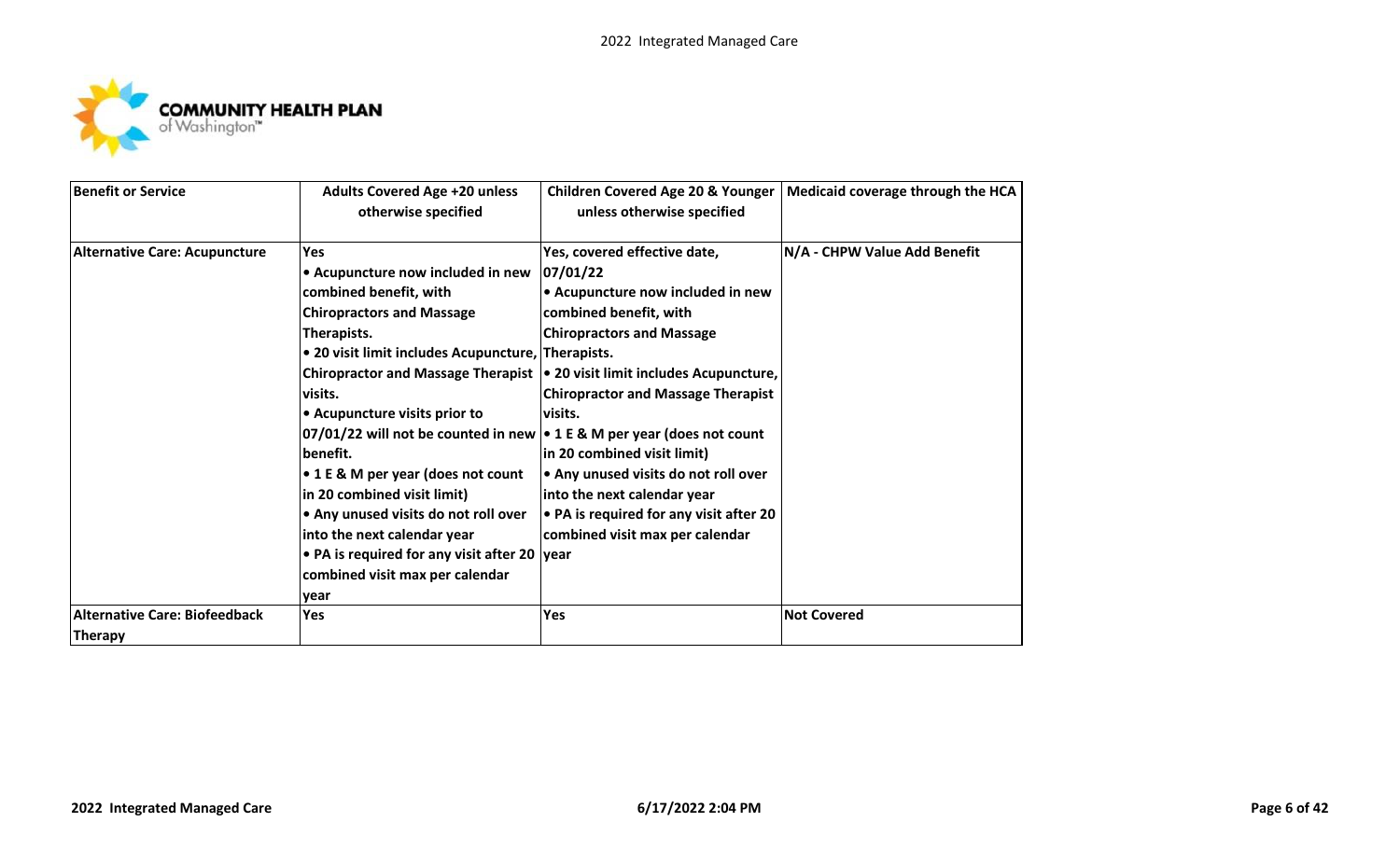

| <b>Benefit or Service</b>                                 | <b>Adults Covered Age +20 unless</b><br>otherwise specified                                                                                                                                                                                                                                                                                                                                                                                                                                                                                                           | <b>Children Covered Age 20 &amp; Younger</b><br>unless otherwise specified                                                                                                                                                                                                                                                                                                                                                                  | Medicaid coverage through the HCA |
|-----------------------------------------------------------|-----------------------------------------------------------------------------------------------------------------------------------------------------------------------------------------------------------------------------------------------------------------------------------------------------------------------------------------------------------------------------------------------------------------------------------------------------------------------------------------------------------------------------------------------------------------------|---------------------------------------------------------------------------------------------------------------------------------------------------------------------------------------------------------------------------------------------------------------------------------------------------------------------------------------------------------------------------------------------------------------------------------------------|-----------------------------------|
| <b>Alternative Care: Chiropractic</b><br><b>Treatment</b> | Yes, covered effective date,<br>07/01/22<br>• New combined benefit, with<br><b>Acupuncture and Massage Therapy</b><br>• 20 visit limit includes Acupuncture, Younger'.<br>Chiropractor and Massage Therapist $\vert \cdot \vert$ New combined benefit, with<br><b>visits</b><br>not count in 20 combined visit limit) Chiropractor and Massage Therapist<br>• 1 X-ray per year (does not count in visits<br>20 combined visit limit)<br>• PA is required for any visit after 20 $ $ not count in 20 combined visit limit)<br>combined visit max per calendar<br>year. | Yes<br>• This benefit is separate from<br>currently covered 'Chiropractic<br>Services, For Clients Age 20 and<br><b>Acupuncture and Massage Therapy</b><br>• 1 chiropractic E & M per year (does • 20 visit limit includes Acupuncture,<br>• 1 chiropractic E & M per year (does<br>• 1 X-ray per year (does not count in<br>20 combined visit limit)<br>• PA is required for any visit after 20<br>combined visit max per calendar<br>vear | N/A - CHPW Value Add Benefit      |
| <b>Alternative Care: Homeopathy</b>                       | <b>Not Covered</b>                                                                                                                                                                                                                                                                                                                                                                                                                                                                                                                                                    | <b>Not Covered</b>                                                                                                                                                                                                                                                                                                                                                                                                                          | <b>Not Covered</b>                |
| <b>Alternative Care: Hypnotherapy</b>                     | <b>Not Covered</b>                                                                                                                                                                                                                                                                                                                                                                                                                                                                                                                                                    | <b>Not Covered</b>                                                                                                                                                                                                                                                                                                                                                                                                                          | <b>Not Covered</b>                |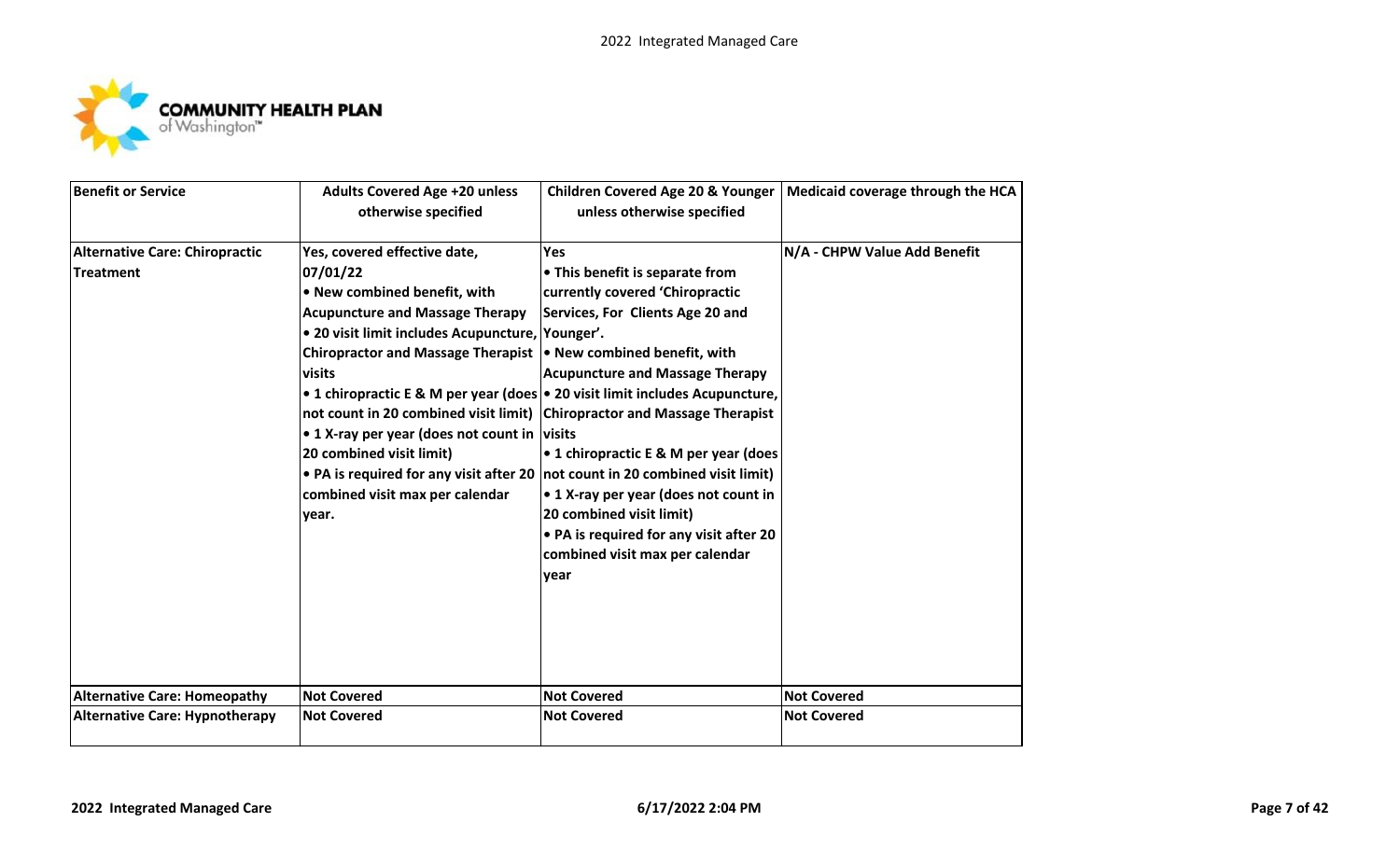

| <b>Benefit or Service</b>                                                | <b>Adults Covered Age +20 unless</b><br>otherwise specified                                                                                                                                                                                                                                                                                                                                                                                                                                                  | Children Covered Age 20 & Younger<br>unless otherwise specified                                                                                                                                                                                                                                                                                                                                                                                                                                                                         | Medicaid coverage through the HCA |
|--------------------------------------------------------------------------|--------------------------------------------------------------------------------------------------------------------------------------------------------------------------------------------------------------------------------------------------------------------------------------------------------------------------------------------------------------------------------------------------------------------------------------------------------------------------------------------------------------|-----------------------------------------------------------------------------------------------------------------------------------------------------------------------------------------------------------------------------------------------------------------------------------------------------------------------------------------------------------------------------------------------------------------------------------------------------------------------------------------------------------------------------------------|-----------------------------------|
| Alternative Care: Massage Therapy Yes, covered effective date,           | 07/01/22<br>• Limited to Massage Therapists<br>Only (Services performed by other<br>providers are not included in this<br>benefit.)<br>• New combined benefit, with<br><b>Chiropractors and Acupuncture</b><br>• 20 visit limit includes Acupuncture, license<br>Chiropractor and Massage Therapist   • New combined benefit, with<br>visits.<br>• E & M codes not covered for<br><b>Massage Therapists</b><br>• PA is required for any visit after 20   visits.<br>combined visit max per calendar<br>year. | Yes, covered effective date,<br>07/01/22<br>• Limited to Massage Therapists<br>Only (Services performed by other<br>providers are not included in this<br>benefit.)<br>• Must be appropriate for the age of<br>the child and within scope of the MT<br><b>Chiropractors and Acupuncture</b><br>. 20 visit limit includes Acupuncture,<br><b>Chiropractor and Massage Therapist</b><br>• E & M codes not covered for<br><b>Massage Therapists</b><br>• PA is required for any visit after 20<br>combined visit max per calendar<br>year. | N/A - CHPW Value Add Benefit      |
| <b>Alternative Care: Naturopathic</b><br><b>Physicians (Naturopathy)</b> | Yes                                                                                                                                                                                                                                                                                                                                                                                                                                                                                                          | Yes                                                                                                                                                                                                                                                                                                                                                                                                                                                                                                                                     | <b>Not Covered</b>                |
| <b>Osteopathic Manipulative Therapy</b>                                  | Yes                                                                                                                                                                                                                                                                                                                                                                                                                                                                                                          | Yes                                                                                                                                                                                                                                                                                                                                                                                                                                                                                                                                     | <b>Not Covered</b>                |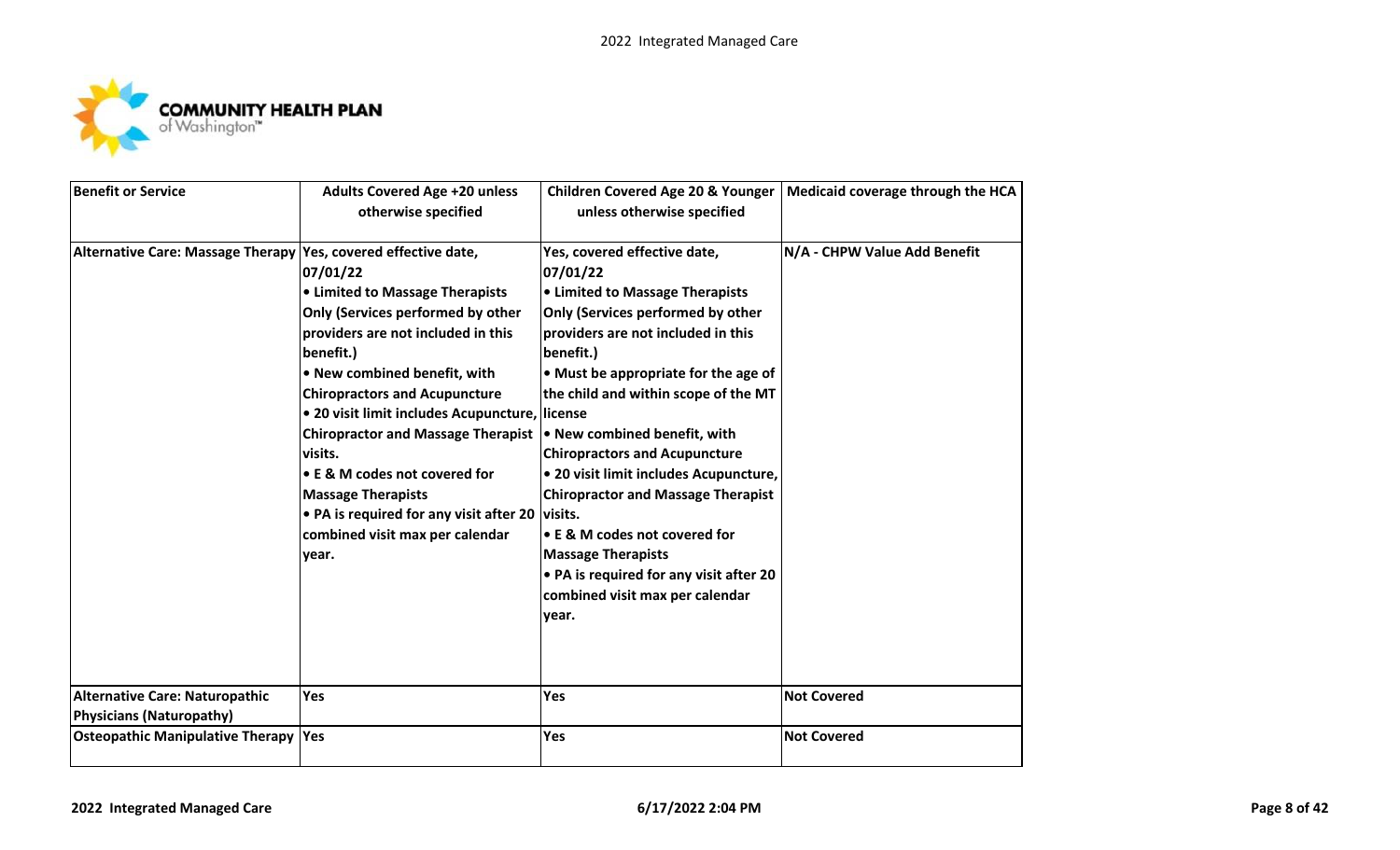

| <b>Benefit or Service</b>                                                   | <b>Adults Covered Age +20 unless</b><br>otherwise specified | <b>Children Covered Age 20 &amp; Younger</b><br>unless otherwise specified                                                                                                                                                                                                                                                                                                                                      | Medicaid coverage through the HCA                            |
|-----------------------------------------------------------------------------|-------------------------------------------------------------|-----------------------------------------------------------------------------------------------------------------------------------------------------------------------------------------------------------------------------------------------------------------------------------------------------------------------------------------------------------------------------------------------------------------|--------------------------------------------------------------|
| Ambulance: Facility-To- Facility                                            | <b>Not Covered</b>                                          | <b>Not Covered</b>                                                                                                                                                                                                                                                                                                                                                                                              | All transportation covered by the<br>HCA. Effective 01/01/18 |
| <b>Attention Deficit, ADD, ADHD</b>                                         |                                                             |                                                                                                                                                                                                                                                                                                                                                                                                                 | <b>Not Covered</b>                                           |
| <b>Birth Defects And Congenital</b><br><b>Anomalies: Office Visits</b>      | Yes                                                         | Yes                                                                                                                                                                                                                                                                                                                                                                                                             | <b>No Covered</b>                                            |
| <b>Birth Defects And Congenital</b><br><b>Anomalies: Surgical Treatment</b> | <b>Yes</b>                                                  | Yes                                                                                                                                                                                                                                                                                                                                                                                                             | <b>Not Covered</b>                                           |
| <b>DME: Breast Pumps (Manual)</b>                                           | Yes                                                         | Yes                                                                                                                                                                                                                                                                                                                                                                                                             | <b>Not Covered</b>                                           |
| <b>DME: Breast Pumps (Electric)</b>                                         | Yes                                                         | Yes                                                                                                                                                                                                                                                                                                                                                                                                             | <b>Not Covered</b>                                           |
| <b>Maternity Support Services</b>                                           | <b>Not Covered</b>                                          | <b>Not Covered</b>                                                                                                                                                                                                                                                                                                                                                                                              | Part of the First Steps Program. Call<br>1-800-322-2588.     |
| <b>Blood/Blood Component</b>                                                | Yes                                                         | Yes                                                                                                                                                                                                                                                                                                                                                                                                             | <b>Not Covered</b>                                           |
| <b>Cardiac Rehabilitation</b>                                               | Yes                                                         | Yes                                                                                                                                                                                                                                                                                                                                                                                                             | <b>Not Covered</b>                                           |
| <b>Circumcision: Routine</b>                                                | <b>Not Covered</b>                                          | • Effective 02/01/2021<br>• Covered for children under age 18.<br>• Once per lifetime \$200.00<br>maximum benefit for each child<br>• Provider does not have to be<br>contracted with CHPW; they just<br>need to be willing to bill CHPW and<br>must have a Core Provider<br><b>Agreement with the Health Care</b><br><b>Authority</b><br>• See CHPW Circumcision Billing<br><b>Guide for more information.</b> | <b>Not Covered</b>                                           |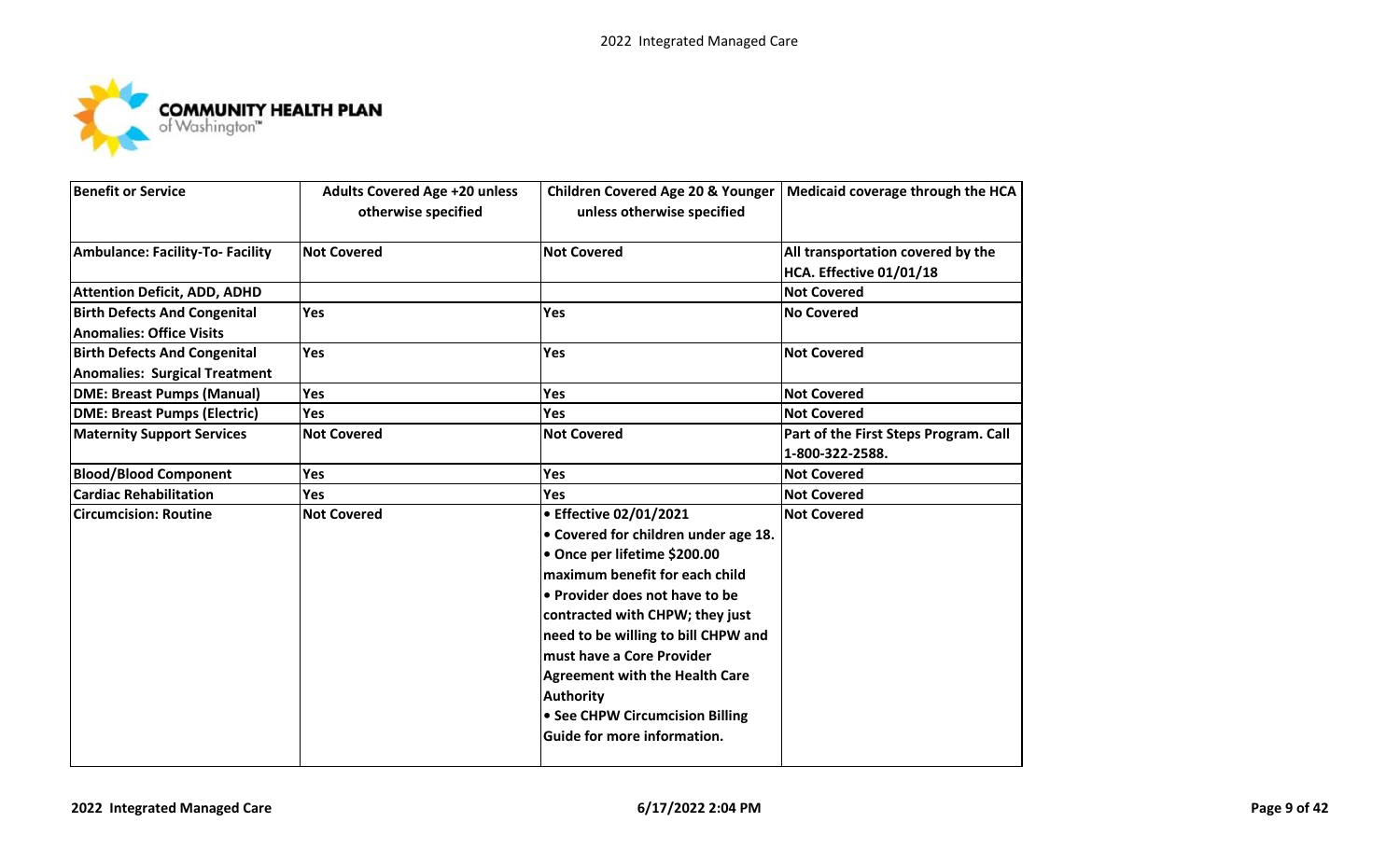

| <b>Benefit or Service</b>                                                                  | <b>Adults Covered Age +20 unless</b><br>otherwise specified                             | <b>Children Covered Age 20 &amp; Younger</b><br>unless otherwise specified                                                                             | Medicaid coverage through the HCA                                                                            |
|--------------------------------------------------------------------------------------------|-----------------------------------------------------------------------------------------|--------------------------------------------------------------------------------------------------------------------------------------------------------|--------------------------------------------------------------------------------------------------------------|
| <b>Osteopathic Manipulative Therapy Yes</b>                                                |                                                                                         | Yes                                                                                                                                                    | <b>Not Covered</b>                                                                                           |
| <b>Hearing Aid: Surgically-implanted</b><br>hearing assistance devices<br>(Cochlear, BAHA) | New implants are not covered age<br>21 and older. PA required for<br>removal or repair. | <b>Replacement parts including</b><br>batteries are covered. PA is required<br>lif parts are over \$500 per line item<br>or over \$1000 total charges. | <b>No, Not Covered</b>                                                                                       |
| <b>Complications from Non-Covered</b><br><b>Service</b>                                    | See requirements                                                                        | See requirements                                                                                                                                       | <b>Not Covered</b>                                                                                           |
| <b>Cosmetic Services</b>                                                                   | <b>Not covered</b>                                                                      | <b>Not Covered</b>                                                                                                                                     | <b>Not Covered</b>                                                                                           |
| <b>Court Ordered Services</b>                                                              | <b>See Mental Health and Substance</b><br><b>Use Disorder services</b>                  | <b>See Mental Health and Substance</b><br>Use Disorder services                                                                                        | <b>See Mental Health and Substance</b><br><b>Use Disorder services</b>                                       |
| <b>Court Ordered Transportation</b><br>Services, including ambulance<br>services           | <b>Not Covered</b>                                                                      | <b>Not Covered</b>                                                                                                                                     | All transportation/ambulance<br>covered by the HCA. Effective<br>01/01/18                                    |
| <b>Custodial/Convalescent Care</b>                                                         | <b>Not Covered</b>                                                                      | <b>Not Covered</b>                                                                                                                                     | <b>Contact ALTSA (Aging and Long Term</b><br><b>Support Administration)</b><br>https://www.dshs.wa.gov/altsa |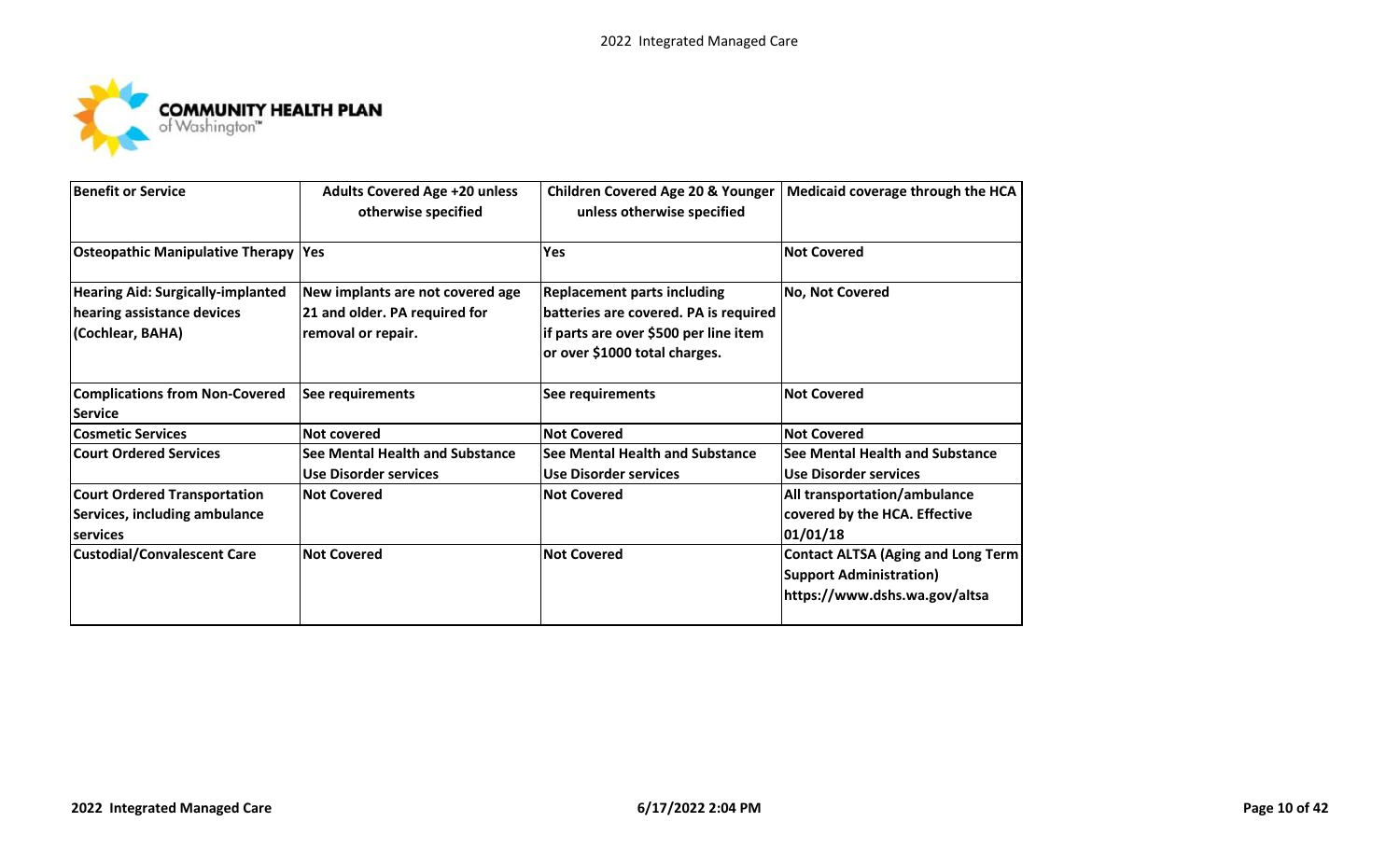

| <b>Benefit or Service</b>                                           | <b>Adults Covered Age +20 unless</b>                                                             | <b>Children Covered Age 20 &amp; Younger</b>                                                     | Medicaid coverage through the HCA                                                                                                                                                                                                                                          |
|---------------------------------------------------------------------|--------------------------------------------------------------------------------------------------|--------------------------------------------------------------------------------------------------|----------------------------------------------------------------------------------------------------------------------------------------------------------------------------------------------------------------------------------------------------------------------------|
|                                                                     | otherwise specified                                                                              | unless otherwise specified                                                                       |                                                                                                                                                                                                                                                                            |
| <b>Dental: Anesthesia for Dental</b><br><b>Services In Hospital</b> | • CHPW covers the related facility<br>charges for dental services<br>performed under anesthesia. | • CHPW covers the related facility<br>charges for dental services<br>performed under anesthesia. | • HCA covers professional charges<br>for dental care/services provided by<br>a dentist or an oral surgeon<br><b>EXCEPTION:</b><br>• CHPW covers one pre-operative<br>(E/M) visit by the PCP prior to dental<br>services under anesthesia to provide<br>lmedical clearance. |
| <b>Dental: Accidental Services</b>                                  | Yes                                                                                              | Yes                                                                                              | Dental care/services provided by a<br>dentist or an oral surgeon related to<br>emergency, is covered by the HCA.<br><b>CHPW covers the related facility</b><br>charges.                                                                                                    |
| <b>Dental: Routine Services</b>                                     | • CHPW covers the related facility<br>charges for dental services<br>performed under anesthesia. | • CHPW covers the related facility<br>charges for dental services<br>performed under anesthesia. | • HCA covers professional charges<br>for dental care/services provided by<br>a dentist or an oral surgeon<br><b>EXCEPTION:</b><br>• CHPW covers one pre-operative<br>(E/M) visit by the PCP prior to dental<br>services under anesthesia to provide<br>medical clearance.  |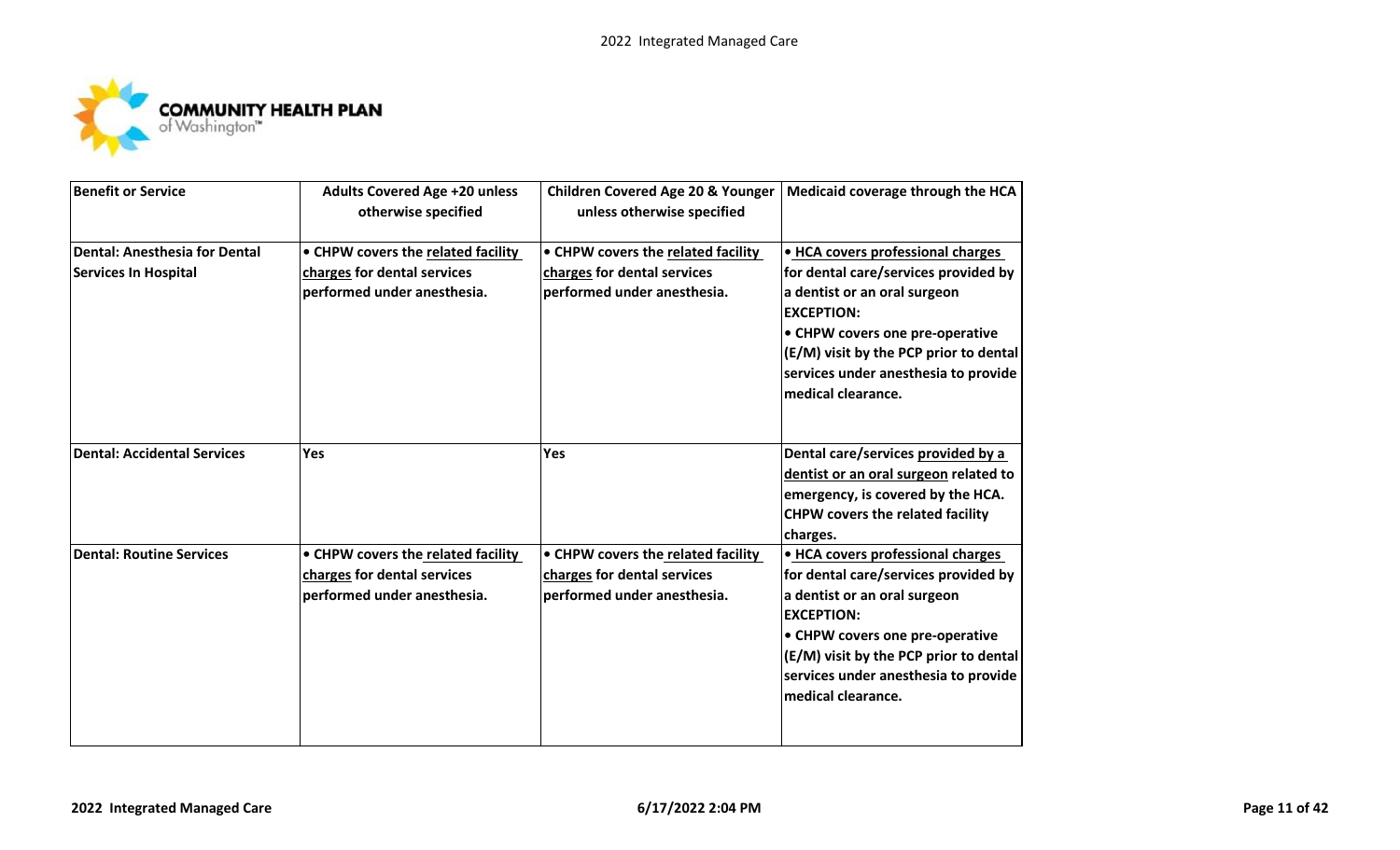

| <b>Benefit or Service</b>                                                                    | <b>Adults Covered Age +20 unless</b><br>otherwise specified | <b>Children Covered Age 20 &amp; Younger</b><br>unless otherwise specified | Medicaid coverage through the HCA                                                                                                                                     |
|----------------------------------------------------------------------------------------------|-------------------------------------------------------------|----------------------------------------------------------------------------|-----------------------------------------------------------------------------------------------------------------------------------------------------------------------|
| <b>Dental: Medically Necessary</b><br><b>Services</b>                                        | Yes                                                         | Yes                                                                        | Dental care/services provided by a<br>dentist or an oral surgeon, is<br>covered by the HCA. CHPW covers<br>the related facility charges, when<br>medically necessary. |
| <b>Developmental Disabilities (see</b><br><b>Applied Behavioral Health</b><br>Services, ABA) | <b>Not Covered.</b>                                         | <b>See Applied Behavior Health</b><br><b>Services, ABA</b>                 | <b>Not Covered</b>                                                                                                                                                    |
| Dialysis (hemodialysis, peritoneal,<br>renal (kidney failure)                                | <b>Yes</b>                                                  | Yes                                                                        | <b>Not Covered</b>                                                                                                                                                    |
| <b>DME: Apnea Monitor</b>                                                                    | <b>Not Covered</b>                                          | Yes                                                                        | <b>Not Covered</b>                                                                                                                                                    |
| <b>DME: Bra, Bras, Post Surgical</b>                                                         | <b>Yes</b>                                                  | Yes                                                                        | <b>Not Covered</b>                                                                                                                                                    |
| <b>DME: Communication Devices</b>                                                            | Yes.                                                        | Yes.                                                                       | <b>Not Covered</b>                                                                                                                                                    |
| DME: C-pap/Bi-Pap 3 month<br>rental, auto-Titration                                          | Yes.                                                        | Yes.                                                                       | <b>Not Covered</b>                                                                                                                                                    |
| DME: C-pap/Bi-pap Purchase                                                                   | Yes.                                                        | Yes.                                                                       | <b>Not Covered</b>                                                                                                                                                    |
| <b>DME, Pharmacy: Diabetic Supplies</b>                                                      | <b>Yes</b>                                                  | Yes                                                                        | <b>Not Covered</b>                                                                                                                                                    |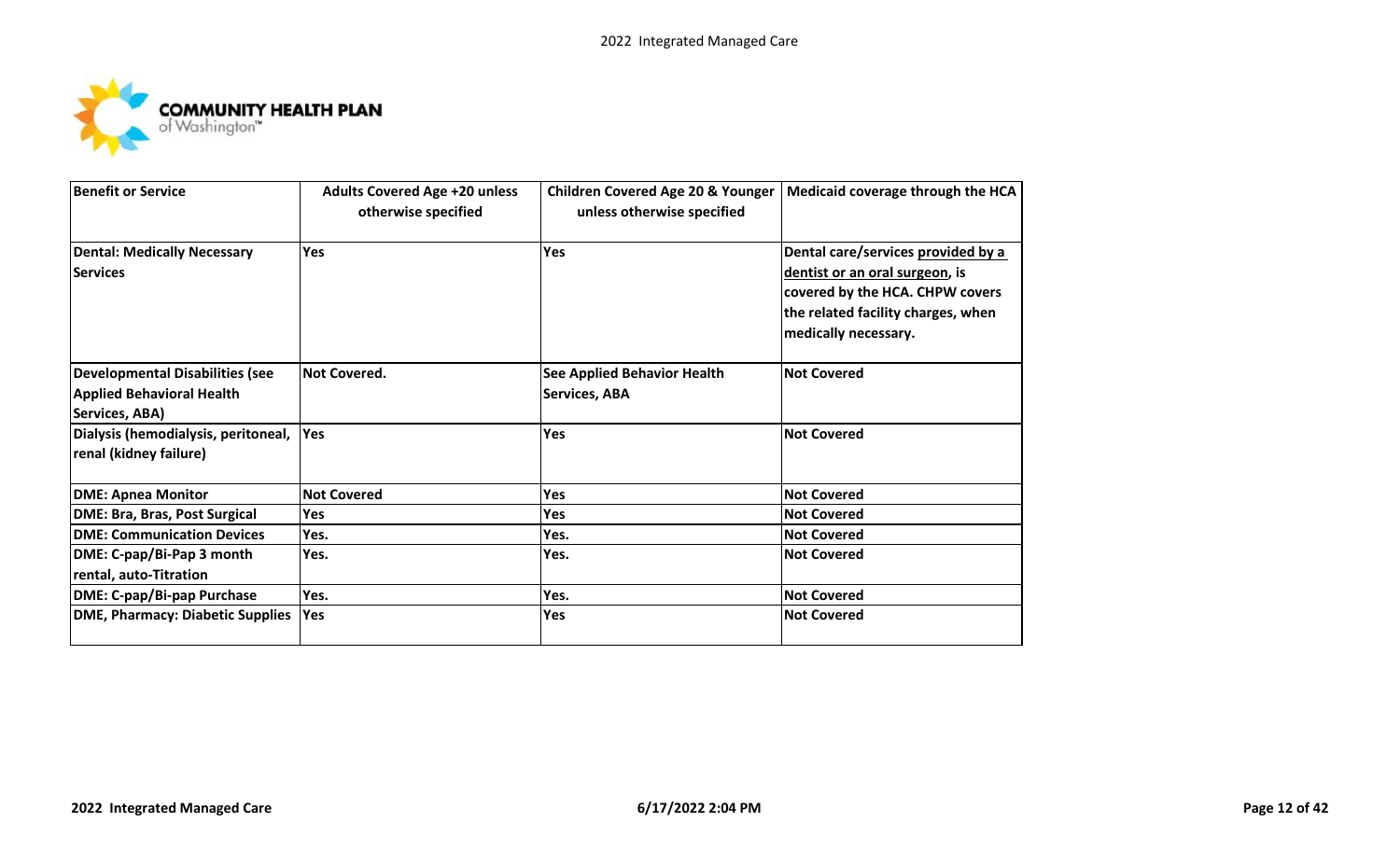

| <b>Benefit or Service</b>                                      | <b>Adults Covered Age +20 unless</b><br>otherwise specified                                                                                                                                                                          | <b>Children Covered Age 20 &amp; Younger</b><br>unless otherwise specified                                                                                                                                                            | Medicaid coverage through the HCA |
|----------------------------------------------------------------|--------------------------------------------------------------------------------------------------------------------------------------------------------------------------------------------------------------------------------------|---------------------------------------------------------------------------------------------------------------------------------------------------------------------------------------------------------------------------------------|-----------------------------------|
| <b>DME: Incontinent Supplies (briefs,</b><br>pull-ups, Liners) | Yes, adult 20 years of age and older:  Yes, child age 3 to 20 years of age:<br>(any size) are limited to 150 per<br>month.<br>· Disposable pant liners, shields,<br>guards, pads, and undergarments<br>are limited to 200 per month. | • Disposable briefs and pull-up pants • Disposable briefs and pull-up pants<br>(any size) are limited to: 200 per<br>month.<br>· Disposable pant liners, shields,<br>guards, pads, and undergarments<br>are limited to 200 per month. | <b>Not Covered</b>                |
| <b>DME: Enteral Therapy Formula</b>                            | Yes                                                                                                                                                                                                                                  | Yes                                                                                                                                                                                                                                   | <b>Not Covered</b>                |
| <b>DME: Enteral Therapy Pump</b><br>(Infusion Services)        | Yes                                                                                                                                                                                                                                  | Yes                                                                                                                                                                                                                                   | <b>Not Covered</b>                |
| <b>DME: Fracture Frames</b>                                    | Yes                                                                                                                                                                                                                                  | Yes                                                                                                                                                                                                                                   | <b>Not Covered</b>                |
| <b>DME: Hospital Bed</b>                                       | Yes                                                                                                                                                                                                                                  | Yes                                                                                                                                                                                                                                   | <b>Not Covered</b>                |
| <b>DME: Humidifiers</b>                                        | Yes                                                                                                                                                                                                                                  | Yes                                                                                                                                                                                                                                   | <b>Not Covered</b>                |
| <b>DME: Insulin Pump (Infusion</b><br>Services)                | Yes                                                                                                                                                                                                                                  | Yes                                                                                                                                                                                                                                   | <b>Not Covered</b>                |
| <b>DME: Lymphedema Sleeve</b>                                  | Yes                                                                                                                                                                                                                                  | Yes                                                                                                                                                                                                                                   | <b>Not Covered</b>                |
| <b>DME: Nebulizer</b>                                          | Yes                                                                                                                                                                                                                                  | Yes                                                                                                                                                                                                                                   | <b>Not Covered</b>                |
| <b>DME: Oseogen (Bone Growth</b><br>Stimulator)                | Yes                                                                                                                                                                                                                                  | Yes                                                                                                                                                                                                                                   | <b>Not Covered</b>                |
| <b>DME: Oxygen &amp; Related</b><br>Equipment                  | Yes                                                                                                                                                                                                                                  | Yes                                                                                                                                                                                                                                   | <b>Not Covered</b>                |
| <b>DME: Prenatal Therapy and</b><br><b>Supplies</b>            | Yes                                                                                                                                                                                                                                  | <b>Yes</b>                                                                                                                                                                                                                            | <b>Not Covered</b>                |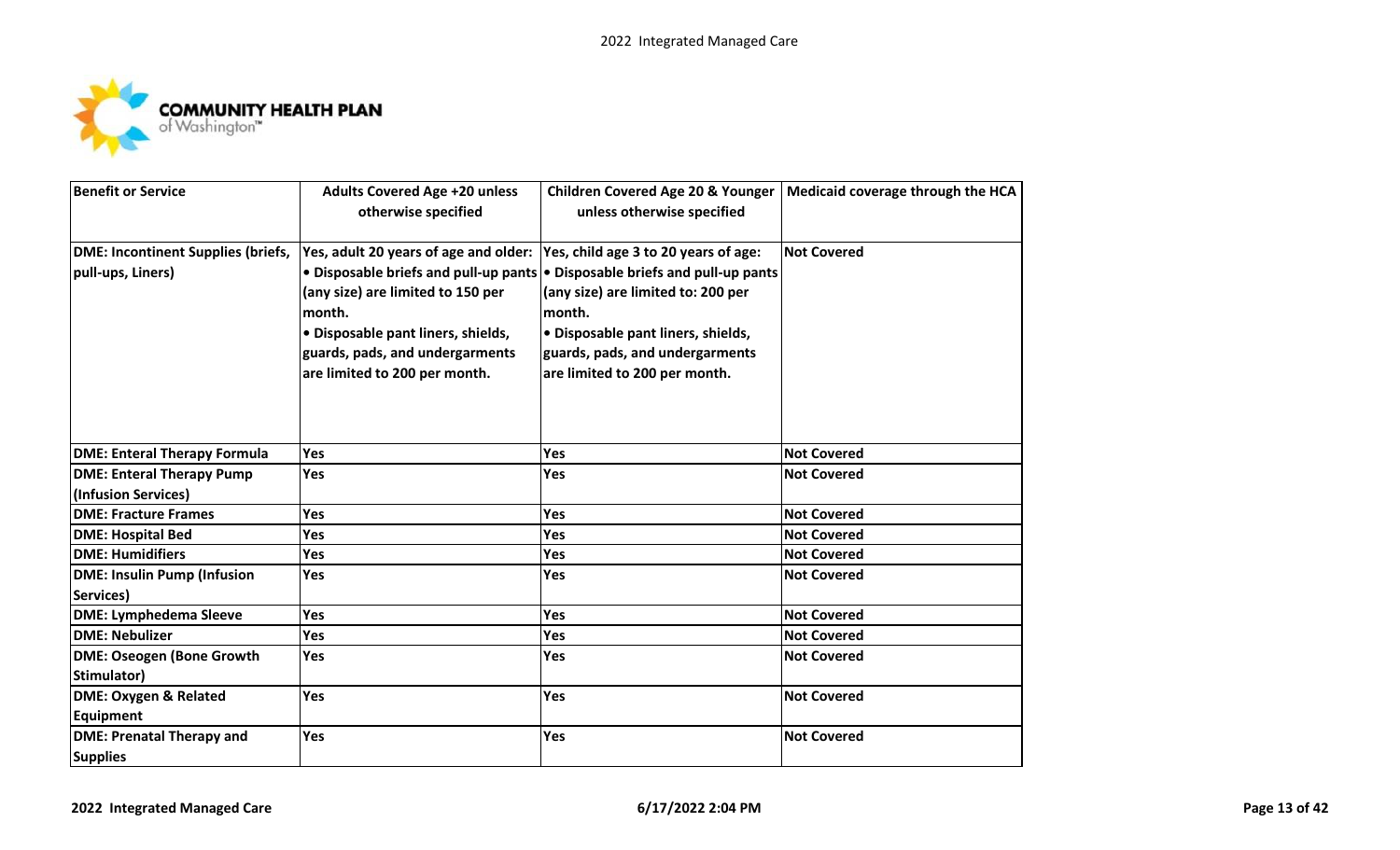

| <b>Benefit or Service</b>              | <b>Adults Covered Age +20 unless</b><br>otherwise specified | <b>Children Covered Age 20 &amp; Younger</b><br>unless otherwise specified | Medicaid coverage through the HCA |
|----------------------------------------|-------------------------------------------------------------|----------------------------------------------------------------------------|-----------------------------------|
| <b>DME: Patient Lifts</b>              | Yes.                                                        | Yes.                                                                       | <b>Not Covered</b>                |
| <b>DME: Suction Pumps</b>              | Yes                                                         | Yes                                                                        | <b>Not Covered</b>                |
| <b>DME: Chest Compression Devices</b>  | Yes                                                         | Yes                                                                        | <b>Not Covered</b>                |
| <b>DME: Cough Stimulating Devices</b>  | Yes                                                         | Yes                                                                        | <b>Not Covered</b>                |
| <b>DME: Wound Vac</b>                  | Yes                                                         | Yes                                                                        | <b>Not Covered</b>                |
| <b>Medical Nutrition Therapy</b>       | <b>Not Covered</b>                                          | Yes                                                                        | <b>Not Covered</b>                |
| <b>DME: TENS Unit (Covered under</b>   | <b>Not Covered</b>                                          | <b>Not Covered</b>                                                         | <b>Not Covered</b>                |
| <b>Medicare only)</b>                  |                                                             |                                                                            |                                   |
| <b>DME: Trapeze Bars</b>               | Yes                                                         | Yes                                                                        | <b>Not Covered</b>                |
| <b>DME: Ventilators And Related</b>    | <b>Yes</b>                                                  | Yes                                                                        | <b>Not Covered</b>                |
| <b>Equipment</b>                       |                                                             |                                                                            |                                   |
| <b>DME: Wheelchairs, Scooters</b>      | Yes                                                         | Yes                                                                        | <b>Not Covered</b>                |
| <b>Emergency Room Services</b>         | Yes                                                         | <b>Yes</b>                                                                 | <b>Not Covered</b>                |
| <b>Experimental / Investigational</b>  | <b>Refer to PA list</b>                                     | <b>Refer to PA list</b>                                                    | <b>Not Covered</b>                |
| <b>Services and Drugs</b>              |                                                             |                                                                            |                                   |
| <b>Prosthetics, Eye Ball Polishing</b> | Yes                                                         | Yes                                                                        | <b>Not Covered</b>                |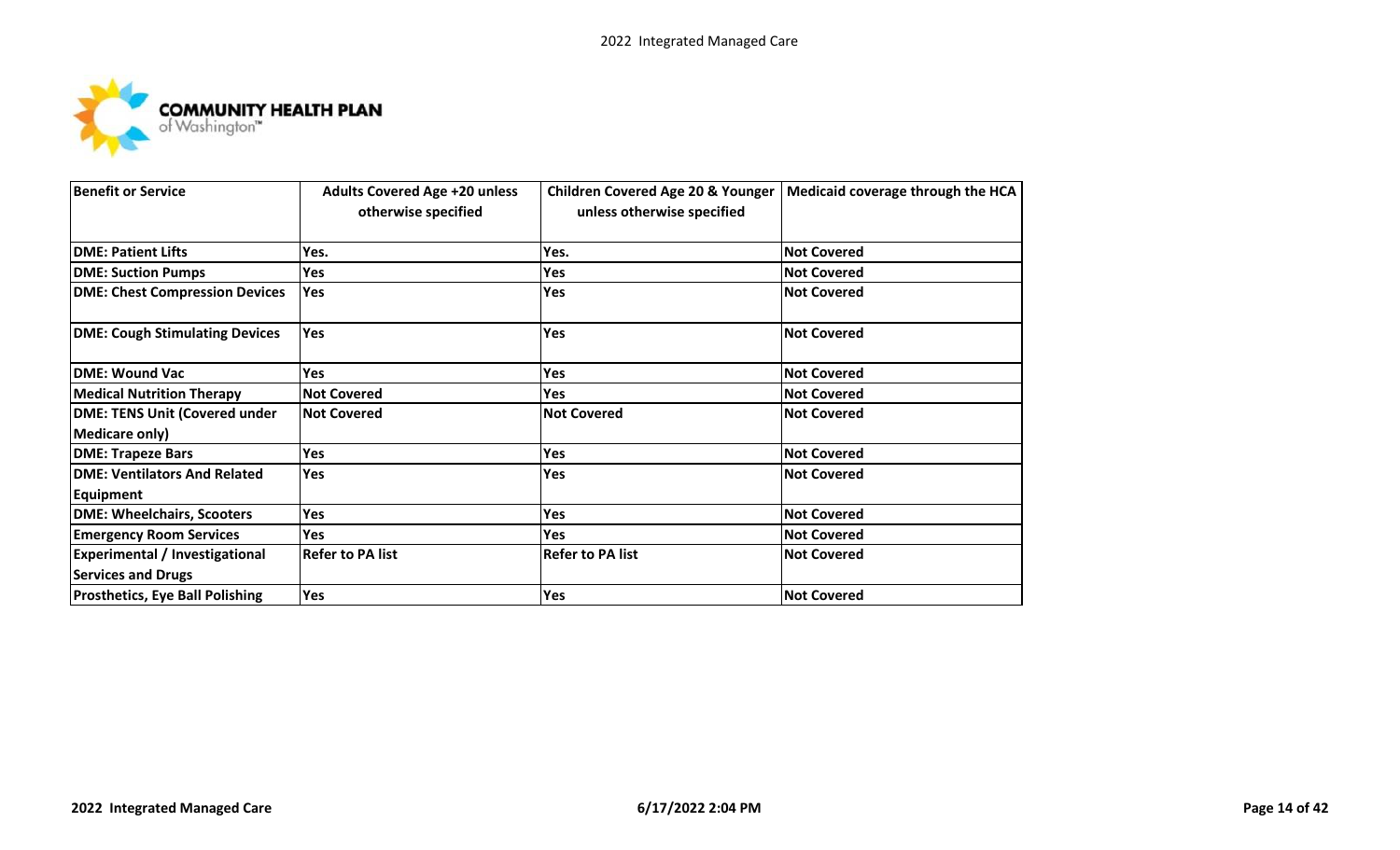

| <b>Benefit or Service</b>                                               | <b>Adults Covered Age +20 unless</b><br>otherwise specified                                                                                                                                                                                                                           | <b>Children Covered Age 20 &amp; Younger</b><br>unless otherwise specified                                                                                                                                                                                                       | Medicaid coverage through the HCA |
|-------------------------------------------------------------------------|---------------------------------------------------------------------------------------------------------------------------------------------------------------------------------------------------------------------------------------------------------------------------------------|----------------------------------------------------------------------------------------------------------------------------------------------------------------------------------------------------------------------------------------------------------------------------------|-----------------------------------|
| Vision: Eye Exam, fitting fees,<br>refractions, visual fields (Routine) | <b>Effective 11/01/20</b><br>Age 21 and older:<br>•Members must obtain routine eye<br>exams from a provider in the<br><b>Superior Vision Network</b><br>•Prior to 11/01/20 eye exams<br>covered for any CHPW contracted<br>provider<br>• Eimit one eye exam every 2<br>calendar years | • Age 20 and younger:<br>• Limit - One eye exam every year.<br>• Members may self refer to<br>contracted providers for routine eye<br>lexams<br>● Effective 07/01/21 Contact fitting<br>lfees for children are covered in<br>addition to the current eyeglasses<br>fitting fees. | <b>Not Covered</b>                |
| Vision: Eye Exam, Medical<br>Condition (diagnose and treat)             | Yes                                                                                                                                                                                                                                                                                   | <b>Yes</b>                                                                                                                                                                                                                                                                       | <b>Not Covered</b>                |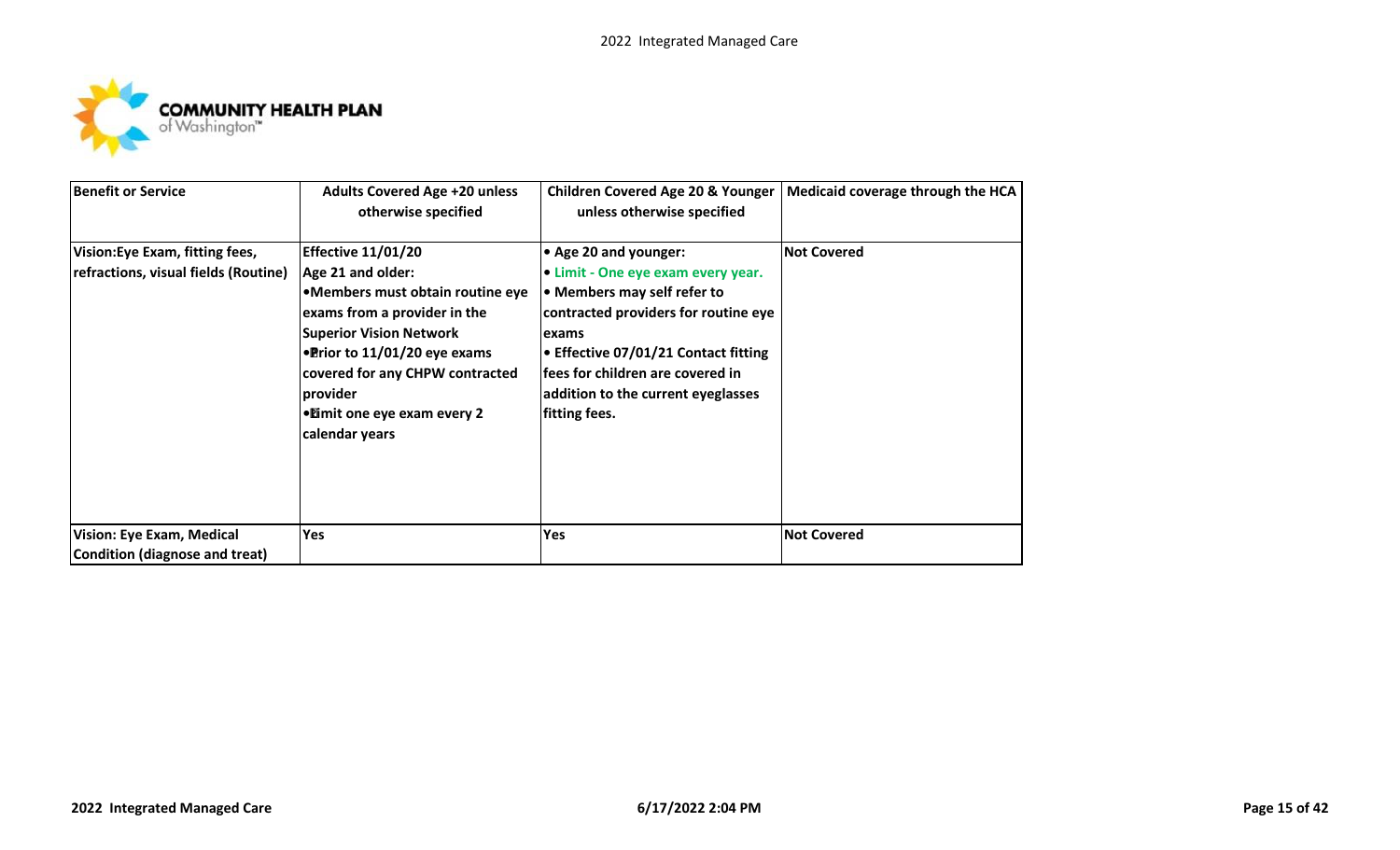

| <b>Benefit or Service</b>                                                         | <b>Adults Covered Age +20 unless</b><br>otherwise specified                                                                                                                                                                                                                                                                                                                                                                              | <b>Children Covered Age 20 &amp; Younger</b><br>unless otherwise specified                                                                                                                                                                                                                                                                                                                 | Medicaid coverage through the HCA                                                                                 |
|-----------------------------------------------------------------------------------|------------------------------------------------------------------------------------------------------------------------------------------------------------------------------------------------------------------------------------------------------------------------------------------------------------------------------------------------------------------------------------------------------------------------------------------|--------------------------------------------------------------------------------------------------------------------------------------------------------------------------------------------------------------------------------------------------------------------------------------------------------------------------------------------------------------------------------------------|-------------------------------------------------------------------------------------------------------------------|
| <b>Vision: Eyeglasses and eyeglasses</b><br>adjustments and repair.<br>(Hardware) | <b>Effective 11/01/20</b><br>Age 21 and older:<br>• new vision hardware (eyeglasses)<br>benefit.<br>• Contacts are not covered.<br>• Members must obtain eyeglasses<br>from a provider in the Superior<br><b>Vision Network</b><br>• One (1) pair of glasses every 24<br>months for adults age 21 and older.<br>• Free frames. Ask your Superior<br>Vision Network provider for the<br>selection.<br>• If frames are chosen that are not | Children under age 21:<br>• Initial eyeglasses for children are<br>not covered by CHPW. Vision<br>Hardware only available through<br><b>Correctional Industries (CI) Optical.</b><br>Orders for eyeglasses are submitted<br>by the optical provider to CI Optical.<br>• Effective 07/01/21 Repair and<br>adjustments of eyeglasses<br>(spectacles) for children is not<br>covered by CHPW. | Effective 07/01/21 Repair and<br>adjustment of spectacles for<br>children is covered by Fee for<br>Service (HCA). |
|                                                                                   | included in the 'free' selection,<br>member cost share will apply.<br>· Basic lenses (single vision, bifocal,<br>and trifocal) are covered. Other<br>options, tinting, etc. are not covered<br>but available if member wants to<br>pay the cost share.<br>. Repair of glasses or replacement of<br>lost or stolen glasses is not covered.                                                                                                |                                                                                                                                                                                                                                                                                                                                                                                            |                                                                                                                   |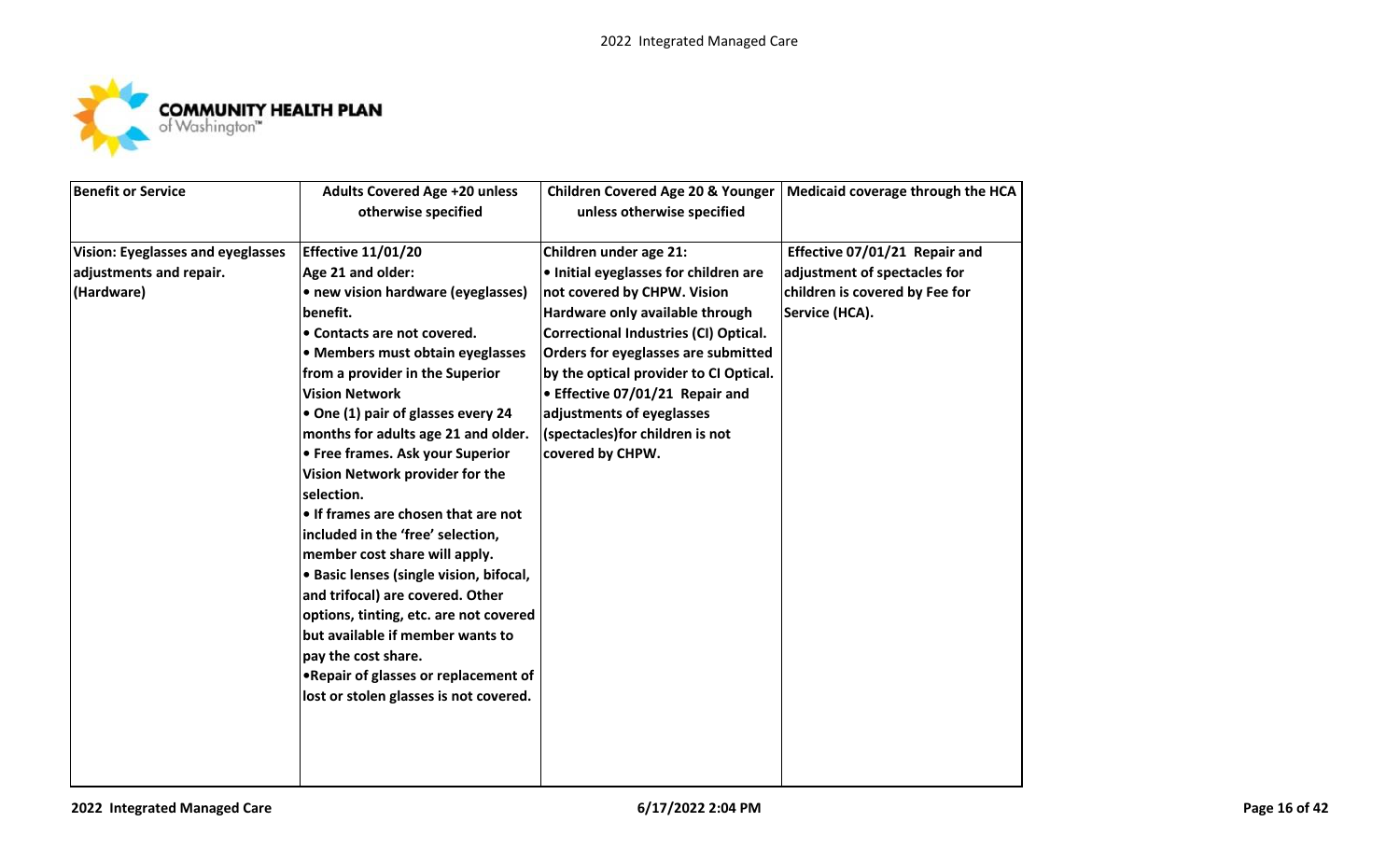

| <b>Benefit or Service</b>                                                                                        | <b>Adults Covered Age +20 unless</b><br>otherwise specified | <b>Children Covered Age 20 &amp; Younger</b><br>unless otherwise specified | Medicaid coverage through the HCA                                                                                                                                                                                            |
|------------------------------------------------------------------------------------------------------------------|-------------------------------------------------------------|----------------------------------------------------------------------------|------------------------------------------------------------------------------------------------------------------------------------------------------------------------------------------------------------------------------|
| <b>Pharmacy, Family Planning: Birth</b><br><b>Control, Contraception Emergency</b><br>and Over The Counter (OTC) | Yes                                                         | Yes                                                                        | <b>Not Covered</b>                                                                                                                                                                                                           |
| <b>Pharmacy, Family Planning: Birth</b><br>Control, Contraception, Implants,<br><b>Injections, IUD</b>           | Yes                                                         | Yes                                                                        | Member may self-refer to CHPW<br>contracted women's health care<br>providers. If provider is not in<br>network, then services are covered<br>for HCA contracted providers by Fee-<br>for-Service.                            |
| <b>Maternity Services, Home</b><br><b>Delivery: Outpatient</b>                                                   | Yes                                                         | Yes                                                                        | Member may self-refer to CHPW<br>contracted women's health care<br>providers. If provider is not in<br>network without a Plan Referral,<br>then services are covered for HCA<br>contracted providers by Fee-for-<br>Service. |
| <b>Maternity Services: Inpatient</b>                                                                             | Yes                                                         | Yes                                                                        | <b>Not Covered</b>                                                                                                                                                                                                           |
| <b>Family Planning: Outpatient</b><br>(includes observations) preventive,<br>pap tests, mammograms               | Yes                                                         | Yes                                                                        | Member may self-refer to CHPW<br>contracted women's health care<br>providers. If provider is not in<br>network, then services are covered<br>for HCA contracted providers by Fee-<br>for-Service.                            |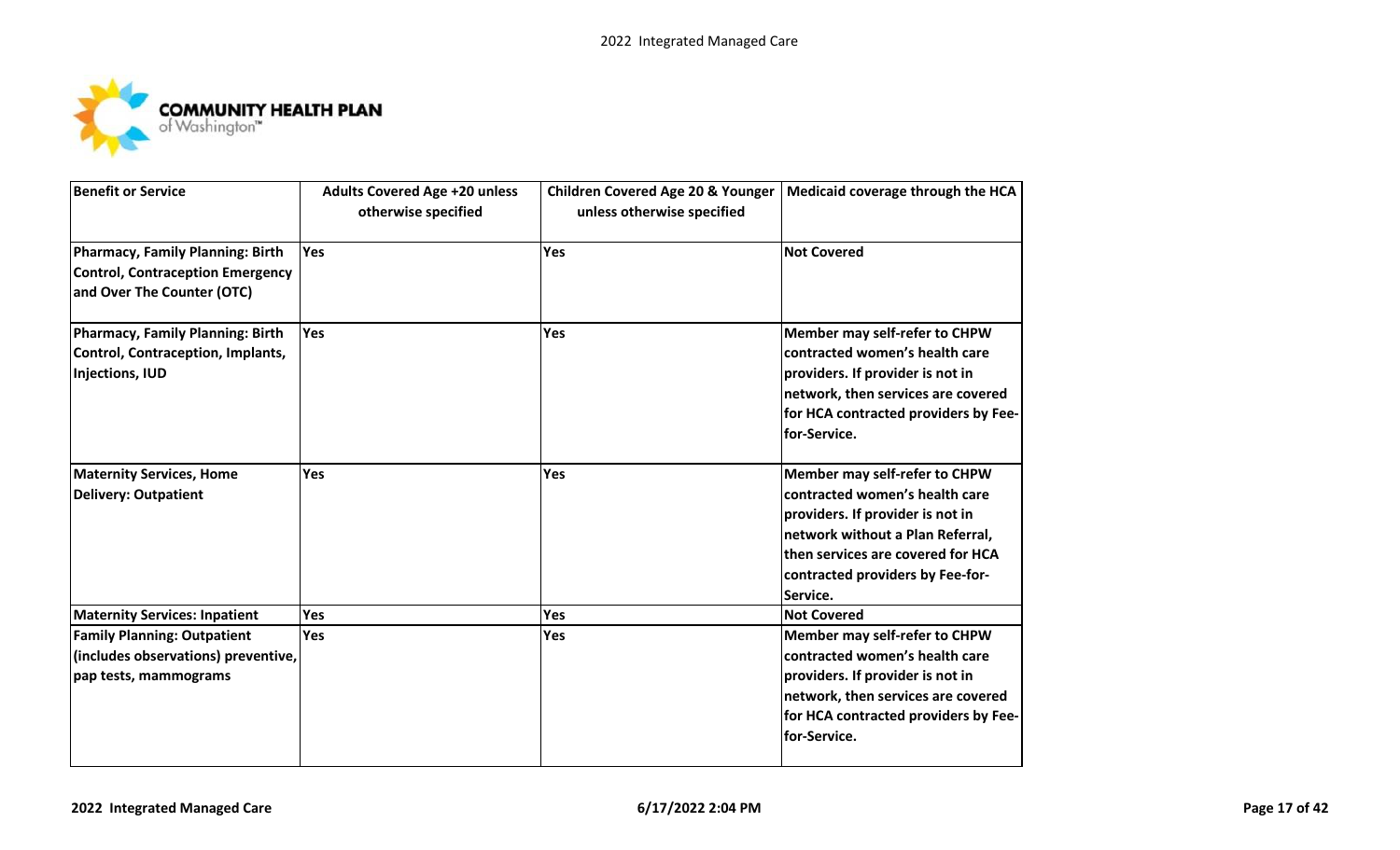

| <b>Benefit or Service</b>                                                          | <b>Adults Covered Age +20 unless</b><br>otherwise specified                                                                                                                                                        | <b>Children Covered Age 20 &amp; Younger</b><br>unless otherwise specified                                                           | Medicaid coverage through the HCA                                                                                                                                                                                            |
|------------------------------------------------------------------------------------|--------------------------------------------------------------------------------------------------------------------------------------------------------------------------------------------------------------------|--------------------------------------------------------------------------------------------------------------------------------------|------------------------------------------------------------------------------------------------------------------------------------------------------------------------------------------------------------------------------|
| <b>Family Planning: Office Visits</b>                                              | Yes                                                                                                                                                                                                                | Yes.                                                                                                                                 | <b>Member may self-refer to CHPW</b><br>contracted women's health care<br>providers. If provider is not in<br>network, then services are covered<br>for HCA contracted providers by Fee-<br>for-Service.                     |
| <b>Family Planning, Maternity: Home</b><br><b>Delivery</b>                         | Yes. Parent must fill out the CHP<br>newborn selection form within 60<br>days of child's birth to ensure child<br>eligibility.                                                                                     | Yes. Parent must fill out the CHP<br>newborn selection form within 60<br>days of child's birth to ensure child<br>eligibility.       | Member may self-refer to CHPW<br>contracted women's health care<br>providers. If provider is not in<br>network without a Plan Referral,<br>then services are covered for HCA<br>contracted providers by Fee-for-<br>Service. |
| <b>Family Planning, Maternity:</b><br><b>Newborn Care</b>                          | Yes, However parent must fill out<br>the HP newborn selection form<br>within 60 days of child's birth to<br>ensure child eligibility                                                                               | Yes, However parent must fill out<br>the HP newborn selection form<br>within 60 days of child's birth to<br>ensure child eligibility | <b>Not Covered</b>                                                                                                                                                                                                           |
| <b>Family Planning: Sterilization for</b><br><b>Women(includes tubal ligation)</b> | Yes, must be older than 21 years of<br>age and sign a consent form and<br>wait 30 days after signature. (30 day<br>requirement may be waived in cases<br>of premature delivery or emergency<br>abdominal surgery.) | No, Not Covered                                                                                                                      | Yes, for member less than 21 years<br>old and those who do not Meet<br>other federal requirements. They<br>must sign a consent form and wait<br>30 days.                                                                     |
| <b>Forensic Exam</b>                                                               | <b>Not Covered</b>                                                                                                                                                                                                 | <b>Not Covered</b>                                                                                                                   | <b>Not Covered</b>                                                                                                                                                                                                           |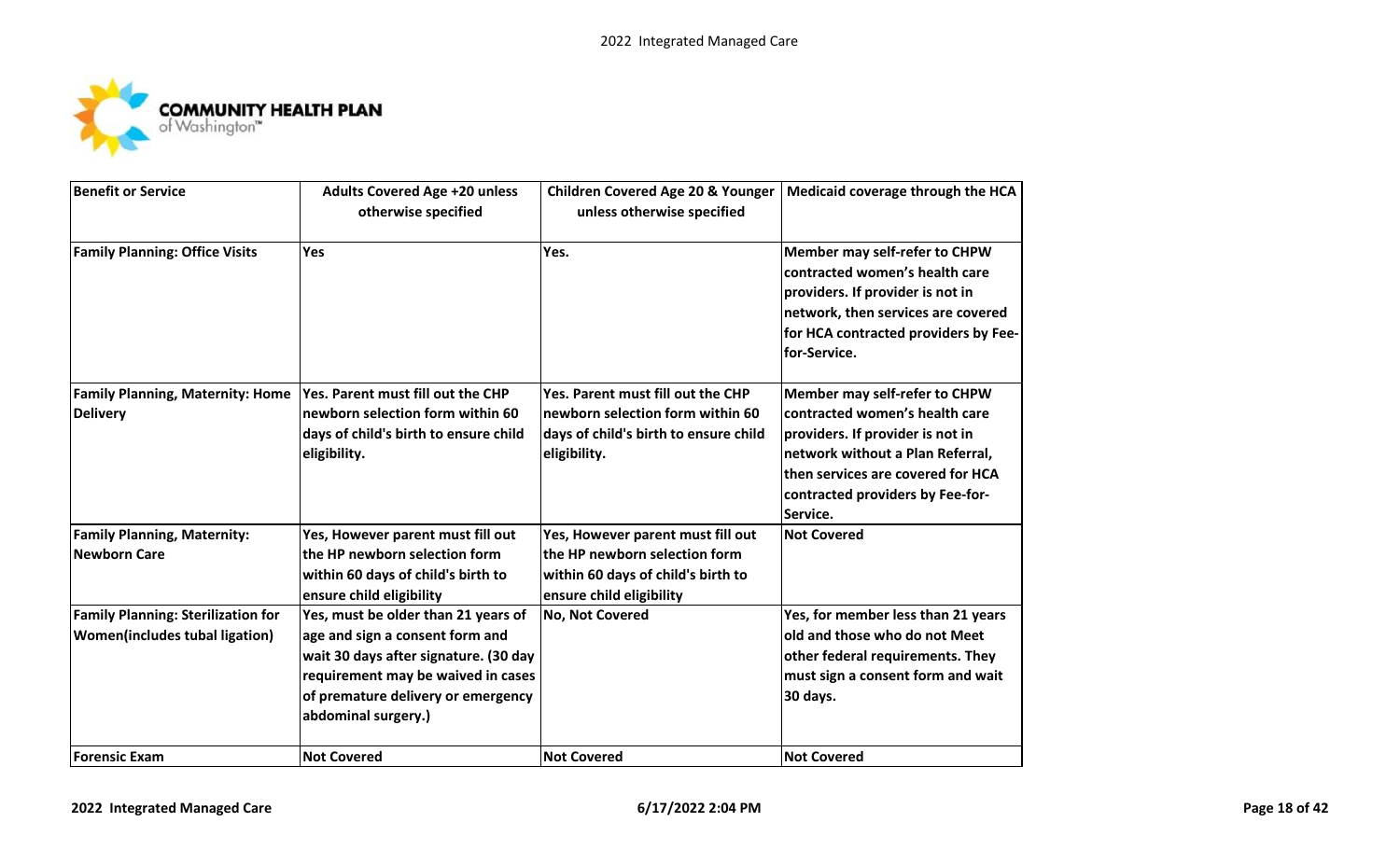

| <b>Benefit or Service</b>                                                    | <b>Adults Covered Age +20 unless</b><br>otherwise specified                                                                                                                    | <b>Children Covered Age 20 &amp; Younger</b><br>unless otherwise specified | Medicaid coverage through the HCA |
|------------------------------------------------------------------------------|--------------------------------------------------------------------------------------------------------------------------------------------------------------------------------|----------------------------------------------------------------------------|-----------------------------------|
| <b>Health Education And Wellness</b>                                         | <b>Yes</b>                                                                                                                                                                     | Yes                                                                        | <b>Not Covered</b>                |
| <b>Programs: Asthma Education</b>                                            |                                                                                                                                                                                |                                                                            |                                   |
| <b>Health Education And Wellness</b>                                         | <b>Yes</b>                                                                                                                                                                     | Yes                                                                        | <b>Not Covered</b>                |
| <b>Programs: Diabetic Education</b><br><b>Health Education And Wellness</b>  |                                                                                                                                                                                |                                                                            |                                   |
| <b>Programs: Nutritional Counseling</b>                                      | <b>Not Covered</b>                                                                                                                                                             | Yes                                                                        | <b>Not Covered</b>                |
|                                                                              |                                                                                                                                                                                |                                                                            |                                   |
| Hearing aids: Non-surgical, hearing Covered for one or both ears<br>hardware | depending on medical necessity.<br>Includes ear mold. Rental of hearing<br>aid (s) for up to 2 months is covered<br>while a client's own hearing aid (s) is<br>being repaired. | <b>Covered</b>                                                             | <b>Not Covered</b>                |
| <b>Hearing Exams (audiology)</b>                                             | Yes                                                                                                                                                                            | Yes                                                                        | <b>Not Covered</b>                |
| <b>HIV/Aids- Screening</b>                                                   | Yes                                                                                                                                                                            | Yes                                                                        | <b>Not Covered</b>                |
| Out of Area Coverage: Routine,<br><b>Preventive Care</b>                     | <b>Not Covered</b>                                                                                                                                                             | <b>Not Covered</b>                                                         | <b>Not Covered</b>                |
| Home Health Agency, Home<br><b>Health Care</b>                               | Yes                                                                                                                                                                            | Yes                                                                        | <b>Not Covered</b>                |
| <b>Home Infusion Therapy</b>                                                 | <b>Yes</b>                                                                                                                                                                     | Yes                                                                        | <b>Not Covered</b>                |
| <b>Home intrauterine Activity</b><br><b>Monitoring (Fetal heart Monitor)</b> | <b>Not Covered</b>                                                                                                                                                             | <b>Not Covered</b>                                                         | <b>Not Covered</b>                |
| <b>Home Phototherapy</b><br>Hyperbilirubinemia                               | Yes                                                                                                                                                                            | Yes                                                                        | <b>Not Covered</b>                |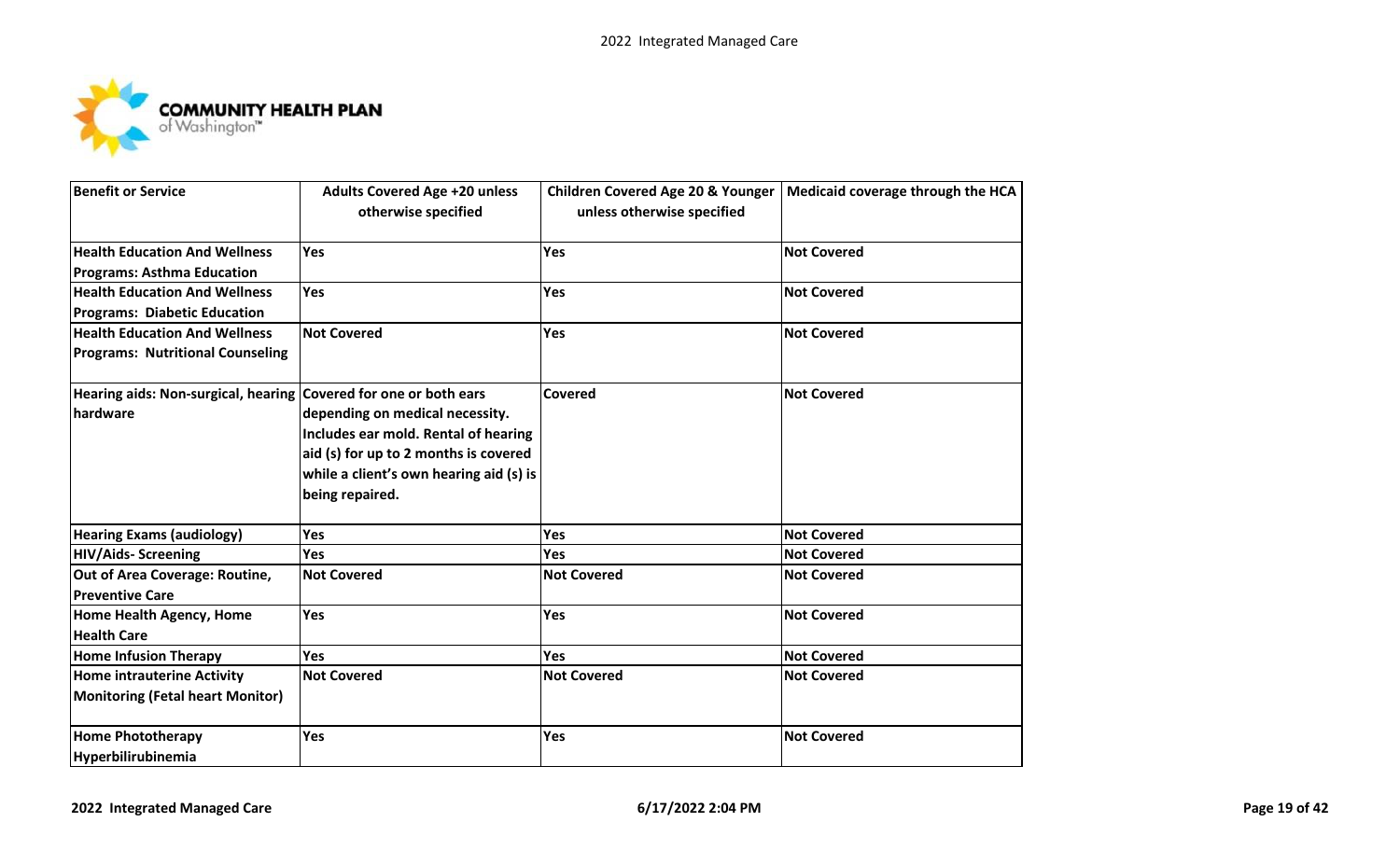

| <b>Benefit or Service</b>                                            | <b>Adults Covered Age +20 unless</b><br>otherwise specified | <b>Children Covered Age 20 &amp; Younger</b><br>unless otherwise specified | Medicaid coverage through the HCA                                                                                                                                                                              |
|----------------------------------------------------------------------|-------------------------------------------------------------|----------------------------------------------------------------------------|----------------------------------------------------------------------------------------------------------------------------------------------------------------------------------------------------------------|
| <b>Hospice Care, Home</b>                                            | Yes                                                         | Yes                                                                        | <b>Not Covered</b>                                                                                                                                                                                             |
| <b>Hospital Care: Inpatient Hospice</b>                              | <b>Yes</b>                                                  | <b>Yes</b>                                                                 | <b>Not Covered</b>                                                                                                                                                                                             |
| <b>Hospital Care: Inpatient</b>                                      | Yes                                                         | Yes                                                                        | <b>Not Covered</b>                                                                                                                                                                                             |
| <b>Hospital Care: Outpatient Surgery</b>                             | Yes                                                         | Yes                                                                        | <b>Not Covered</b>                                                                                                                                                                                             |
| HPV (Human papilloma Virus) Test Yes                                 |                                                             | Yes                                                                        | <b>Not Covered</b>                                                                                                                                                                                             |
|                                                                      | <b>CDC</b> recommendations:                                 | <b>CDC</b> recommendations:                                                |                                                                                                                                                                                                                |
|                                                                      | Catch-up Vaccine through 26 years                           | Adult 27 through 45 years of age                                           |                                                                                                                                                                                                                |
|                                                                      | of age                                                      |                                                                            |                                                                                                                                                                                                                |
| <b>Hyperbaric Oxygen Pressurization</b>                              | Yes                                                         | <b>Yes</b>                                                                 | <b>Not Covered</b>                                                                                                                                                                                             |
| Vaccinations, immunizations:<br>meningococcal vaccine                | Yes                                                         | Yes                                                                        | <b>Not Covered</b>                                                                                                                                                                                             |
| <b>Incarcerated Care</b>                                             | Not Covered. Effective 07/01/2017                           | Not Covered. Effective 07/01/2017.                                         | <b>Covered by Health Care Authority</b>                                                                                                                                                                        |
| Infertility, Impotence and Sexual<br><b>Dysfunction</b>              | <b>Not Covered</b>                                          | <b>Not Covered</b>                                                         | <b>Not Covered</b>                                                                                                                                                                                             |
| Interpreter Services: Medical<br><b>Services (not Mental Health)</b> |                                                             |                                                                            | For medical encounters and HCA Fair<br>Hearings, refer to the HCA.<br>Interpreter services only covered for<br>administrative issues such as<br>handling member complaints and<br>appeals. Interpreter must be |
|                                                                      |                                                             |                                                                            | certified with the HCA.                                                                                                                                                                                        |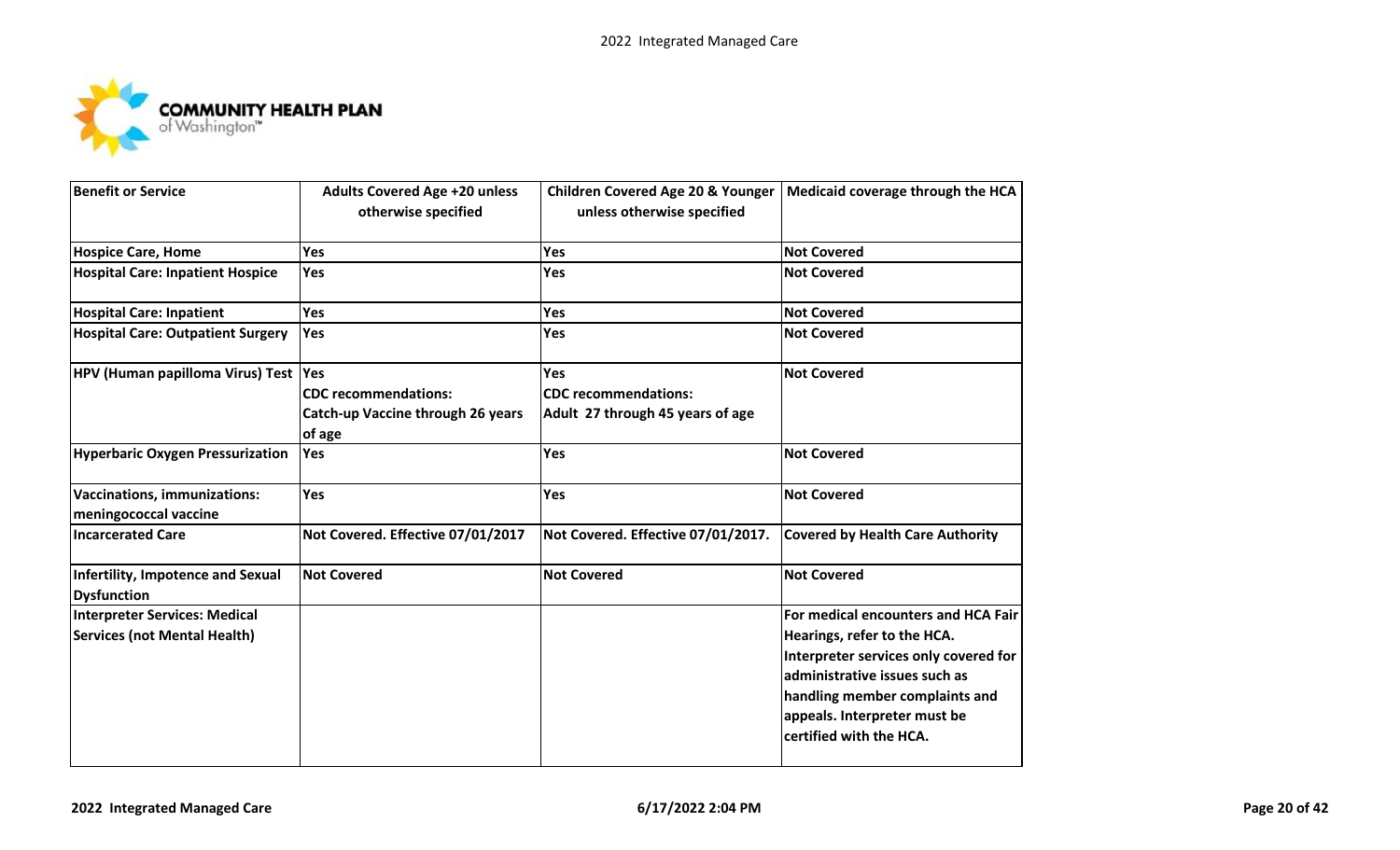

| <b>Benefit or Service</b>                                                                                                                           | <b>Adults Covered Age +20 unless</b><br>otherwise specified                                       | <b>Children Covered Age 20 &amp; Younger</b><br>unless otherwise specified | Medicaid coverage through the HCA                           |
|-----------------------------------------------------------------------------------------------------------------------------------------------------|---------------------------------------------------------------------------------------------------|----------------------------------------------------------------------------|-------------------------------------------------------------|
| <b>IV Therapy: Outpatient</b>                                                                                                                       | Yes                                                                                               | Yes                                                                        | <b>Not Covered</b>                                          |
| IV Therapy: Home                                                                                                                                    | Yes                                                                                               | Yes                                                                        | <b>Not Covered</b>                                          |
| <b>Learning Disabilities</b>                                                                                                                        | <b>Not Covered</b>                                                                                | <b>See Applied Behavior Health</b><br>Services, ABA                        | <b>Not Covered</b>                                          |
| <b>Lymphedema Treatment</b>                                                                                                                         | Yes                                                                                               | Yes                                                                        | <b>Not Covered</b>                                          |
| <b>Mammogram: Diagnostic</b>                                                                                                                        | Yes                                                                                               | Yes                                                                        | <b>Not Covered</b>                                          |
| <b>Mental Health: Inpatient Acute</b><br><b>Care Facility Psychiatric Admission</b><br>(Behavioral Health Unit or Free<br><b>Standing Hospital)</b> | Yes                                                                                               | Yes                                                                        | <b>Not Covered</b>                                          |
| <b>Mental Health: Inpatient Acute</b><br><b>Care Professional Services,</b><br><b>Counseling, Therapy Services,</b><br>Individual, Group            | <b>Yes. Effective 01/01/2017</b>                                                                  | <b>Yes. Effective 01/01/2017</b>                                           | <b>Not Covered</b>                                          |
| <b>Vaccinations, immunizations:</b><br><b>Shingles (Herpes Zoster)</b>                                                                              | ZOSTAVAX - 90736: 60 years of age<br>and older<br>SHINGRIX - 90750: 50 years of age<br>land older | <b>INo</b>                                                                 | <b>Not Covered</b>                                          |
| <b>Unlisted Codes with Charge more</b><br>than \$250.00                                                                                             | Yes                                                                                               | Yes                                                                        | <b>Not Covered</b>                                          |
| <b>Mental Health: Outpatient</b><br><b>Treatment</b>                                                                                                | See specific Mental Health Service.                                                               | See specific Mental Health Service.                                        | See specific Mental Health Service.                         |
| <b>Methadone Treatment</b>                                                                                                                          | <b>See Opiate Substitution Treatment</b><br><b>Services</b>                                       | <b>See Opiate Substitution Treatment</b><br><b>Services</b>                | <b>See Opiate Substitution Treatment</b><br><b>Services</b> |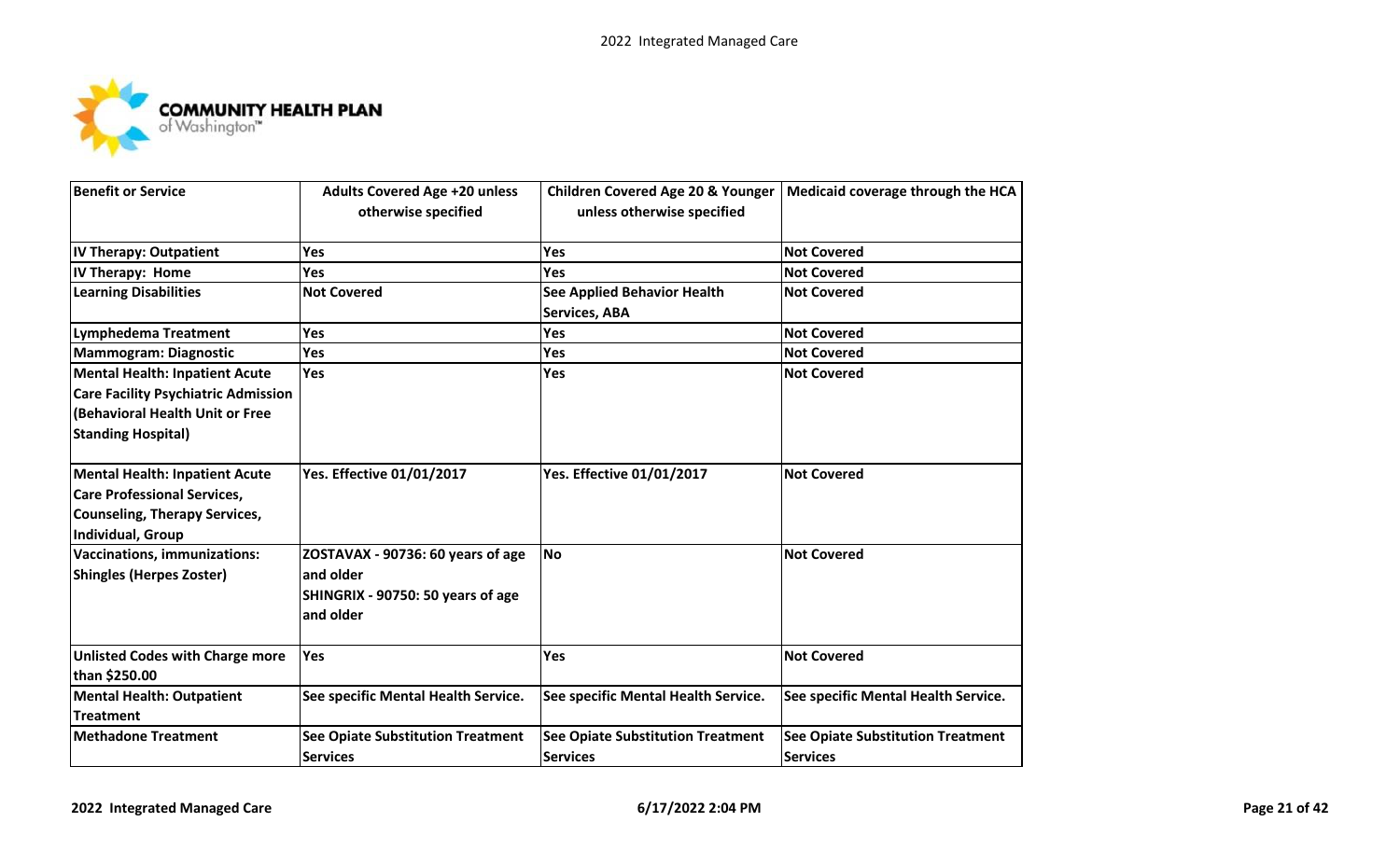

| <b>Benefit or Service</b>                                                                            | <b>Adults Covered Age +20 unless</b><br>otherwise specified | <b>Children Covered Age 20 &amp; Younger</b><br>unless otherwise specified | Medicaid coverage through the HCA |
|------------------------------------------------------------------------------------------------------|-------------------------------------------------------------|----------------------------------------------------------------------------|-----------------------------------|
| <b>Neurodevelopment Therapy</b>                                                                      | No.                                                         | Yes.                                                                       | <b>Not Covered</b>                |
| Mental Health: Neuropsychological Yes<br><b>Testing, Also see Psychological</b><br><b>Assessment</b> |                                                             | Yes                                                                        | <b>Not Covered</b>                |
| <b>Obesity Services, Weight</b><br><b>Reduction and Control Services</b>                             | <b>Not Covered</b>                                          | <b>Not Covered</b>                                                         | <b>Not Covered</b>                |
| <b>Occupational Injuries</b>                                                                         | <b>Not Covered</b>                                          | <b>Not Covered</b>                                                         | <b>Not Covered</b>                |
| <b>Office Visit</b>                                                                                  | Yes                                                         | Yes                                                                        | <b>Not Covered</b>                |
| <b>Orthoptic, Pleoptic Therapy, eye</b><br>exercises, eye training                                   | Yes                                                         | Yes                                                                        | <b>Not Covered</b>                |
| Out of Area Coverage: Urgent Care  Yes<br>Within the U.S and U.S. Territories<br>Only                |                                                             | Yes                                                                        | <b>Not Covered</b>                |
| Out Of Area Coverage: Emergency<br>Room, ER<br>Within the U.S and U.S. Territories<br>Only           | <b>Yes</b>                                                  | Yes                                                                        | <b>Not Covered</b>                |
| <b>Outpatient Diagnostic and</b><br>Therapeutic Radiology, Xray,<br>Image                            | Yes                                                         | Yes                                                                        | <b>Not Covered</b>                |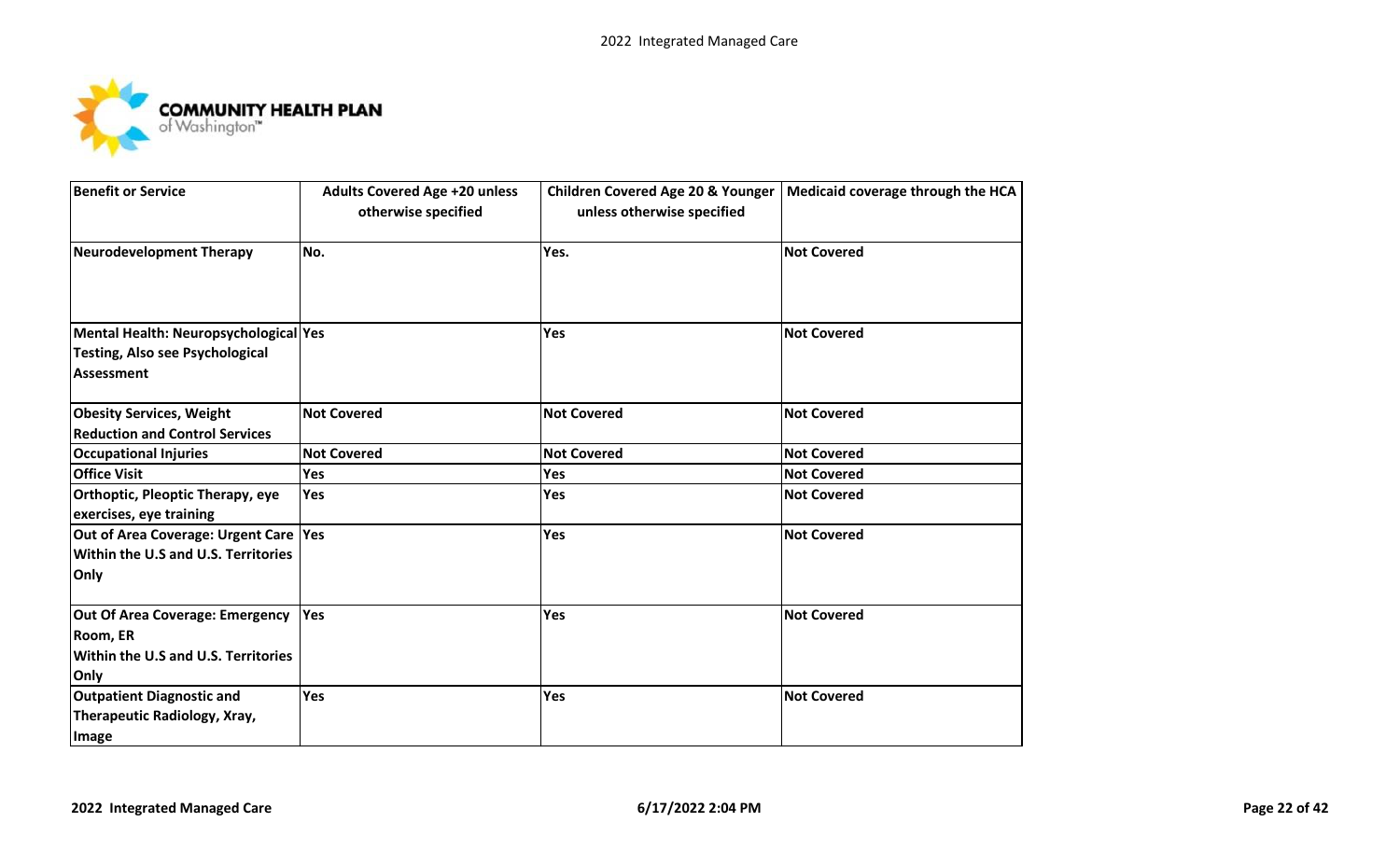

| <b>Benefit or Service</b>                                    | <b>Adults Covered Age +20 unless</b><br>otherwise specified | <b>Children Covered Age 20 &amp; Younger</b><br>unless otherwise specified | Medicaid coverage through the HCA |
|--------------------------------------------------------------|-------------------------------------------------------------|----------------------------------------------------------------------------|-----------------------------------|
| <b>Outpatient Diagnostic: Laboratory</b>                     | <b>Yes</b>                                                  | Yes                                                                        | <b>Not Covered</b>                |
| <b>Services</b>                                              |                                                             |                                                                            |                                   |
| <b>Outpatient Therapeutic and</b>                            | Yes.                                                        | Yes.                                                                       | <b>Not Covered</b>                |
| Diagnostic Radiology Service, Xray,                          |                                                             |                                                                            |                                   |
| Image                                                        |                                                             |                                                                            |                                   |
| <b>Pain Clinic: Office Visits</b>                            | Yes.                                                        | Yes.                                                                       | <b>Not Covered</b>                |
| <b>Pain Clinic: Outpatient</b><br>Rehabilitation             | Yes.                                                        | Yes.                                                                       | <b>Not Covered</b>                |
| Pain Clinic: Treatment (e.g. nerve<br>block, epidural)       | lYes.                                                       | Yes.                                                                       | <b>Not Covered</b>                |
| <b>Pain Management</b>                                       | Yes.                                                        | Yes.                                                                       | <b>Not Covered</b>                |
| <b>Hospice Care: Palliative Care</b>                         | Yes.                                                        | Yes.                                                                       | <b>Not Covered</b>                |
| <b>Pathology Services</b>                                    | Yes                                                         | Yes                                                                        | <b>Not Covered</b>                |
| Physical Exams, Preventive Care,                             | Yes                                                         | Yes                                                                        | <b>Not Covered</b>                |
| Sports Physicals for ages 6 through<br>18.                   |                                                             |                                                                            |                                   |
| PKU (Phenylketonuria) Formula                                | Yes                                                         | Yes                                                                        | <b>Not Covered</b>                |
| Podiatry (including diabetic foot<br>care)                   | Age 21 and older                                            | <b>Not Covered</b>                                                         | <b>Not Covered</b>                |
| Prescriptions, Pharmacy: Inpatient  Yes<br><b>Drugs</b>      |                                                             | Yes                                                                        | <b>Not Covered</b>                |
| <b>DME: Durable Medical Equipment</b>                        | <b>Yes</b>                                                  | Yes                                                                        | <b>Not Covered</b>                |
| <b>Out of Area: Prescriptions,</b><br><b>Pharmacy, Drugs</b> | See requirements                                            | See requirements                                                           | <b>Not Covered</b>                |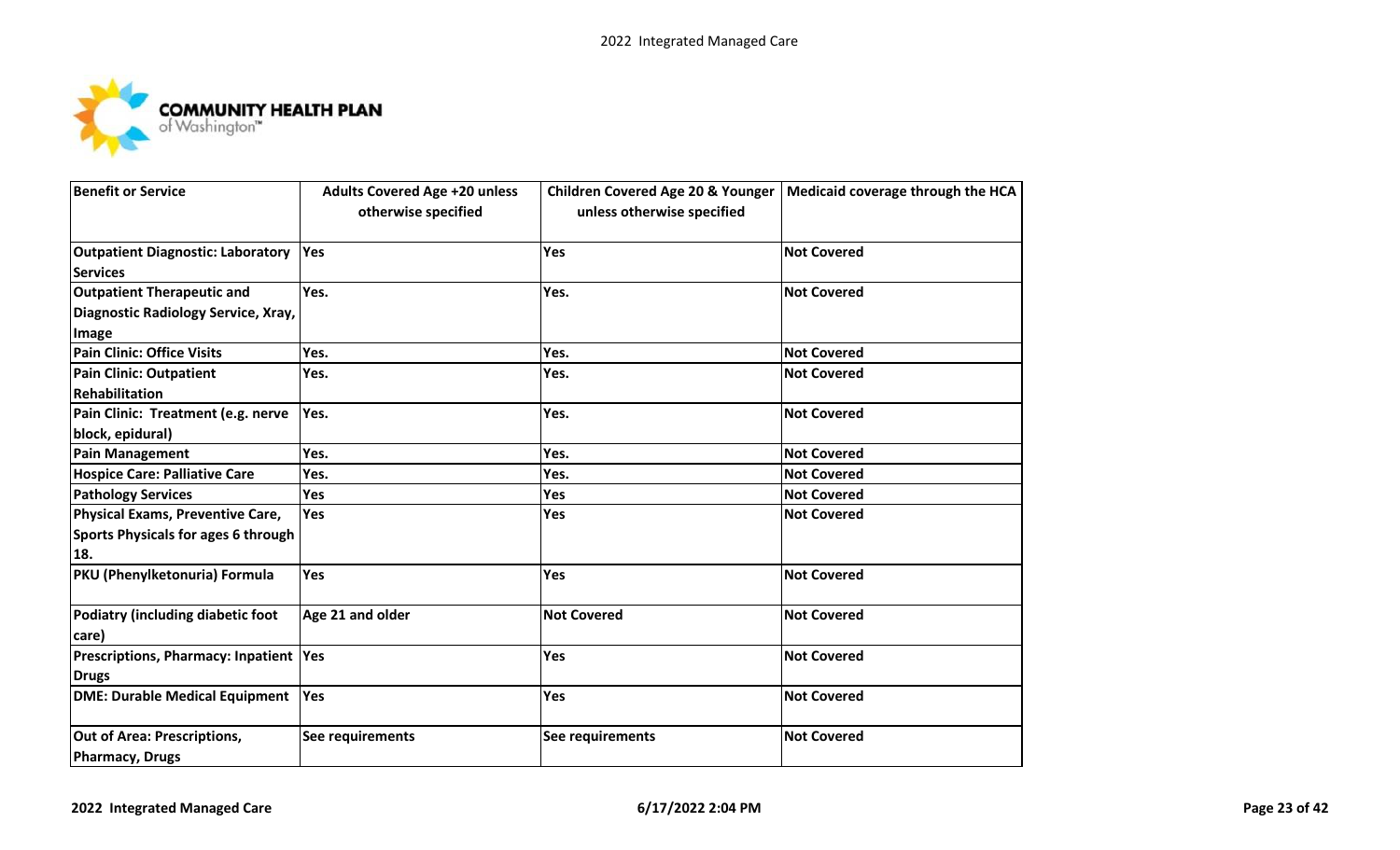

| <b>Benefit or Service</b>                                                                                                                                                                      | <b>Adults Covered Age +20 unless</b><br>otherwise specified | <b>Children Covered Age 20 &amp; Younger</b><br>unless otherwise specified | Medicaid coverage through the HCA |
|------------------------------------------------------------------------------------------------------------------------------------------------------------------------------------------------|-------------------------------------------------------------|----------------------------------------------------------------------------|-----------------------------------|
| <b>Prescriptions, Pharmacy:</b><br><b>Outpatient Drugs</b>                                                                                                                                     | Yes                                                         | Yes                                                                        | <b>Not Covered</b>                |
| <b>Prescriptions, Pharmacy: Mail</b><br><b>Order Prescriptions</b>                                                                                                                             | <b>Not Covered</b>                                          | <b>Not Covered</b>                                                         | <b>Not Covered</b>                |
| <b>Prescriptions, Pharmacy: Take</b><br><b>Home Drugs</b>                                                                                                                                      | Yes                                                         | Yes                                                                        | <b>Not Covered</b>                |
| Preventive Care, well-child checks, Yes<br>screening colonoscopies, Pap tests,<br>mammograms, bone density<br>testing, Early and periodic<br>screening with<br>diagnosis and treatment (EPSDT) |                                                             | <b>Yes</b>                                                                 | <b>Not Covered</b>                |
| <b>DME: Prosthetics and Orthotics</b><br>(Prostheses)                                                                                                                                          | Yes                                                         | Yes                                                                        | <b>Not Covered</b>                |
| <b>Pulmonary Rehabilitation</b>                                                                                                                                                                | <b>Covered</b>                                              | Covered                                                                    | <b>Not Covered</b>                |
| <b>Radiation &amp; Chemotherapy</b>                                                                                                                                                            | Yes                                                         | <b>Yes</b>                                                                 | <b>Not Covered</b>                |
| <b>Radiation &amp; Chemotherapy: Oral</b><br>Chemotherapy                                                                                                                                      | Yes                                                         | Yes                                                                        | <b>Not Covered</b>                |
| Radiation & chemotherapy:<br><b>Injectable And Infused</b><br>Chemotherapy                                                                                                                     | Yes                                                         | Yes                                                                        | <b>Not Covered</b>                |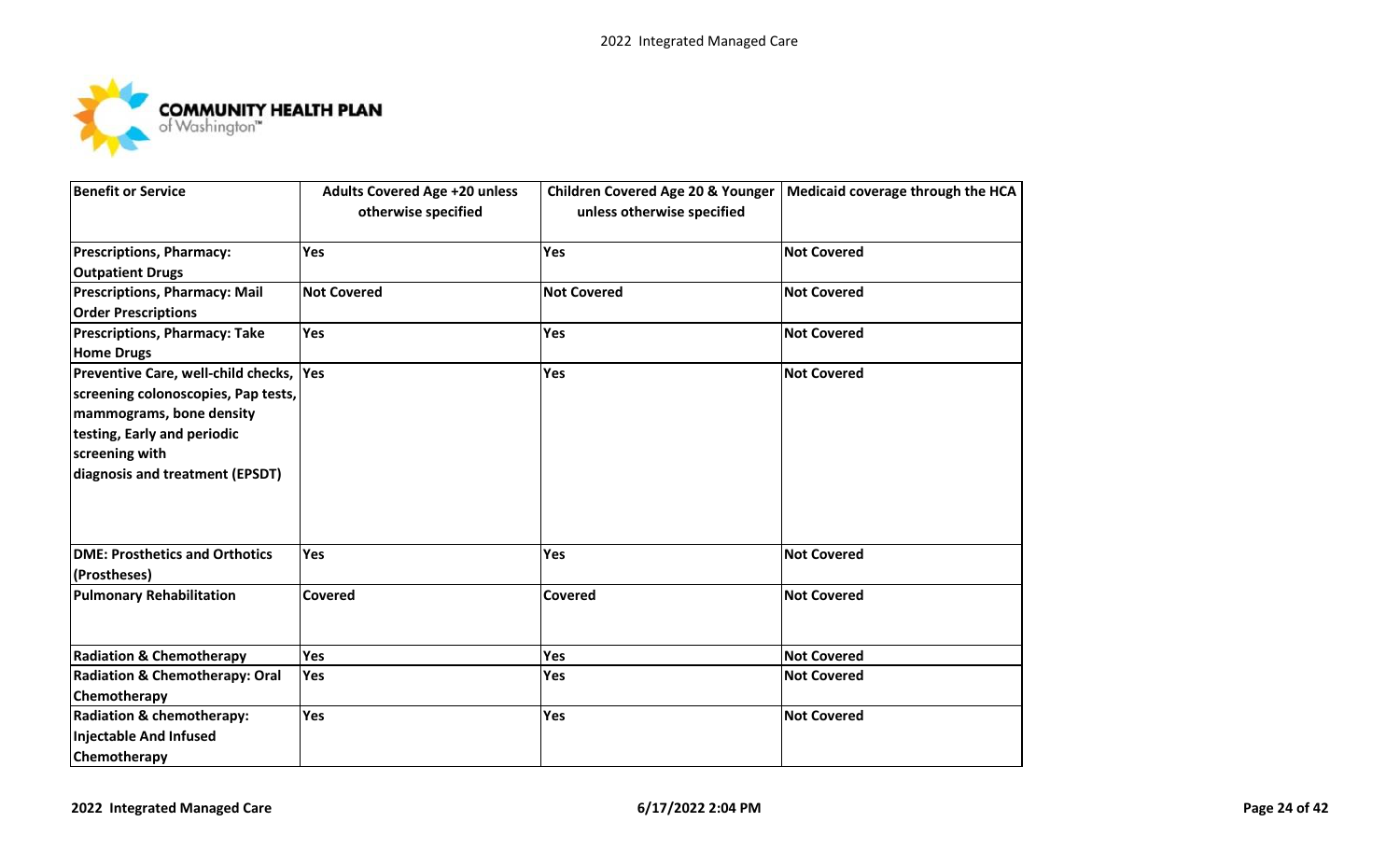

| <b>Benefit or Service</b>         | <b>Adults Covered Age +20 unless</b><br>otherwise specified      | <b>Children Covered Age 20 &amp; Younger</b><br>unless otherwise specified | Medicaid coverage through the HCA |
|-----------------------------------|------------------------------------------------------------------|----------------------------------------------------------------------------|-----------------------------------|
| <b>Rehabilitation: Inpatient</b>  | Yes                                                              | <b>Yes</b>                                                                 | <b>Not Covered</b>                |
| <b>Rehabilitation: Outpatient</b> | . The evaluation and reevaluation is                             | <b>.</b> Evaluation and reevaluations are                                  | <b>Not Covered</b>                |
| <b>Occupational Therapy, OT</b>   | limited to 1 per member, per<br>provider, per calendar year, not | not limited and are not included in<br>the visit limit.                    |                                   |
|                                   | included in 12 visit limit                                       | • Age 20 and younger, PA is required                                       |                                   |
|                                   | •12 visit OT limit per calendar year                             | after 12 visits per calendar year for                                      |                                   |
|                                   | . <b>PA</b> is required for any Optometrist                      | additional OT services. - EXCEPTION:                                       |                                   |
|                                   | performing occupational therapy                                  | This requirement is waived when                                            |                                   |
|                                   | (Orthoptic, Pleoptic Therapy).                                   | services are performed in a                                                |                                   |
|                                   | • PA is required after 12 visits per                             | <b>Neurodevelopment Center of</b>                                          |                                   |
|                                   | calendar year for additional OT                                  | Excellence.                                                                |                                   |
|                                   | services.                                                        | • PA is required for any Optometrist                                       |                                   |
|                                   |                                                                  | performing occupational therapy                                            |                                   |
|                                   |                                                                  | (Orthoptic, Pleoptic Therapy).                                             |                                   |
|                                   |                                                                  | <b>EXCEPTION: This requirement is</b>                                      |                                   |
|                                   |                                                                  | waived when services are performed                                         |                                   |
|                                   |                                                                  | in a Neurodevelopmental Center of                                          |                                   |
|                                   |                                                                  | Excellence.                                                                |                                   |
|                                   |                                                                  |                                                                            |                                   |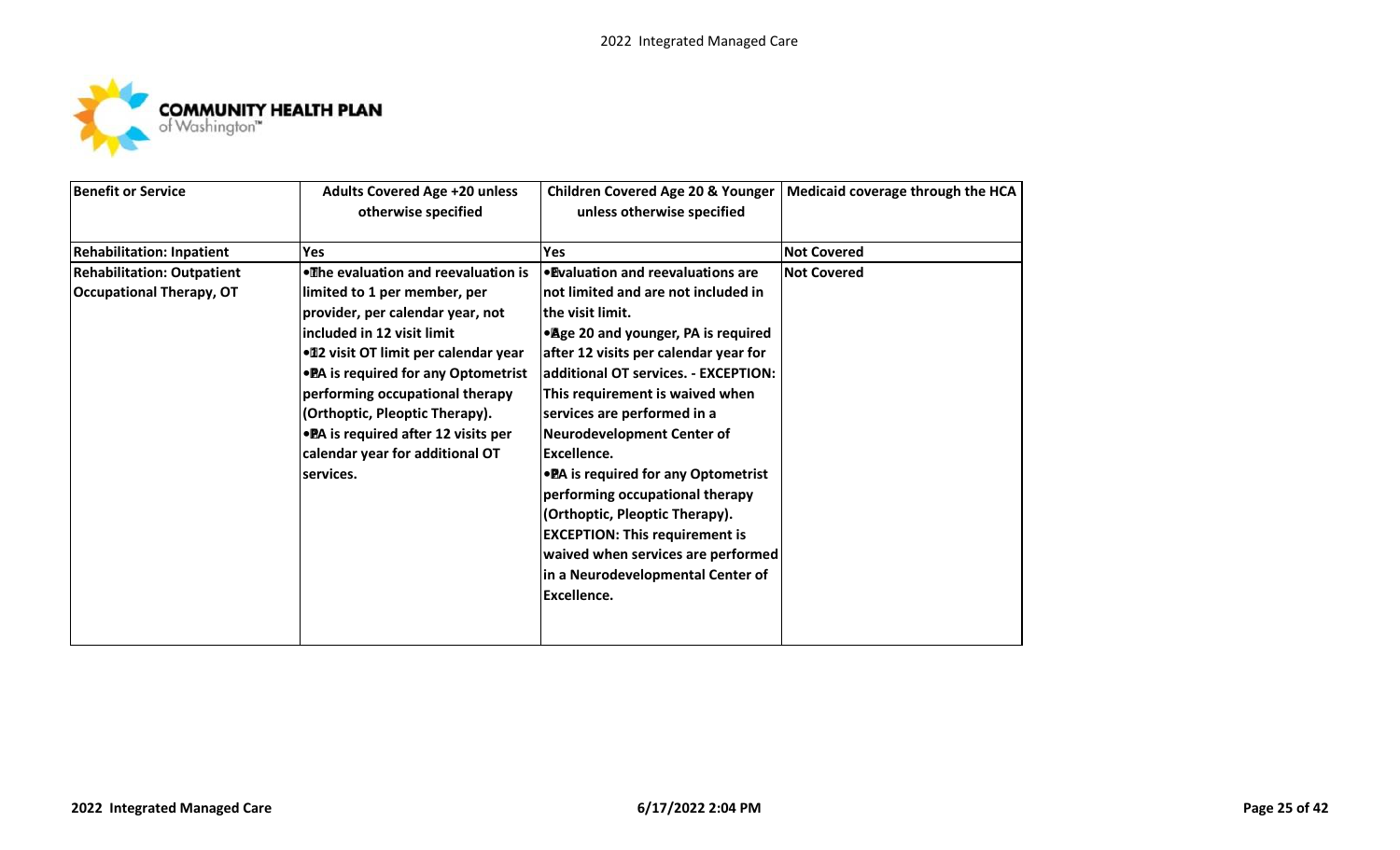

| <b>Benefit or Service</b>                                                                        | <b>Adults Covered Age +20 unless</b><br>otherwise specified                                                                                                                                                                                                    | <b>Children Covered Age 20 &amp; Younger</b><br>unless otherwise specified             | Medicaid coverage through the HCA                                                                                                |
|--------------------------------------------------------------------------------------------------|----------------------------------------------------------------------------------------------------------------------------------------------------------------------------------------------------------------------------------------------------------------|----------------------------------------------------------------------------------------|----------------------------------------------------------------------------------------------------------------------------------|
| <b>Rehabilitation: Outpatient Speech</b><br>Therapy, ST                                          | • The evaluation and reevaluation is<br>limited to 1 per member, per<br>provider, per calendar year, not<br>included in 12 visit limit.<br>.12 visit ST limit per calendar year.<br>• PA required for age 21 and over,<br>after 12 Visits ST per calendar year | Effective 01/01/16 for age 20 and<br>under, PA not required. No unit or<br>hour limit. | <b>Not Covered</b>                                                                                                               |
| <b>Respite Care - See Hospice and</b><br><b>Mental Health Care</b>                               | <b>Respite Care - See Hospice and</b><br><b>Mental Health Care</b>                                                                                                                                                                                             | <b>Respite Care - See Hospice and</b><br><b>Mental Health Care</b>                     | <b>Respite Care - See Hospice and</b><br><b>Mental Health Care</b>                                                               |
| <b>Reversal of Sterilization</b>                                                                 | <b>Not Covered</b>                                                                                                                                                                                                                                             | <b>Not Covered</b>                                                                     | <b>Not Covered</b>                                                                                                               |
| <b>Saliva Testing</b>                                                                            | <b>Not Covered</b>                                                                                                                                                                                                                                             | <b>Not Covered</b>                                                                     | <b>Not Covered</b>                                                                                                               |
| <b>School Nurse Services</b>                                                                     | <b>Not Covered</b>                                                                                                                                                                                                                                             | <b>Not Covered</b>                                                                     | Only for special education students<br>with individual/family special<br>education plan (IFSP). School bills<br>fee-for-service. |
| <b>Screening Exams: (preventive)</b>                                                             | Yes                                                                                                                                                                                                                                                            | Yes                                                                                    | <b>Not Covered</b>                                                                                                               |
| Colorectal (colonoscopy)                                                                         |                                                                                                                                                                                                                                                                |                                                                                        |                                                                                                                                  |
| <b>Screening Exams: (preventive)</b>                                                             | Yes                                                                                                                                                                                                                                                            | Yes                                                                                    | <b>Not Covered</b>                                                                                                               |
| <b>Sexual Reassignment Surgery,</b><br><b>Transgender Surgery, Transsexual</b><br><b>Surgery</b> | <b>Not covered</b>                                                                                                                                                                                                                                             | <b>Not Covered</b>                                                                     | May be covered by HCA                                                                                                            |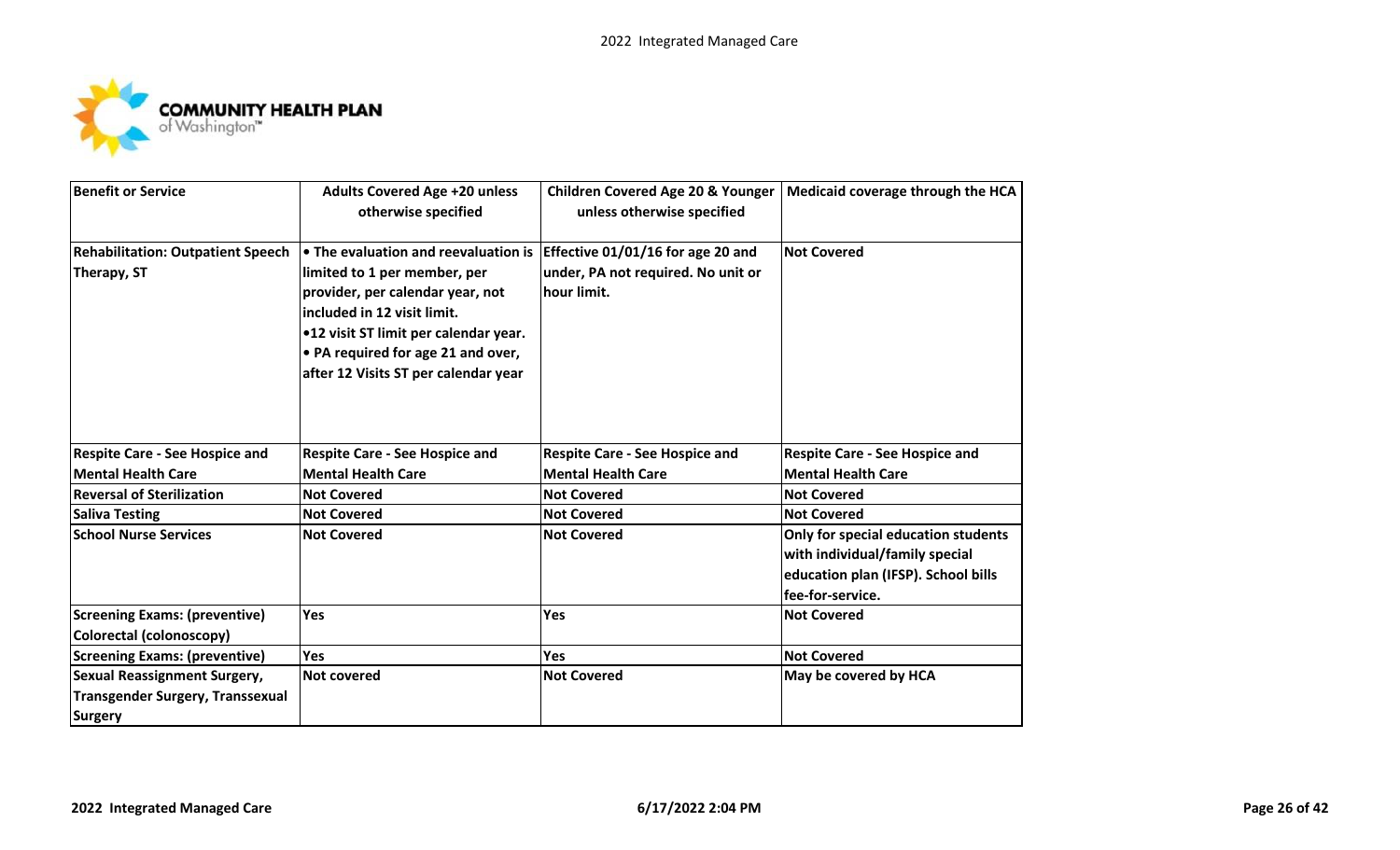

| <b>Benefit or Service</b>                                                                                            | <b>Adults Covered Age +20 unless</b><br>otherwise specified                                                                                   | <b>Children Covered Age 20 &amp; Younger</b><br>unless otherwise specified | Medicaid coverage through the HCA                                                                                                                                                                                                                                                                                   |
|----------------------------------------------------------------------------------------------------------------------|-----------------------------------------------------------------------------------------------------------------------------------------------|----------------------------------------------------------------------------|---------------------------------------------------------------------------------------------------------------------------------------------------------------------------------------------------------------------------------------------------------------------------------------------------------------------|
| <b>Skilled Nursing Facility, Inpatient,</b><br><b>SNF</b>                                                            | Yes                                                                                                                                           | Yes                                                                        | If care is no longer medically<br>necessary and changes to custodial<br>care, fax form to DSHS:<br>• Notice of Action - Adult<br><b>Residential Services Form</b><br>• FAX to DSHS at 855-635-8305.<br>Must include the date the client's<br>status changed.<br>• Link to form:<br>https://www.dshs.wa.gov/fsa/form |
| <b>Sleep Study</b>                                                                                                   | <b>Yes</b>                                                                                                                                    | Yes.                                                                       | <b>Not Covered</b>                                                                                                                                                                                                                                                                                                  |
| <b>Smoking, Tobacco, Nicotine</b><br><b>Cessation: Services</b>                                                      | Yes, Ages 18 and older are covered<br>through Alere Quit-for-Life smoking<br>cessation program. For questions,<br>please call 1-866-784-8454. | Not covered for members younger<br>than 18.                                | <b>Not Covered</b>                                                                                                                                                                                                                                                                                                  |
| <b>Smoking, Tobacco, Nicotine</b><br><b>Cessation: Pharmacy, Prescription,</b><br><b>Drugs, Nicotine Replacement</b> | Yes                                                                                                                                           | Yes                                                                        | <b>Not Covered</b>                                                                                                                                                                                                                                                                                                  |
| <b>Substance Abuse (See Substance</b><br>Use Disorder)                                                               | See Substance Use Disorder                                                                                                                    | See Substance Use Disorder                                                 | See Substance Use Disorder                                                                                                                                                                                                                                                                                          |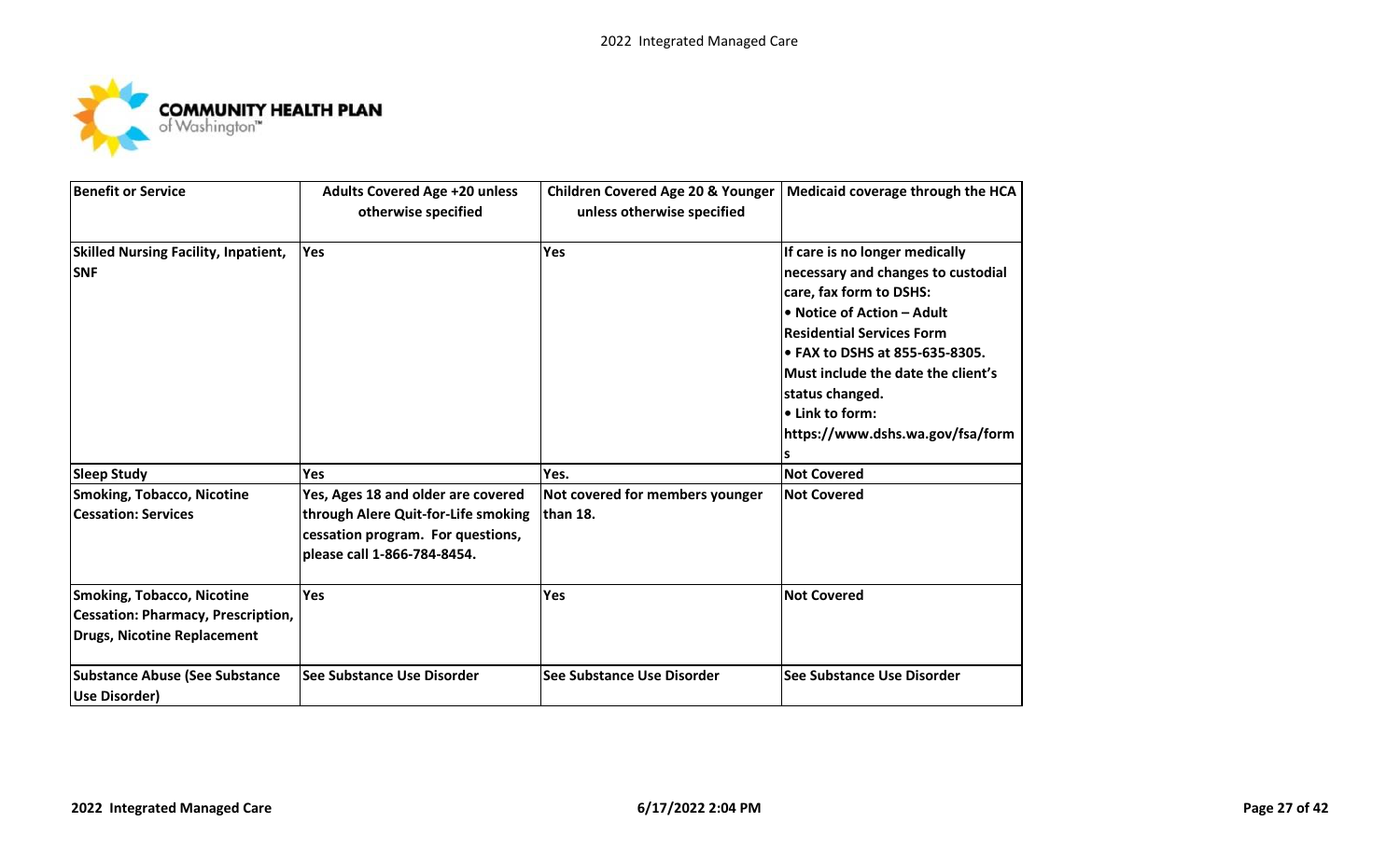

| <b>Benefit or Service</b>                        | <b>Adults Covered Age +20 unless</b><br>otherwise specified | <b>Children Covered Age 20 &amp; Younger</b><br>unless otherwise specified | Medicaid coverage through the HCA    |
|--------------------------------------------------|-------------------------------------------------------------|----------------------------------------------------------------------------|--------------------------------------|
| Surgeries, Surgery: Abortion,                    | Yes                                                         | Yes                                                                        | Family planning providers not under  |
| Spontaneous (miscarriage)                        |                                                             |                                                                            | contract with an agency-contracted   |
|                                                  |                                                             |                                                                            | MCO must bill using fee-for-service  |
|                                                  |                                                             |                                                                            | when providing services to MCO       |
|                                                  |                                                             |                                                                            | clients who self-refer outside their |
|                                                  |                                                             |                                                                            | MCO.                                 |
| Surgeries, surgery: Abortion,<br><b>Elective</b> | <b>Not Covered</b>                                          | <b>Not Covered</b>                                                         | <b>Not Covered</b>                   |
| <b>Surgeries: Ambulatory Surgery</b>             | Yes.                                                        | Yes.                                                                       | <b>Not Covered</b>                   |
| (outpatient or same day surgery)                 |                                                             |                                                                            |                                      |
| <b>Surgeries: Bariatric Surgery/</b>             | Yes                                                         | Yes                                                                        | <b>Not Covered</b>                   |
| <b>Weight Loss Procedures</b>                    |                                                             |                                                                            |                                      |
| <b>Surgeries, surgery: Mammoplasty</b>           | Yes                                                         | Yes                                                                        | <b>Not Covered</b>                   |
| <b>Surgeries: Breast Reduction</b>               | Yes                                                         | Yes                                                                        | <b>Not Covered</b>                   |
| <b>Surgery (Mammoplasty)</b>                     |                                                             |                                                                            |                                      |
| <b>Surgeries: Cosmetic or Plastic</b>            | <b>Not Covered</b>                                          | <b>Not Covered</b>                                                         | <b>Not Covered</b>                   |
| Surgery. Including tattoo removal,               |                                                             |                                                                            |                                      |
| face lifts, ear or body                          |                                                             |                                                                            |                                      |
| Surgeries: Eye Surgery (Lasik®)(for              | <b>Not Covered</b>                                          | <b>Not Covered</b>                                                         | <b>Not Covered</b>                   |
| vision improvement)                              |                                                             |                                                                            |                                      |
| Surgeries: Eye Surgery (laser) (for a Yes        |                                                             | Yes                                                                        | <b>Not Covered</b>                   |
| medical condition)                               |                                                             |                                                                            |                                      |
| <b>Surgeries, surgery: Mastectomy</b>            | Yes                                                         | <b>Yes</b>                                                                 | <b>Not Covered</b>                   |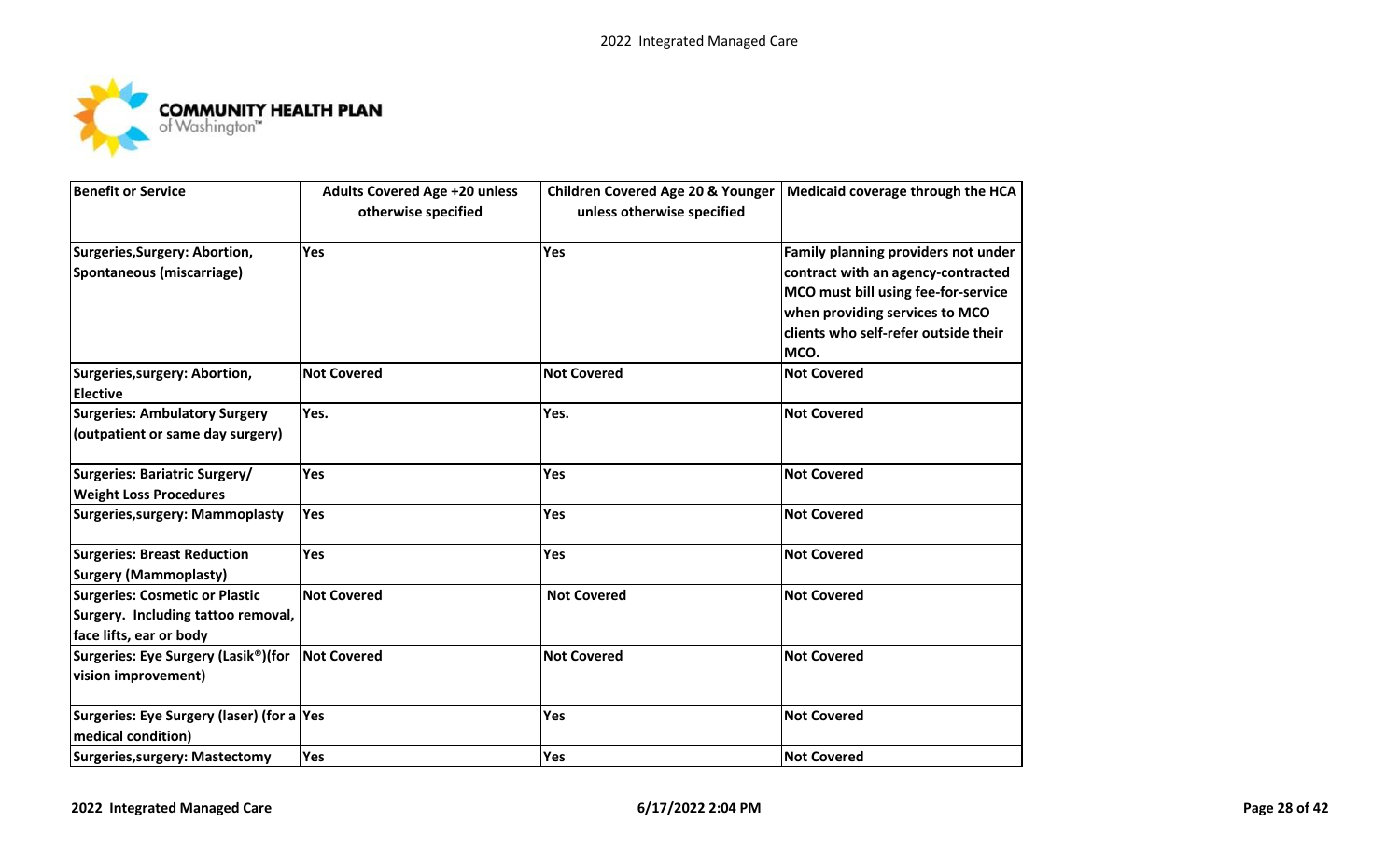

| <b>Benefit or Service</b>                                                | <b>Adults Covered Age +20 unless</b><br>otherwise specified | <b>Children Covered Age 20 &amp; Younger</b><br>unless otherwise specified | Medicaid coverage through the HCA                                                                                                                                     |
|--------------------------------------------------------------------------|-------------------------------------------------------------|----------------------------------------------------------------------------|-----------------------------------------------------------------------------------------------------------------------------------------------------------------------|
| <b>Surgeries: Reconstructive, Plastic</b><br><b>Surgery and Supplies</b> | Yes                                                         | Yes                                                                        | <b>Not Covered</b>                                                                                                                                                    |
| Surgeries, surgery: Skin Tag<br><b>Removal</b>                           | Yes                                                         | Yes                                                                        | <b>Not Covered</b>                                                                                                                                                    |
| <b>Surgeries, surgery: Tonsillectomy</b><br>and Adenoidectomy            | Yes                                                         | Yes                                                                        | <b>No, Not Covered</b>                                                                                                                                                |
| <b>Surgeries, surgery: UPP</b><br>(Uvulopalatopharyngoplasty)            | Yes                                                         | Yes                                                                        | <b>No, Not Covered</b>                                                                                                                                                |
| <b>Surgeries, surgery: Vasectomy</b>                                     | See requirements                                            | <b>Not Covered For members 20 and</b><br>younger.                          | Refer to HCA if less than 21 years old<br>and those who do not meet other<br>federal requirements.                                                                    |
| Temporomandibular Joint (TMJ) & Yes<br><b>Myofacial Pain</b>             |                                                             | Yes                                                                        | Dental care/services provided by a<br>dentist or an oral surgeon, is<br>covered by the HCA. CHPW covers<br>the related facility charges, when<br>medically necessary. |
| <b>Transplants: Corneal Transplant</b>                                   | Yes                                                         | Yes                                                                        | <b>Not Covered</b>                                                                                                                                                    |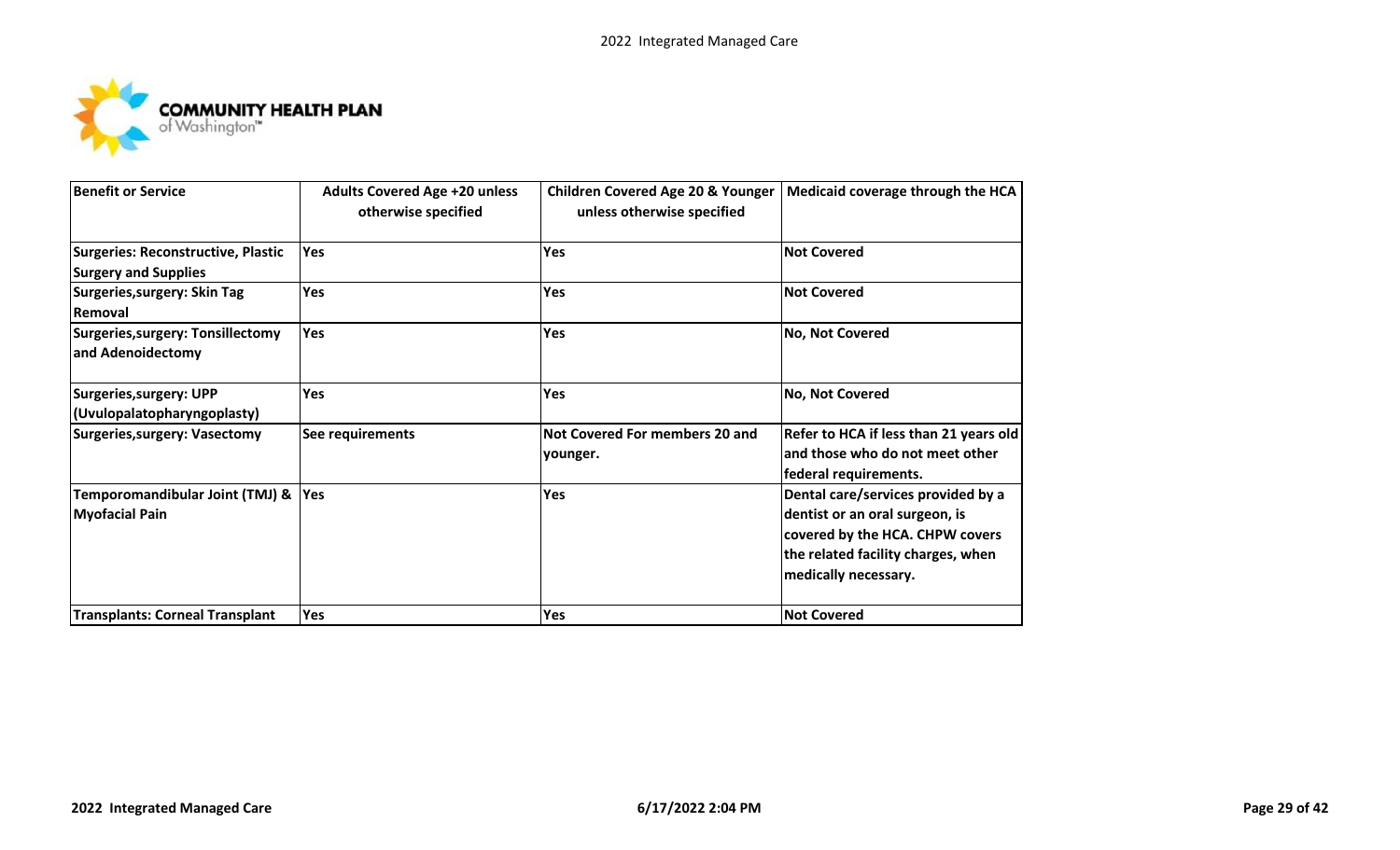

| <b>Benefit or Service</b>                                                                                                               | <b>Adults Covered Age +20 unless</b><br>otherwise specified                                                                                                                                                                                                                                                                 | <b>Children Covered Age 20 &amp; Younger</b><br>unless otherwise specified | Medicaid coverage through the HCA                                         |
|-----------------------------------------------------------------------------------------------------------------------------------------|-----------------------------------------------------------------------------------------------------------------------------------------------------------------------------------------------------------------------------------------------------------------------------------------------------------------------------|----------------------------------------------------------------------------|---------------------------------------------------------------------------|
| <b>Habilitative Services</b>                                                                                                            | Ages 21 and older:<br>Separate reimbursement for<br><b>Evaluation and re-evaluation. Not</b><br>included in 6 hour limit.<br>• 6 Hours Occupational Therapy<br>• 6 Hours Physical Therapy<br>• 6 Visits Speech Therapy (Untimed)<br>. PA required for ages 21 and older<br>for more than 6 hours of any therapy<br>service. | Ages 20 and younger, unlimited<br>habilitative services.                   | <b>Not Covered</b>                                                        |
| <b>Transplants: Organ Donation,</b><br><b>Tissue Donation, evaluation &amp;</b><br>work-up related to Transplants<br>(Excludes Corneal) | Yes                                                                                                                                                                                                                                                                                                                         | Yes                                                                        | <b>Not Covered</b>                                                        |
| <b>Transplants: Transplant Donor</b><br><b>Search</b>                                                                                   | Yes                                                                                                                                                                                                                                                                                                                         | Yes                                                                        | <b>Not Covered</b>                                                        |
| <b>Transportation (from and to office</b><br>visits) home to office or from PCP<br>to specialist.                                       | Not Covered, effective 01/01/18                                                                                                                                                                                                                                                                                             | Not Covered, effective 01/01/18                                            | All transportation/ambulance<br>covered by the HCA. Effective<br>01/01/18 |
| <b>Urgent Care</b>                                                                                                                      | Yes                                                                                                                                                                                                                                                                                                                         | Yes                                                                        | <b>Not Covered</b>                                                        |
| <b>Prescriptions, Pharmacy: Vitamins</b>                                                                                                | <b>Yes</b>                                                                                                                                                                                                                                                                                                                  | Yes                                                                        | <b>Not Covered</b>                                                        |
| <b>Inpatient (All Planned Admissions)</b>                                                                                               | <b>Yes</b>                                                                                                                                                                                                                                                                                                                  | Yes                                                                        | <b>Not Covered</b>                                                        |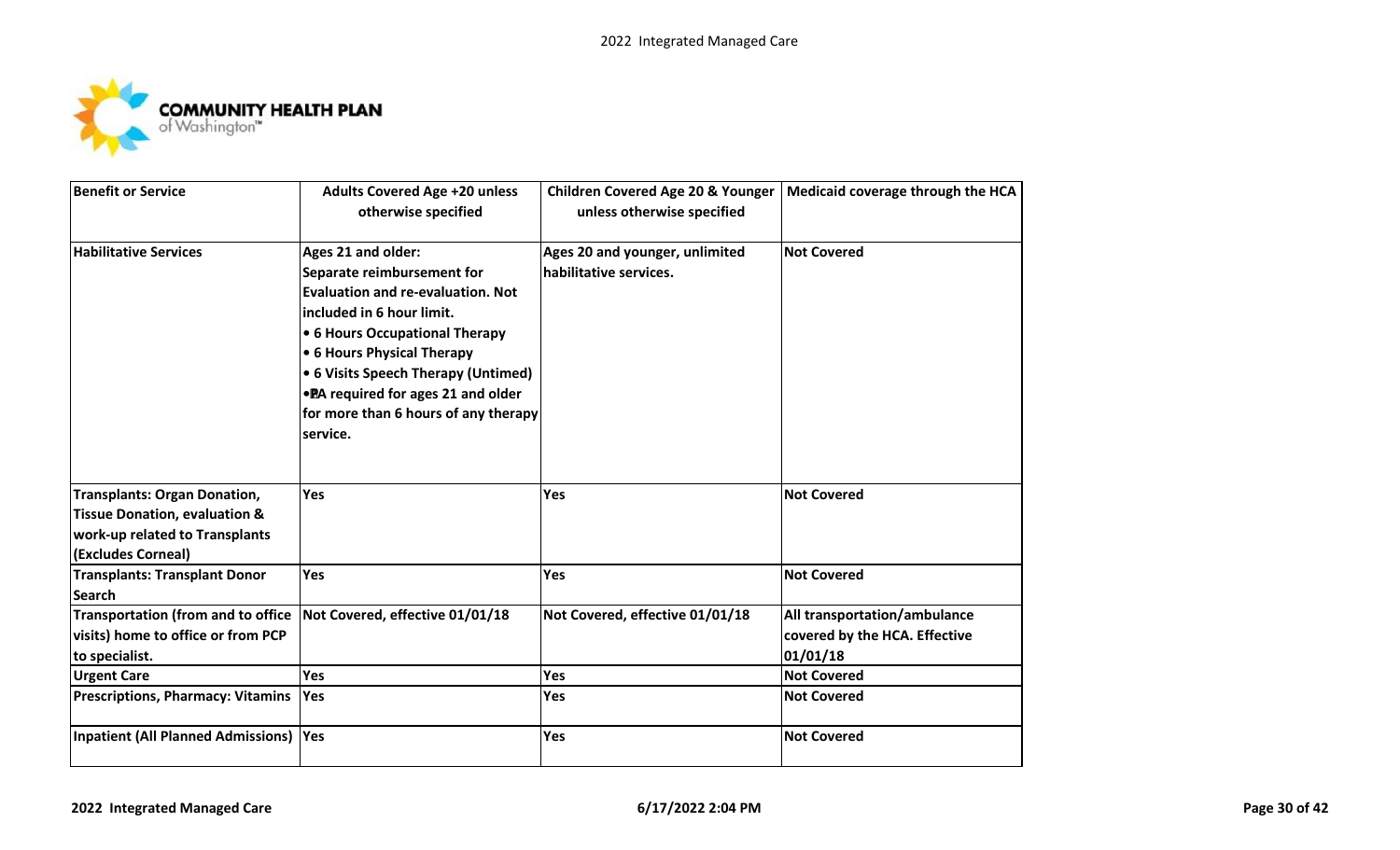

| <b>Benefit or Service</b>                                                                                                                      | <b>Adults Covered Age +20 unless</b><br>otherwise specified | Children Covered Age 20 & Younger<br>unless otherwise specified | Medicaid coverage through the HCA |
|------------------------------------------------------------------------------------------------------------------------------------------------|-------------------------------------------------------------|-----------------------------------------------------------------|-----------------------------------|
| <b>Clinical Trials</b>                                                                                                                         | Yes                                                         | Yes                                                             | <b>Not Covered</b>                |
| <b>Mental Health: Outpatient,</b><br>Applied Behavioral Analysis, ABA,<br><b>Autism, ADHD</b>                                                  | Yes                                                         | Yes                                                             | <b>Not Covered</b>                |
| <b>Mental Health: Outpatient,</b><br><b>Electroconvulsive Therapy (ECT)</b>                                                                    | Yes.                                                        | Yes.                                                            | <b>Not Covered</b>                |
| <b>Mental Health: Outpatient,</b><br><b>Psychiatric evaluations. This is</b><br>different from IMC Mental Health:<br><b>Intake Evaluation.</b> | Yes.                                                        | Yes.                                                            | <b>Not Covered</b>                |
| <b>Mental Health:</b><br><b>Brief Intervention Treatment,</b><br>Individual, Family, Group (in<br>addition to SBIRT)                           | Yes                                                         | Yes                                                             | <b>Not Covered</b>                |
| <b>Mental Health: Crisis</b>                                                                                                                   | Yes                                                         | Yes                                                             | <b>Not Covered</b>                |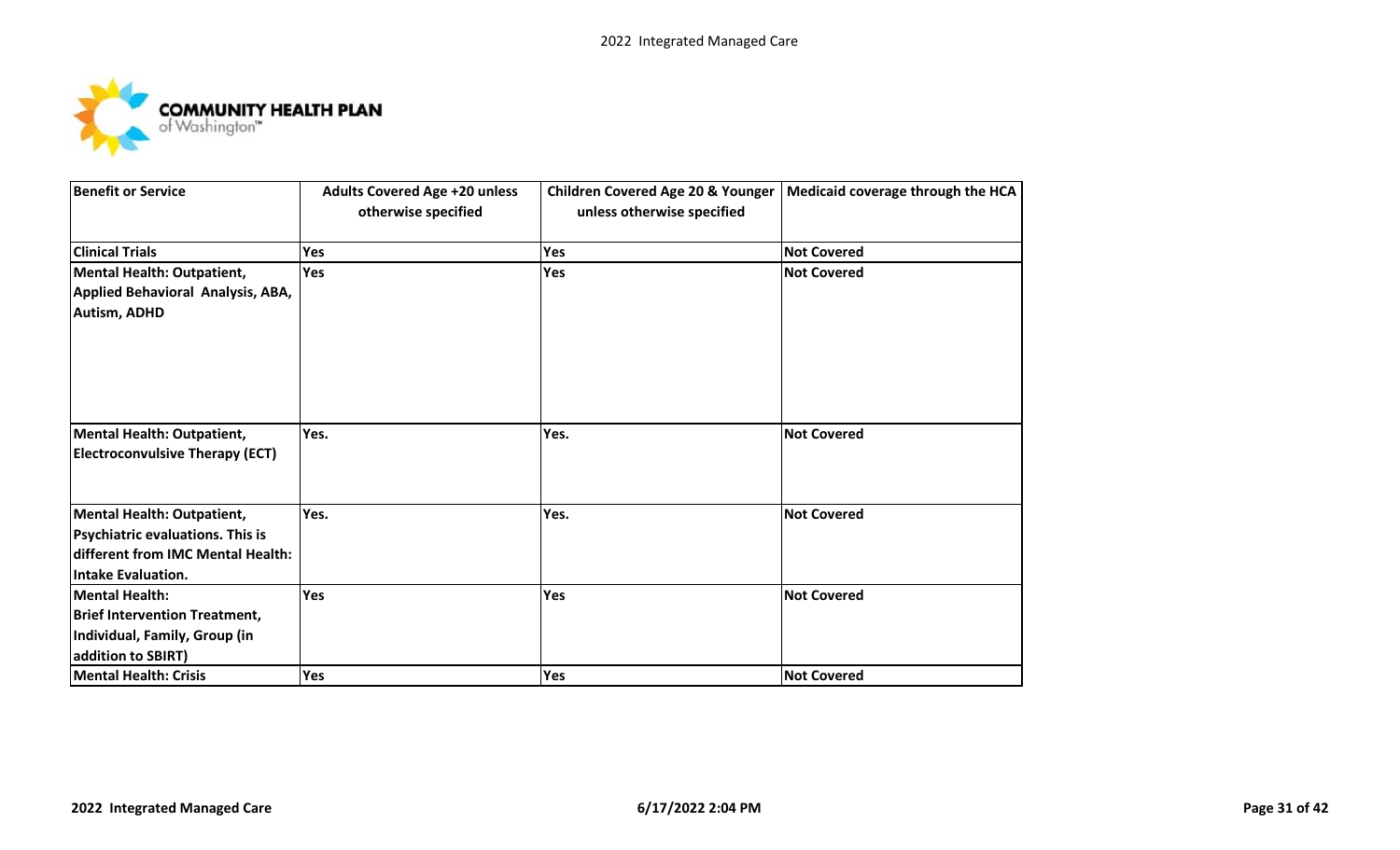

| <b>Benefit or Service</b>                | <b>Adults Covered Age +20 unless</b><br>otherwise specified | <b>Children Covered Age 20 &amp; Younger</b><br>unless otherwise specified | Medicaid coverage through the HCA |
|------------------------------------------|-------------------------------------------------------------|----------------------------------------------------------------------------|-----------------------------------|
| <b>Mental Health:</b>                    | <b>Yes</b>                                                  | Yes                                                                        | <b>Not Covered</b>                |
| <b>Outpatient Day Support, Intensive</b> |                                                             |                                                                            |                                   |
| <b>Outpatient (IOP), Partial</b>         |                                                             |                                                                            |                                   |
| <b>Hospitalization (PHP) high</b>        |                                                             |                                                                            |                                   |
| intensity services                       |                                                             |                                                                            |                                   |
| <b>Mental Health:</b>                    | Yes                                                         | Yes                                                                        | <b>Not Covered</b>                |
| <b>Family Treatment</b>                  |                                                             |                                                                            |                                   |
| <b>Mental Health:</b>                    | <b>Yes</b>                                                  | Yes                                                                        | <b>Not Covered</b>                |
| <b>Freestanding Evaluation and</b>       |                                                             |                                                                            |                                   |
| <b>Treatment</b>                         |                                                             |                                                                            |                                   |
| <b>Mental Health:</b>                    | Yes                                                         | Yes                                                                        | <b>Not Covered</b>                |
| <b>Group Treatment Services</b>          |                                                             |                                                                            |                                   |
| <b>Mental Health:</b>                    | <b>Yes</b>                                                  | Yes                                                                        | <b>Not Covered</b>                |
| <b>High Intensity Outpatient</b>         |                                                             |                                                                            |                                   |
| <b>Treatment (intensive services)</b>    |                                                             |                                                                            |                                   |
| <b>Mental Health:</b>                    | Yes                                                         | Yes                                                                        | <b>Not Covered</b>                |
| <b>Individual Treatment Services</b>     |                                                             |                                                                            |                                   |
| <b>Mental Health:</b>                    | Yes                                                         | Yes                                                                        | <b>Not Covered</b>                |
| <b>Intake Evaluation</b>                 |                                                             |                                                                            |                                   |
| <b>Mental Health:</b>                    | Yes                                                         | Yes                                                                        | <b>Not Covered</b>                |
| <b>Medication Management</b>             |                                                             |                                                                            |                                   |
| <b>Mental Health:</b>                    | <b>Yes</b>                                                  | Yes                                                                        | <b>Not Covered</b>                |
| <b>Medication Monitoring</b>             |                                                             |                                                                            |                                   |
| <b>Mental Health:</b>                    | Yes                                                         | Yes                                                                        | <b>Not Covered</b>                |
| <b>Inpatient Residential Setting</b>     |                                                             |                                                                            |                                   |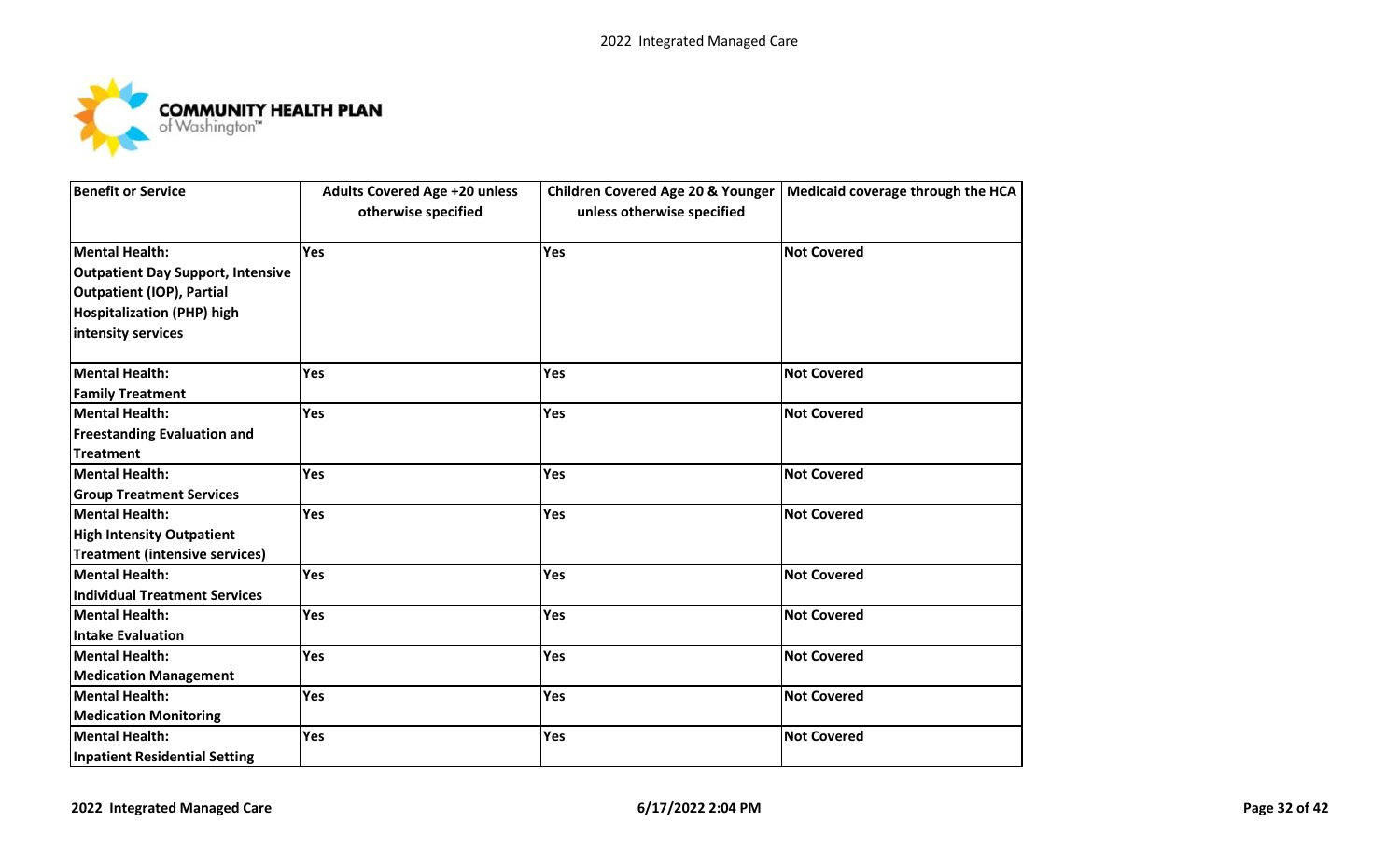

| <b>Benefit or Service</b>              | <b>Adults Covered Age +20 unless</b><br>otherwise specified | Children Covered Age 20 & Younger<br>unless otherwise specified | Medicaid coverage through the HCA |
|----------------------------------------|-------------------------------------------------------------|-----------------------------------------------------------------|-----------------------------------|
| <b>Mental Health: Inpatient</b>        | Yes                                                         | Yes                                                             | <b>Not Covered</b>                |
| <b>Rehabilitation Facility</b>         |                                                             |                                                                 |                                   |
| <b>Mental Health:</b>                  | Yes                                                         | Yes                                                             | <b>Not Covered</b>                |
| <b>Peer Support</b>                    |                                                             |                                                                 |                                   |
| (Community Support Services)           |                                                             |                                                                 |                                   |
| <b>Mental Health:</b>                  | Yes                                                         | Yes                                                             | <b>Not Covered</b>                |
| <b>Psychological Assessment</b>        |                                                             |                                                                 |                                   |
| <b>Neuropsychological Testing</b>      |                                                             |                                                                 |                                   |
| <b>Mental Health:</b>                  | Yes                                                         | Yes                                                             | <b>Not Covered</b>                |
| <b>Psychological Assessment</b>        |                                                             |                                                                 |                                   |
| <b>Psychological Testing</b>           |                                                             |                                                                 |                                   |
| <b>Mental Health:</b>                  | Yes                                                         | Yes                                                             | <b>Not Covered</b>                |
| <b>Rehabilitation Case Management</b>  |                                                             |                                                                 |                                   |
| (Community Support Services)           |                                                             |                                                                 |                                   |
| <b>Mental Health:</b>                  | Yes                                                         | Yes                                                             | <b>Not Covered</b>                |
| <b>Special Population Evaluation</b>   |                                                             |                                                                 |                                   |
| <b>Mental Health:</b>                  | Yes                                                         | Yes                                                             | <b>Not Covered</b>                |
| <b>Stabilization Services (Crisis)</b> |                                                             |                                                                 |                                   |
| <b>Mental Health:</b>                  | Yes                                                         | Yes                                                             | <b>Not Covered</b>                |
| <b>Therapeutic Psychoeducation</b>     |                                                             |                                                                 |                                   |
| (Education)                            |                                                             |                                                                 |                                   |
| <b>Mental Health:</b>                  | Yes                                                         | Yes                                                             | <b>Not Covered</b>                |
| <b>Care Coordination Services</b>      |                                                             |                                                                 |                                   |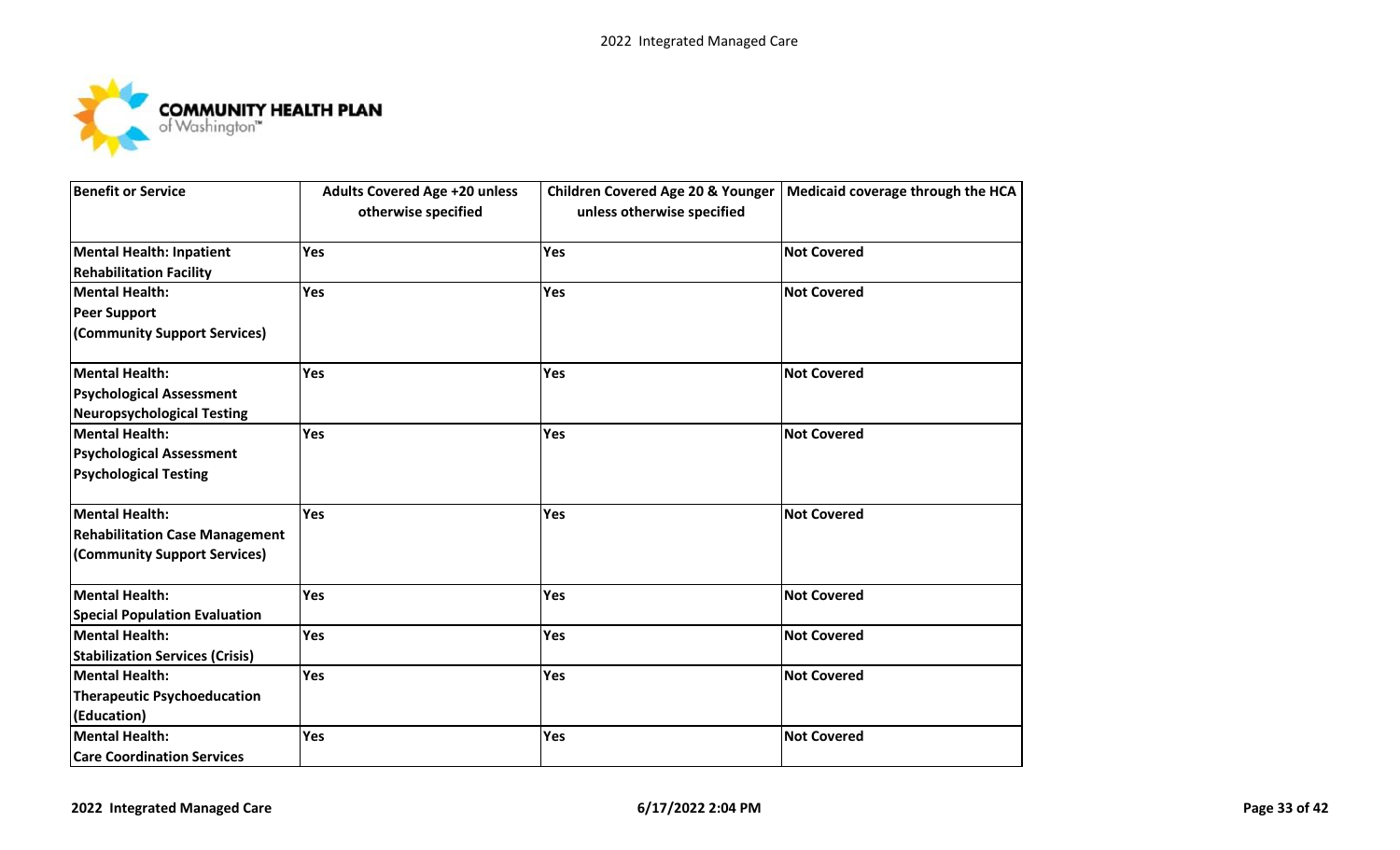

| <b>Benefit or Service</b>              | <b>Adults Covered Age +20 unless</b><br>otherwise specified | <b>Children Covered Age 20 &amp; Younger</b><br>unless otherwise specified | Medicaid coverage through the HCA |
|----------------------------------------|-------------------------------------------------------------|----------------------------------------------------------------------------|-----------------------------------|
| <b>Mental Health:</b>                  | Yes                                                         | Yes                                                                        | <b>Not Covered</b>                |
| <b>Child and Family Team Meetings</b>  |                                                             |                                                                            |                                   |
| <b>Mental Health:</b>                  | <b>Yes</b>                                                  | Yes                                                                        | <b>Not Covered</b>                |
| <b>Co-occurring Treatment</b>          |                                                             |                                                                            |                                   |
| <b>Mental Health:</b>                  | <b>Yes</b>                                                  | Yes                                                                        | <b>Not Covered</b>                |
| <b>Engagement and Outreach</b>         |                                                             |                                                                            |                                   |
| (Community Support Services)           |                                                             |                                                                            |                                   |
| <b>Mental Health:</b>                  | Yes                                                         | Yes                                                                        | <b>Not Covered</b>                |
| <b>Housing and Recovery through</b>    |                                                             |                                                                            |                                   |
| <b>Peer Services (HARPS)</b>           |                                                             |                                                                            |                                   |
| <b>Mental Health:</b>                  | Yes                                                         | Yes                                                                        | <b>Not Covered</b>                |
| <b>Interpreter Services</b>            |                                                             |                                                                            |                                   |
| <b>Mental Health: Court Ordered</b>    | Yes                                                         | Yes                                                                        | These services for members on the |
| <b>Involuntary Treatment</b>           |                                                             |                                                                            | CHPW plan FIMCBD/FHB, are         |
| <b>Investigation, Court Ordered</b>    |                                                             |                                                                            | covered by the HCA.               |
| <b>Involuntary Commitment (Crisis)</b> |                                                             |                                                                            |                                   |
| <b>Mental Health:</b>                  | Yes                                                         | Yes                                                                        | <b>Not Covered</b>                |
| <b>Clubhouse</b>                       |                                                             |                                                                            |                                   |
| <b>Mental Health:</b>                  | Yes                                                         | Yes                                                                        | <b>Not Covered</b>                |
| <b>Request for Services Not Crisis</b> |                                                             |                                                                            |                                   |
| <b>Mental Health:</b>                  | Yes                                                         | Yes                                                                        | <b>Not Covered</b>                |
| <b>Respite Care</b>                    |                                                             |                                                                            |                                   |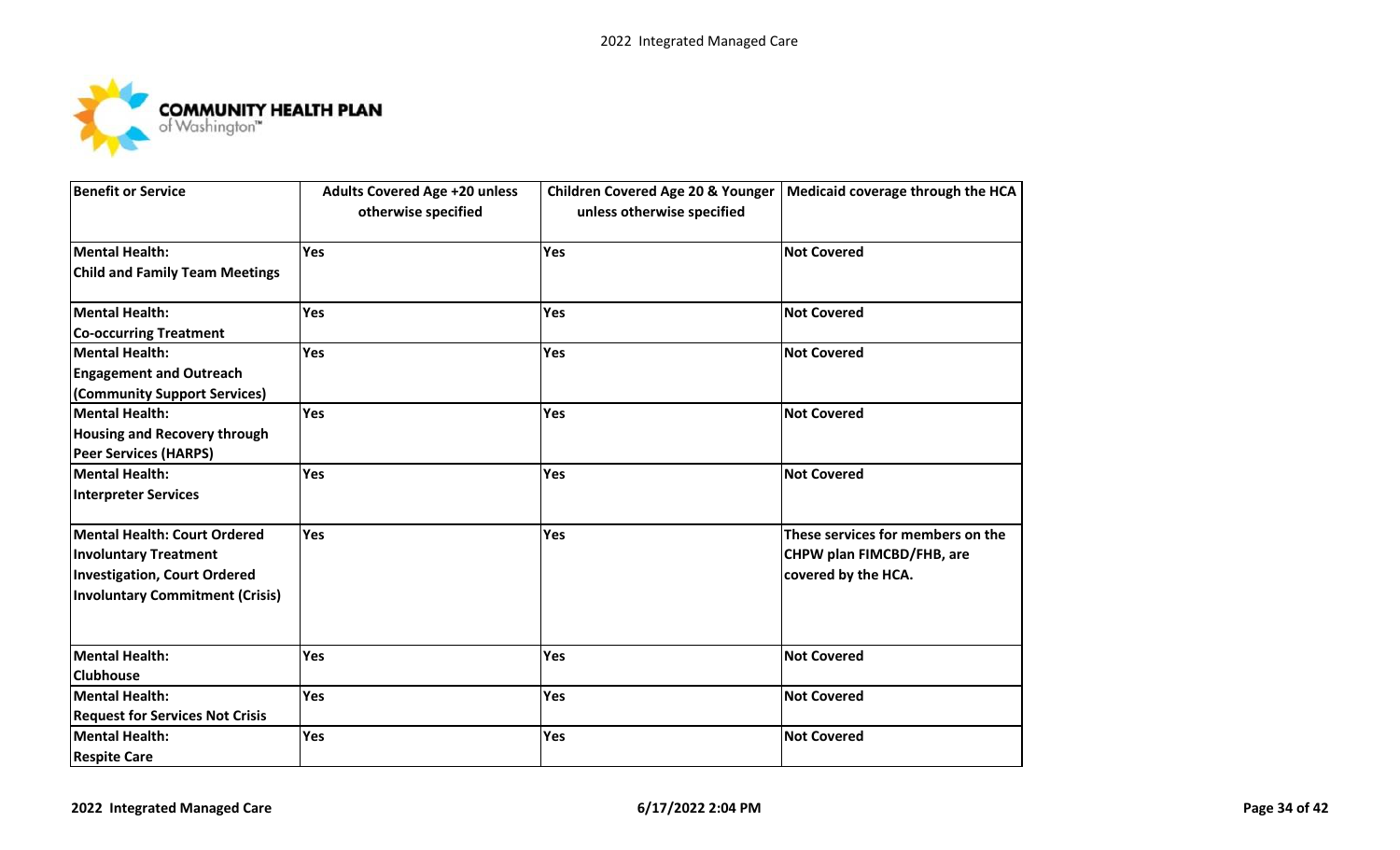

| <b>Benefit or Service</b>           | <b>Adults Covered Age +20 unless</b><br>otherwise specified | <b>Children Covered Age 20 &amp; Younger</b><br>unless otherwise specified | Medicaid coverage through the HCA |
|-------------------------------------|-------------------------------------------------------------|----------------------------------------------------------------------------|-----------------------------------|
| <b>Mental Health:</b>               | Yes                                                         | Yes                                                                        | <b>Not Covered</b>                |
| <b>Supported Employment</b>         |                                                             |                                                                            |                                   |
| <b>Mental Health: Court Ordered</b> | Yes                                                         | Yes                                                                        | <b>Not Covered</b>                |
| <b>Testimony for Involuntary</b>    |                                                             |                                                                            |                                   |
| <b>Treatment Services</b>           |                                                             |                                                                            |                                   |
| <b>Mental Health:</b>               | <b>No</b>                                                   | Yes                                                                        | <b>Not Covered</b>                |
| <b>Evidence Based Practice</b>      |                                                             |                                                                            |                                   |
| <b>Children's Mental Health</b>     |                                                             |                                                                            |                                   |
| <b>Mental Health: Court Ordered</b> | Yes                                                         | Yes                                                                        | <b>Not Covered</b>                |
| <b>Jail Services</b>                |                                                             |                                                                            |                                   |
| <b>Community Transition</b>         |                                                             |                                                                            |                                   |
| <b>Mental Health: Court Ordered</b> | Yes                                                         | Yes                                                                        | <b>Not Covered</b>                |
| <b>Offender Re-Entry Community</b>  |                                                             |                                                                            |                                   |
| <b>Safety Program (ORCSP)</b>       |                                                             |                                                                            |                                   |
| <b>Mental Health: WA-PACT</b>       | <b>Yes</b>                                                  | Yes                                                                        | <b>Not Covered</b>                |
| <b>Mental Health: Wraparound</b>    | NO for over age 21.                                         | Yes                                                                        | <b>Not Covered</b>                |
| Services intensive services, WISe   |                                                             |                                                                            |                                   |
|                                     |                                                             |                                                                            |                                   |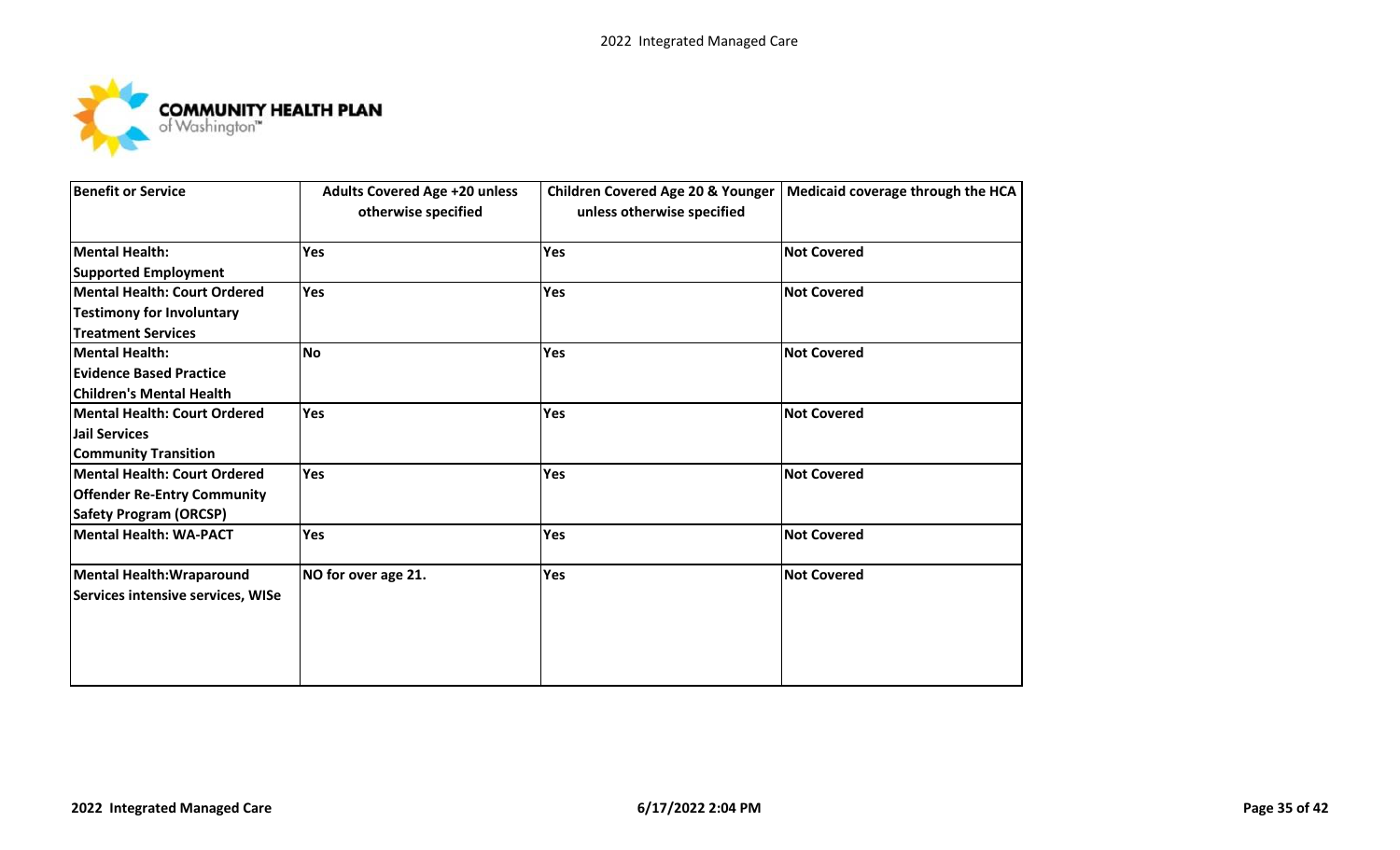

| <b>Benefit or Service</b>                                                                                                                           | <b>Adults Covered Age +20 unless</b><br>otherwise specified | Children Covered Age 20 & Younger<br>unless otherwise specified | Medicaid coverage through the HCA |
|-----------------------------------------------------------------------------------------------------------------------------------------------------|-------------------------------------------------------------|-----------------------------------------------------------------|-----------------------------------|
| <b>Mental Health: Inpatient Acute</b><br><b>Care Facility Psychiatric Admission</b><br>(Behavioral Health Unit or Free<br><b>Standing Hospital)</b> | Yes                                                         | Yes                                                             | <b>Not Covered</b>                |
| <b>Mental Health: Inpatient Acute</b><br><b>Care Professional Services,</b><br><b>Counseling, Therapy Services,</b><br><b>Individual, Group</b>     | Yes. Covered by CHPW, effective<br>01/01/2017.              | Yes. Covered by CHPW, effective<br>01/01/2017.                  | <b>Not Covered</b>                |
| Mental Health: Outpatient,<br><b>Repetitive Transcranial Magnetic</b><br><b>Stimulation, rTMS</b>                                                   | Yes.                                                        | Yes.                                                            | <b>Not Covered</b>                |
| <b>Mental Health:</b><br><b>Out of Area Coverage:</b><br><b>Within the U.S and U.S. Territories</b><br>Only                                         | Yes                                                         | <b>Yes</b>                                                      | <b>Not Covered</b>                |
| <b>Substance Use Disorder (SUD):</b><br><b>Assessment (initial)</b>                                                                                 | Yes                                                         | Yes                                                             | <b>Not Covered</b>                |
| <b>Substance Use Disorder:</b><br><b>Outpatient Case Management</b><br>(Community Support Service)                                                  | Yes                                                         | Yes                                                             | <b>Not Covered</b>                |
| <b>Substance Use Disorder: Opiate</b><br><b>Substitution Treatment Services</b>                                                                     | Yes                                                         | Yes                                                             | <b>Not Covered</b>                |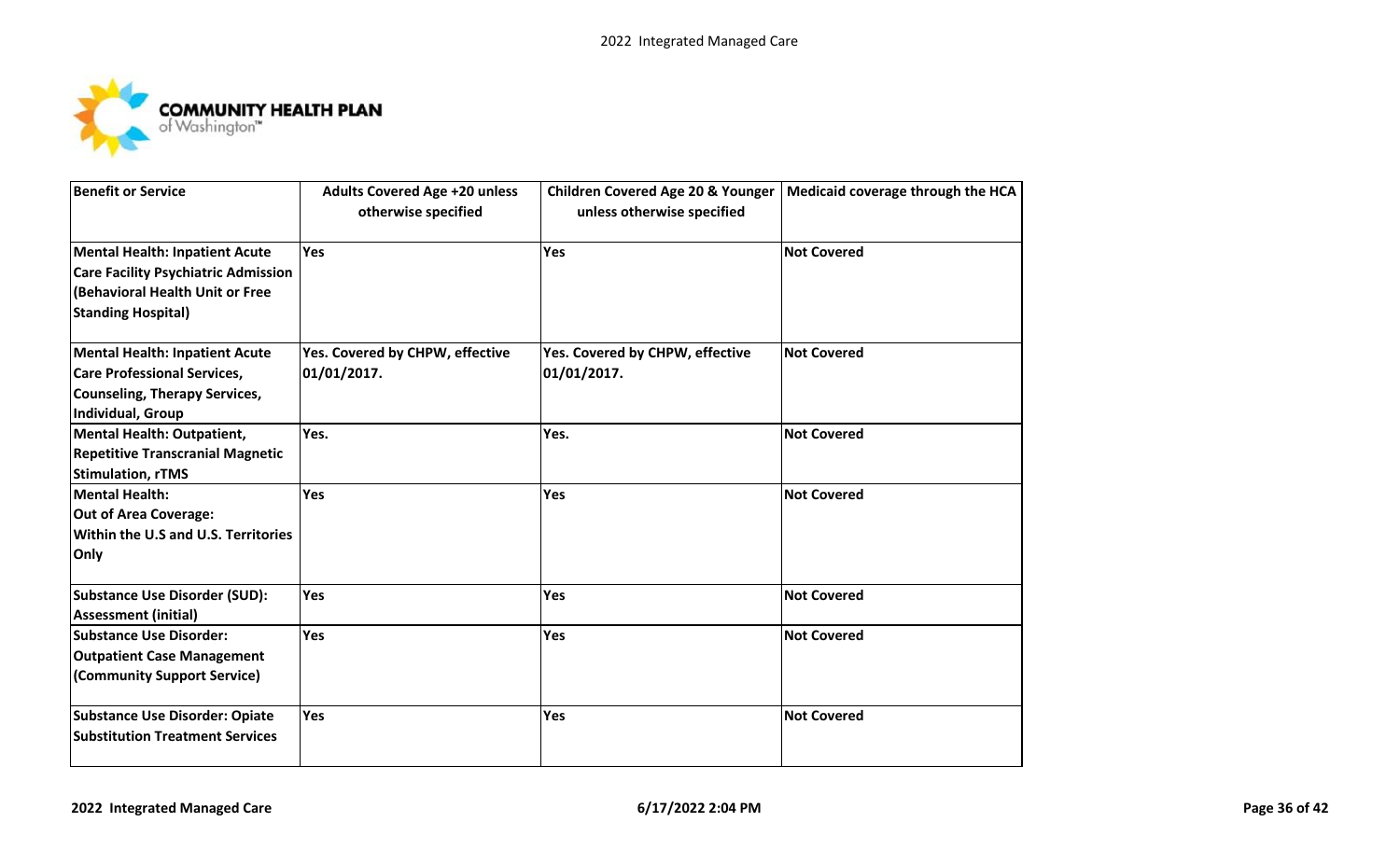

| <b>Benefit or Service</b>                                                                                                                   | <b>Adults Covered Age +20 unless</b><br>otherwise specified | <b>Children Covered Age 20 &amp; Younger</b><br>unless otherwise specified | Medicaid coverage through the HCA |
|---------------------------------------------------------------------------------------------------------------------------------------------|-------------------------------------------------------------|----------------------------------------------------------------------------|-----------------------------------|
| <b>Substance Use Disorder:</b><br><b>Outpatient, Brief Outpatient</b><br>Treatment - Individual, Family,                                    | Yes                                                         | Yes                                                                        | <b>Not Covered</b>                |
| <b>Group</b><br><b>Substance Use Disorder:</b><br><b>Outpatient Intensive Outpatient</b><br>Treatment - Individual, Family,<br><b>Group</b> | Yes                                                         | Yes                                                                        | <b>Not Covered</b>                |
| <b>Substance Use Disorder (SUD):</b><br><b>Inpatient Intensive Short Term</b><br><b>Residential Facility</b>                                | Yes                                                         | Yes                                                                        | <b>Not Covered</b>                |
| <b>Substance Use Disorder (SUD):</b><br><b>Inpatient Intensive Short Term</b><br><b>Residential Professional Services</b>                   | Yes                                                         | Yes                                                                        | <b>Not Covered</b>                |
| <b>Substance Use Disorder (SUD):</b><br>Inpatient Long Term Residential<br><b>Facility</b>                                                  | Yes                                                         | Yes                                                                        | <b>Not Covered</b>                |
| <b>Substance Use Disorder (SUD):</b><br><b>Inpatient Long Term Residential</b><br><b>Professional Services</b>                              | Yes                                                         | Yes                                                                        | <b>Not Covered</b>                |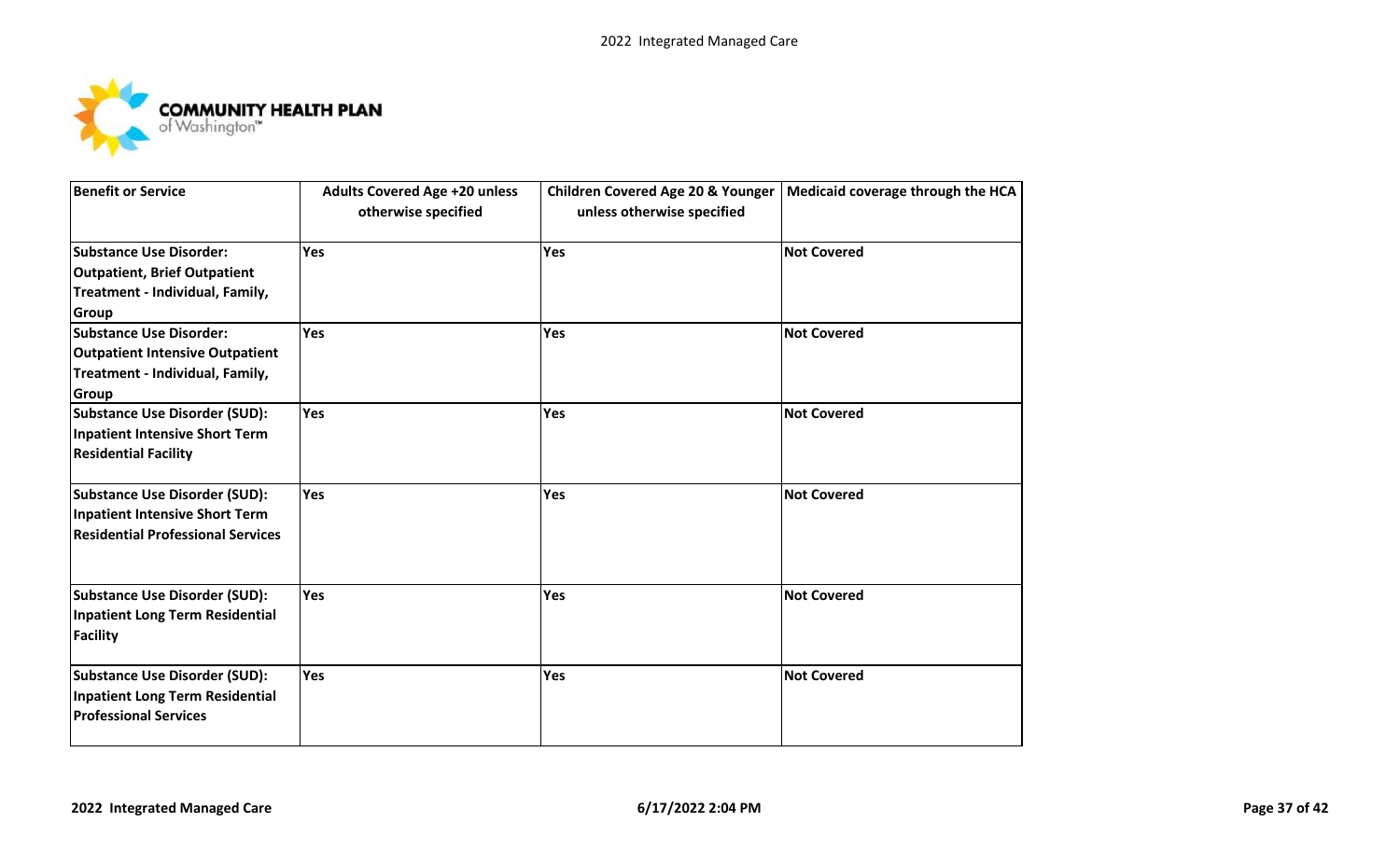

| <b>Benefit or Service</b>                                                                                           | <b>Adults Covered Age +20 unless</b><br>otherwise specified | Children Covered Age 20 & Younger<br>unless otherwise specified | Medicaid coverage through the HCA |
|---------------------------------------------------------------------------------------------------------------------|-------------------------------------------------------------|-----------------------------------------------------------------|-----------------------------------|
| <b>Substance Use Disorder (SUD):</b><br><b>Inpatient Recovery House</b><br><b>Residential Facility</b>              | Yes                                                         | Yes                                                             | <b>Not Covered</b>                |
| <b>Substance Use Disorder (SUD):</b><br><b>Inpatient Recovery House</b><br><b>Residential Professional Services</b> | Yes                                                         | Yes                                                             | <b>Not Covered</b>                |
| <b>Substance Use Disorder: Brief</b><br><b>Intervention (Withdrawal</b><br>Management)                              | Yes                                                         | Yes                                                             | <b>Not Covered</b>                |
| <b>Substance Use Disorder (SUD):</b><br><b>Inpatient Acute Withdrawal</b><br><b>Management, Detoxification</b>      | Yes                                                         | Yes                                                             | <b>Not Covered</b>                |
| <b>Substance Use Disorder:</b><br><b>Alcohol Information School</b><br><b>Drug Information School</b>               | Yes                                                         | Yes                                                             | <b>Not Covered</b>                |
| <b>Substance Use Disorder: Interim</b><br><b>Services</b>                                                           | Yes                                                         | Yes                                                             | <b>Not Covered</b>                |
| <b>Substance Use Disorder: Recovery</b><br><b>Support</b><br>(Community Support Service)                            | Yes                                                         | <b>Yes</b>                                                      | <b>Not Covered</b>                |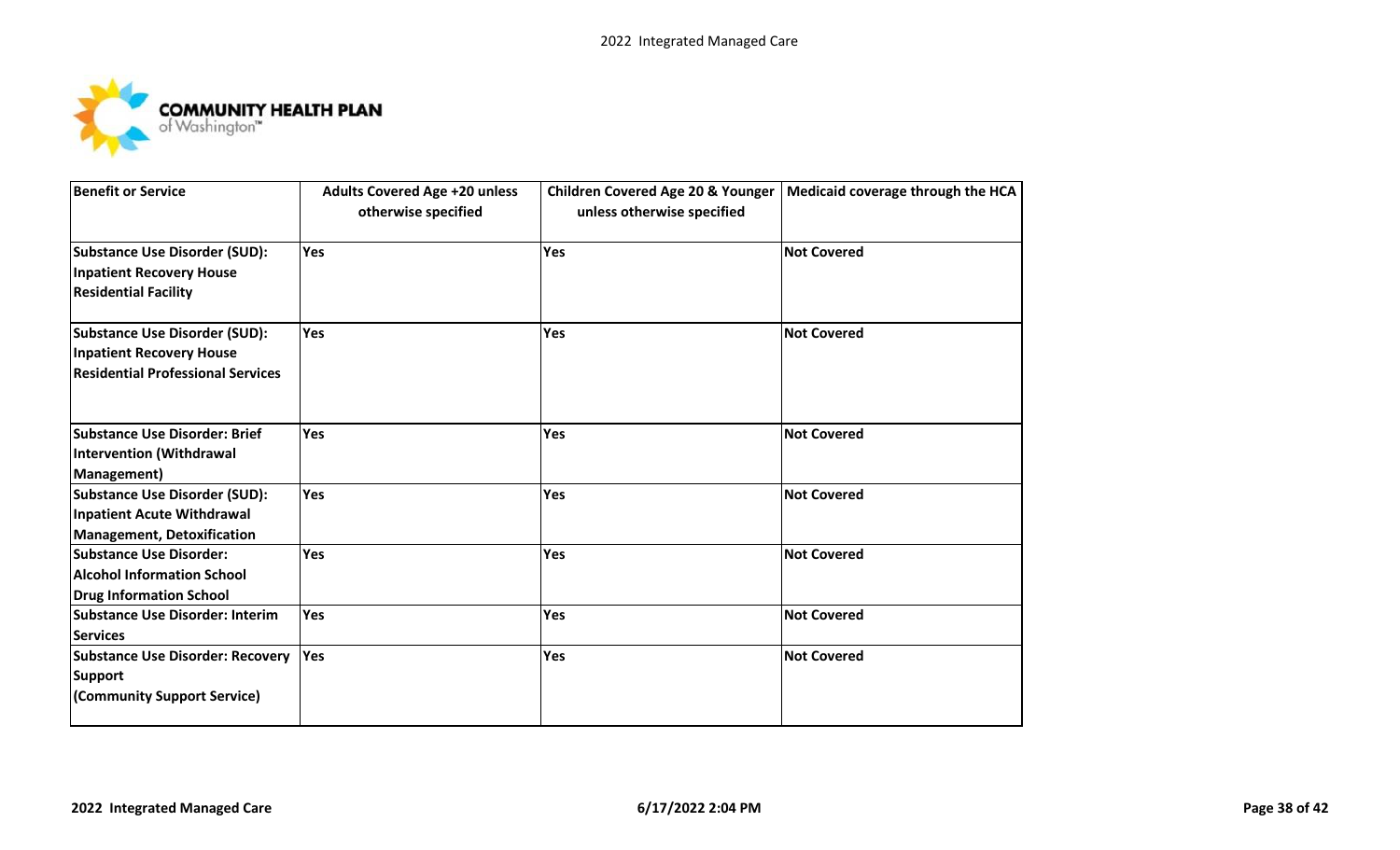

| <b>Benefit or Service</b>                                                                        | <b>Adults Covered Age +20 unless</b><br>otherwise specified | <b>Children Covered Age 20 &amp; Younger</b><br>unless otherwise specified | Medicaid coverage through the HCA                                                            |
|--------------------------------------------------------------------------------------------------|-------------------------------------------------------------|----------------------------------------------------------------------------|----------------------------------------------------------------------------------------------|
| <b>Substance Use Disorder:</b><br><b>Court Ordered Involuntary</b><br><b>Commitment (Crisis)</b> | Yes                                                         | Yes                                                                        | These services for members on the<br><b>CHPW plan FIMCBD/FHB, are</b><br>covered by the HCA. |
| <b>Substance Use Disorder:</b>                                                                   | <b>Yes</b>                                                  | Yes                                                                        | <b>Not Covered</b>                                                                           |
| <b>Sobering Services</b>                                                                         |                                                             |                                                                            |                                                                                              |
| <b>Substance Use Disorder: Pregnant,</b>                                                         | Yes                                                         | Yes                                                                        | <b>Not Covered</b>                                                                           |
| <b>Post Partum or Parenting (PPW)</b>                                                            |                                                             |                                                                            |                                                                                              |
| <b>Women's Housing Support</b>                                                                   |                                                             |                                                                            |                                                                                              |
| <b>Services</b>                                                                                  |                                                             |                                                                            |                                                                                              |
| <b>Substance Use Disorder: Crisis</b>                                                            | Yes                                                         | Yes                                                                        | <b>Not Covered</b>                                                                           |
| <b>Substance Use Disorder: Brief</b>                                                             | <b>Yes</b>                                                  | Yes                                                                        | <b>No, Not Covered</b>                                                                       |
| Intervention (in addition to SBIRT)                                                              |                                                             |                                                                            |                                                                                              |
| <b>Substance Use Disorder</b>                                                                    | Yes                                                         | Yes                                                                        | <b>Not Covered</b>                                                                           |
| (SUD):Inpatient Rehabilitation<br><b>Substance Use Disorder</b>                                  | Yes                                                         | Yes                                                                        | <b>Not Covered</b>                                                                           |
| (SUD):Inpatient Residential                                                                      |                                                             |                                                                            |                                                                                              |
| <b>Substance Use Disorder:</b>                                                                   | <b>Yes</b>                                                  | Yes                                                                        | <b>Not Covered</b>                                                                           |
| <b>Medication Management</b>                                                                     |                                                             |                                                                            |                                                                                              |
| <b>Substance Use Disorder:</b>                                                                   | Yes                                                         | Yes                                                                        | <b>Not Covered</b>                                                                           |
| <b>Medication Monitoring</b>                                                                     |                                                             |                                                                            |                                                                                              |
| <b>Substance Use Disorder:</b>                                                                   | <b>Yes</b>                                                  | Yes                                                                        | <b>Not Covered</b>                                                                           |
| <b>Request for Services, Not Crisis</b>                                                          |                                                             |                                                                            |                                                                                              |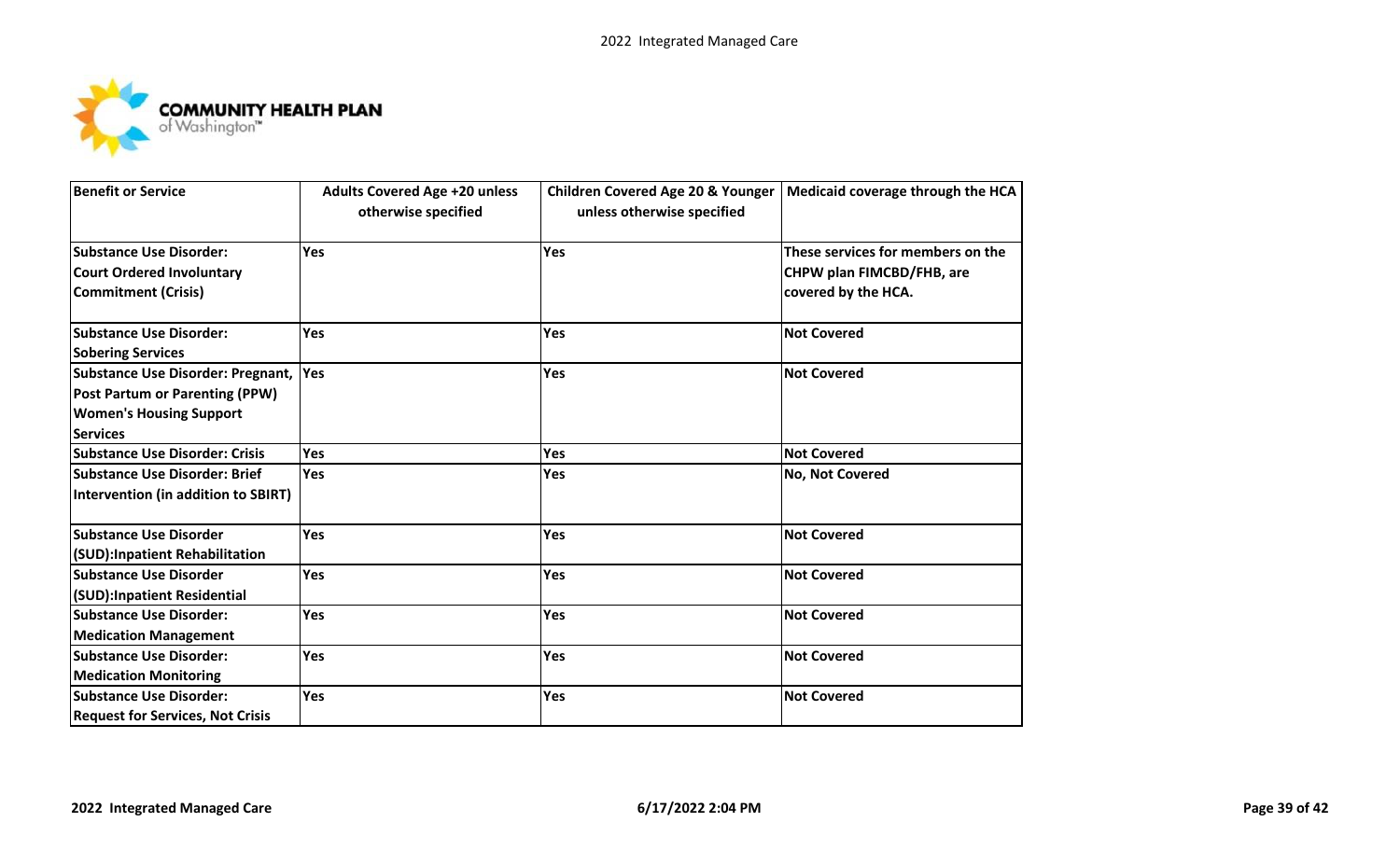

| <b>Benefit or Service</b>                                                                                     | <b>Adults Covered Age +20 unless</b><br>otherwise specified | Children Covered Age 20 & Younger<br>unless otherwise specified | Medicaid coverage through the HCA |
|---------------------------------------------------------------------------------------------------------------|-------------------------------------------------------------|-----------------------------------------------------------------|-----------------------------------|
| <b>Substance Use Disorder:</b><br><b>Out of Area Coverage:</b><br>Within the U.S and U.S. Territories<br>Only | Yes                                                         | Yes                                                             | <b>Not Covered</b>                |
| <b>Vaccinations, immunizations: HPV</b><br>(Human papilloma virus) Vaccine<br><b>GARDASIL<sup>®</sup> HPV</b> | Yes. Ages 19 through 26                                     | Yes. Ages 9 through 18.                                         | <b>Not Covered</b>                |
| Injections: Hydroxyprogesterone<br>Caproate (Makena)                                                          | <b>Pharmacy Benefit Only</b>                                | <b>Pharmacy Benefit Only</b>                                    | <b>Not Covered</b>                |
| Surgeries, surgery: Tympanostomy<br>Tubes for age 16 and under                                                | <b>Yes</b>                                                  | <b>Yes</b>                                                      | <b>Not Covered</b>                |
| Surgeries, surgery: Extracorporeal<br><b>Membrane Oxygenation</b>                                             | Yes                                                         | Yes                                                             | <b>Not Covered</b>                |
| Telehealth, Telemedicine,<br>TelePsych (medical services,<br>mental health, substance use<br>disorder)        | Yes                                                         | Yes                                                             | <b>Not Covered</b>                |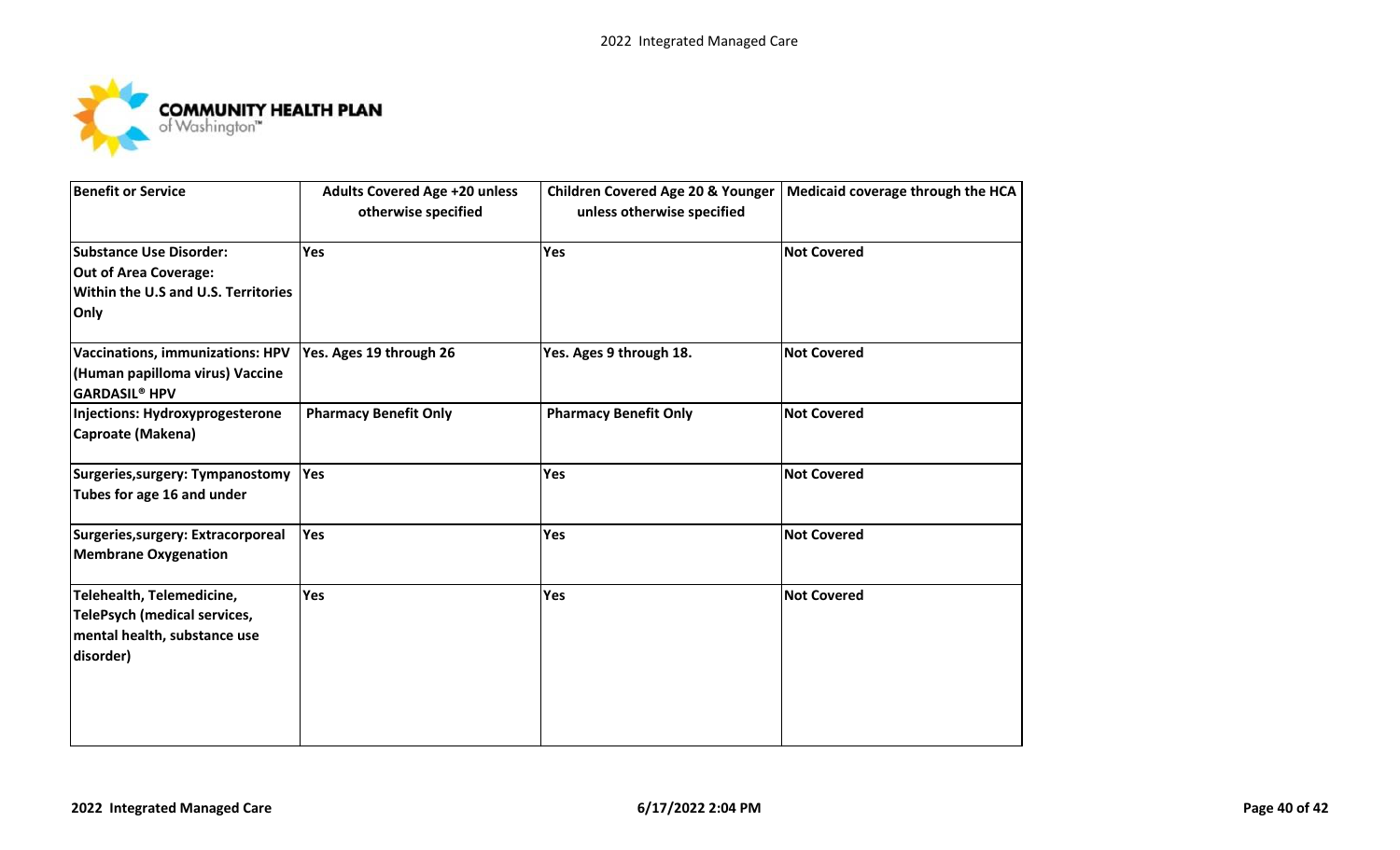

| <b>Benefit or Service</b>                              | <b>Adults Covered Age +20 unless</b><br>otherwise specified           | <b>Children Covered Age 20 &amp; Younger</b><br>unless otherwise specified                                                                                          | Medicaid coverage through the HCA                                                                                                                                                                                                                                           |
|--------------------------------------------------------|-----------------------------------------------------------------------|---------------------------------------------------------------------------------------------------------------------------------------------------------------------|-----------------------------------------------------------------------------------------------------------------------------------------------------------------------------------------------------------------------------------------------------------------------------|
|                                                        | Private Duty Nursing (for children) Not covered for ages 18 and older | Covered ages 17 or younger                                                                                                                                          | <b>Private Duty Nursing for ages 18 and</b><br>older, refer to the HCA.                                                                                                                                                                                                     |
| <b>Dental: Facility Charges ONLY</b>                   | Covered                                                               | Covered                                                                                                                                                             | • HCA covers professional charges<br>for dental care/services provided by<br>a dentist or an oral surgeon<br><b>IEXCEPTION:</b><br>• CHPW covers one pre-operative<br>(E/M) visit by the PCP prior to dental<br>services under anesthesia to provide<br>lmedical clearance. |
| <b>Breathalyzer Tests</b>                              | Yes                                                                   | Yes                                                                                                                                                                 |                                                                                                                                                                                                                                                                             |
| <b>Mental health assessments for</b><br>young children | <b>Not Covered</b>                                                    | • Ages 0 to under age 6<br><b>.</b> Limit to 5 sessions<br>• Travel related benefit is postponed<br>by the HCA until 07/01/22 and is not<br>available at this time. | <b>Not Covered</b>                                                                                                                                                                                                                                                          |